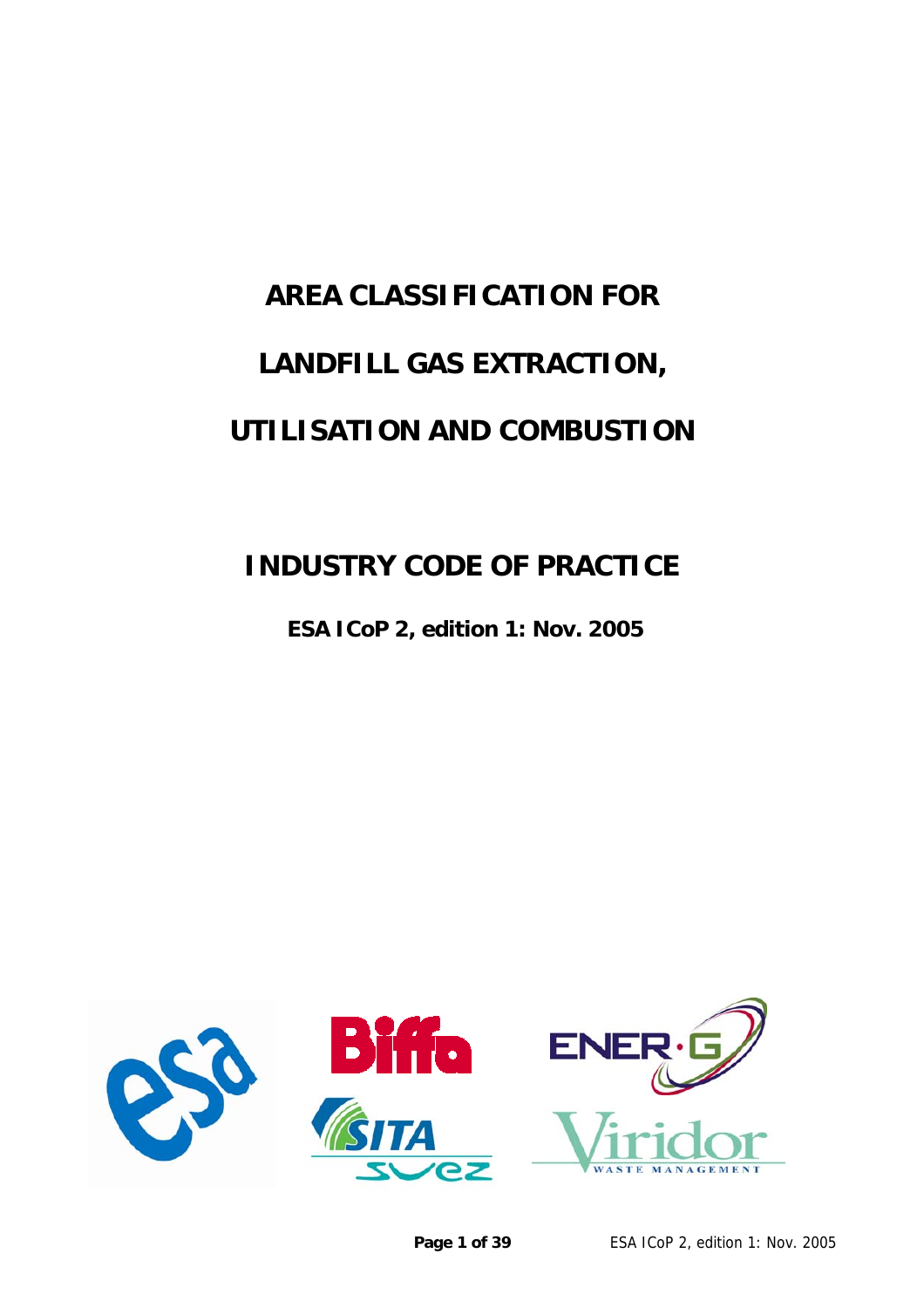This work was commissioned by ESA and funded by Biffa, EnerG, the Environmental Services Training and Education Trust (ESTET), SITA UK and Viridor Waste Management.

SIRA Certification was contracted to produce this document for ESA Members and we acknowledge their technical contribution and assistance in preparation of this document.

November 2005

Published by ESA 154 Buckingham Palace Road London SW1W 9TR Tel: 0207 824 8882

Available for download from ESA's web site: [http://www.esauk.org/publications/reports/DSEAR\\_guidance.asp](http://www.esauk.org/publications/reports/DSEAR_guidance.asp)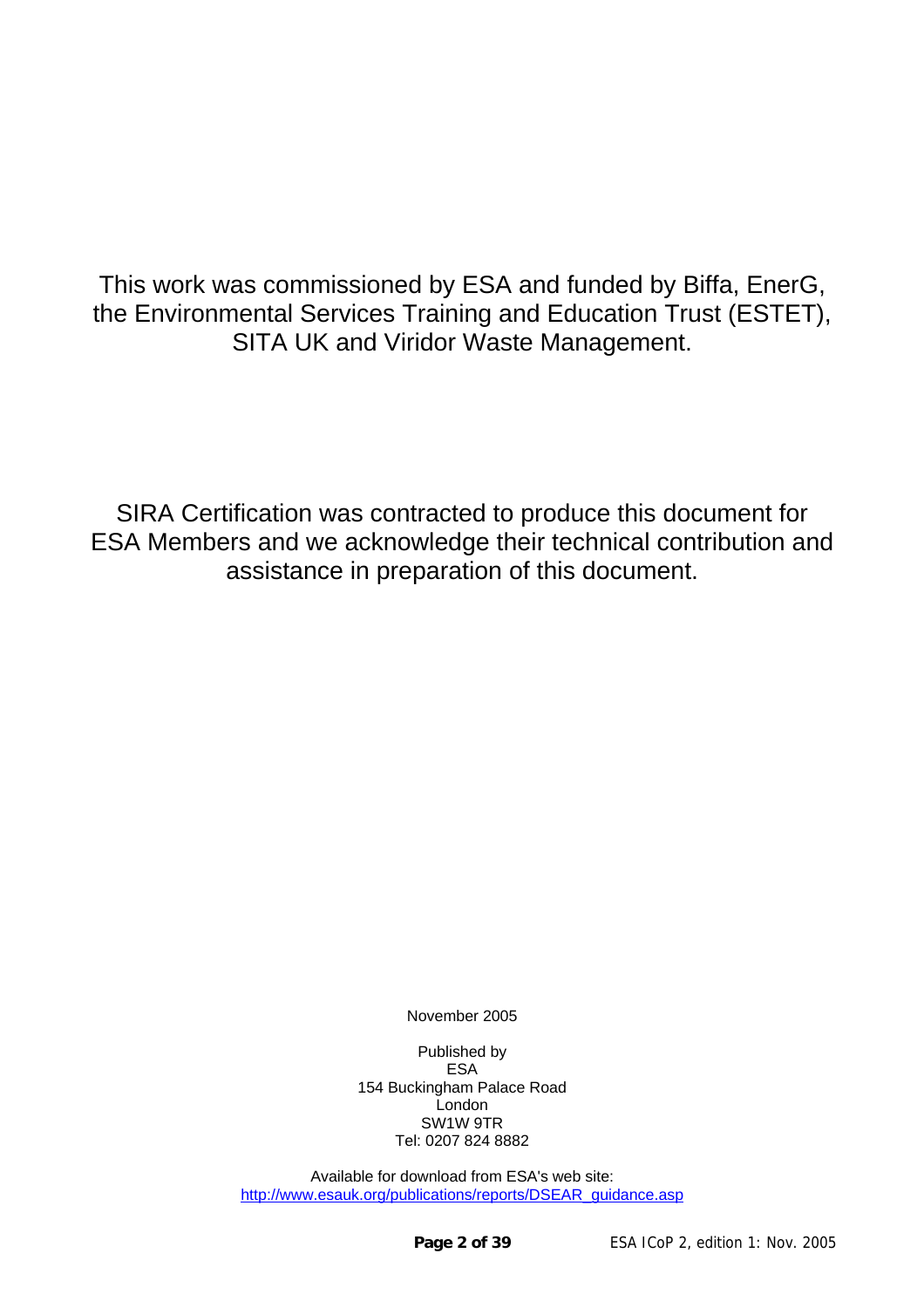#### **CONTENTS**

<span id="page-2-0"></span>

|   | <b>CONTENTS</b>   |                                                                                    |  |  |  |  |  |  |
|---|-------------------|------------------------------------------------------------------------------------|--|--|--|--|--|--|
|   |                   |                                                                                    |  |  |  |  |  |  |
|   | 1.1               |                                                                                    |  |  |  |  |  |  |
|   | 1.2               |                                                                                    |  |  |  |  |  |  |
|   | 1.3               | Scope                                                                              |  |  |  |  |  |  |
| 2 |                   |                                                                                    |  |  |  |  |  |  |
| 3 |                   |                                                                                    |  |  |  |  |  |  |
| 4 |                   |                                                                                    |  |  |  |  |  |  |
|   | 4.1               |                                                                                    |  |  |  |  |  |  |
|   | 4.2               |                                                                                    |  |  |  |  |  |  |
|   |                   | 4.2.1                                                                              |  |  |  |  |  |  |
|   |                   | 4.2.2                                                                              |  |  |  |  |  |  |
|   |                   | Relationship between grades of release, zones and installed equipment12<br>4.2.3   |  |  |  |  |  |  |
|   |                   | 4.2.4                                                                              |  |  |  |  |  |  |
|   | 4.3               |                                                                                    |  |  |  |  |  |  |
|   | 4.4               |                                                                                    |  |  |  |  |  |  |
|   | 4.5               |                                                                                    |  |  |  |  |  |  |
|   |                   | 4.5.1                                                                              |  |  |  |  |  |  |
|   |                   | 4.5.2                                                                              |  |  |  |  |  |  |
|   |                   | 4.5.3                                                                              |  |  |  |  |  |  |
|   |                   | 4.5.4<br>Worked example 1 to find the zone radius from a leaking flange16          |  |  |  |  |  |  |
|   |                   | Worked example 2 to find the zone radius from a gas well venting freely16<br>4.5.5 |  |  |  |  |  |  |
|   |                   | 4.5.6                                                                              |  |  |  |  |  |  |
| 5 |                   |                                                                                    |  |  |  |  |  |  |
|   | 5.1               |                                                                                    |  |  |  |  |  |  |
|   | 5.2               |                                                                                    |  |  |  |  |  |  |
|   | 5.3               |                                                                                    |  |  |  |  |  |  |
|   | 5.4               | Sampling                                                                           |  |  |  |  |  |  |
|   | 5.5               |                                                                                    |  |  |  |  |  |  |
|   | 5.6               |                                                                                    |  |  |  |  |  |  |
|   | 5.7               | Pin wells                                                                          |  |  |  |  |  |  |
|   |                   | 5.7.1                                                                              |  |  |  |  |  |  |
|   |                   | 5.7.2                                                                              |  |  |  |  |  |  |
|   | 5.8               |                                                                                    |  |  |  |  |  |  |
|   | 5.9               |                                                                                    |  |  |  |  |  |  |
|   |                   |                                                                                    |  |  |  |  |  |  |
|   |                   |                                                                                    |  |  |  |  |  |  |
|   |                   |                                                                                    |  |  |  |  |  |  |
|   |                   |                                                                                    |  |  |  |  |  |  |
|   |                   |                                                                                    |  |  |  |  |  |  |
|   |                   |                                                                                    |  |  |  |  |  |  |
|   |                   |                                                                                    |  |  |  |  |  |  |
|   |                   |                                                                                    |  |  |  |  |  |  |
| 6 |                   |                                                                                    |  |  |  |  |  |  |
|   | 6.1               |                                                                                    |  |  |  |  |  |  |
|   | 6.2               |                                                                                    |  |  |  |  |  |  |
|   | 6.3               |                                                                                    |  |  |  |  |  |  |
|   | 6.4               |                                                                                    |  |  |  |  |  |  |
|   | 6.5               |                                                                                    |  |  |  |  |  |  |
|   | 6.6               |                                                                                    |  |  |  |  |  |  |
|   | 6.7               |                                                                                    |  |  |  |  |  |  |
|   | 6.8               |                                                                                    |  |  |  |  |  |  |
|   | 6.9               |                                                                                    |  |  |  |  |  |  |
|   | 6.10              |                                                                                    |  |  |  |  |  |  |
|   | 6.11              |                                                                                    |  |  |  |  |  |  |
|   | 6.12              |                                                                                    |  |  |  |  |  |  |
|   |                   |                                                                                    |  |  |  |  |  |  |
|   |                   | 6.14 Vents                                                                         |  |  |  |  |  |  |
|   | <b>APPENDIX 1</b> |                                                                                    |  |  |  |  |  |  |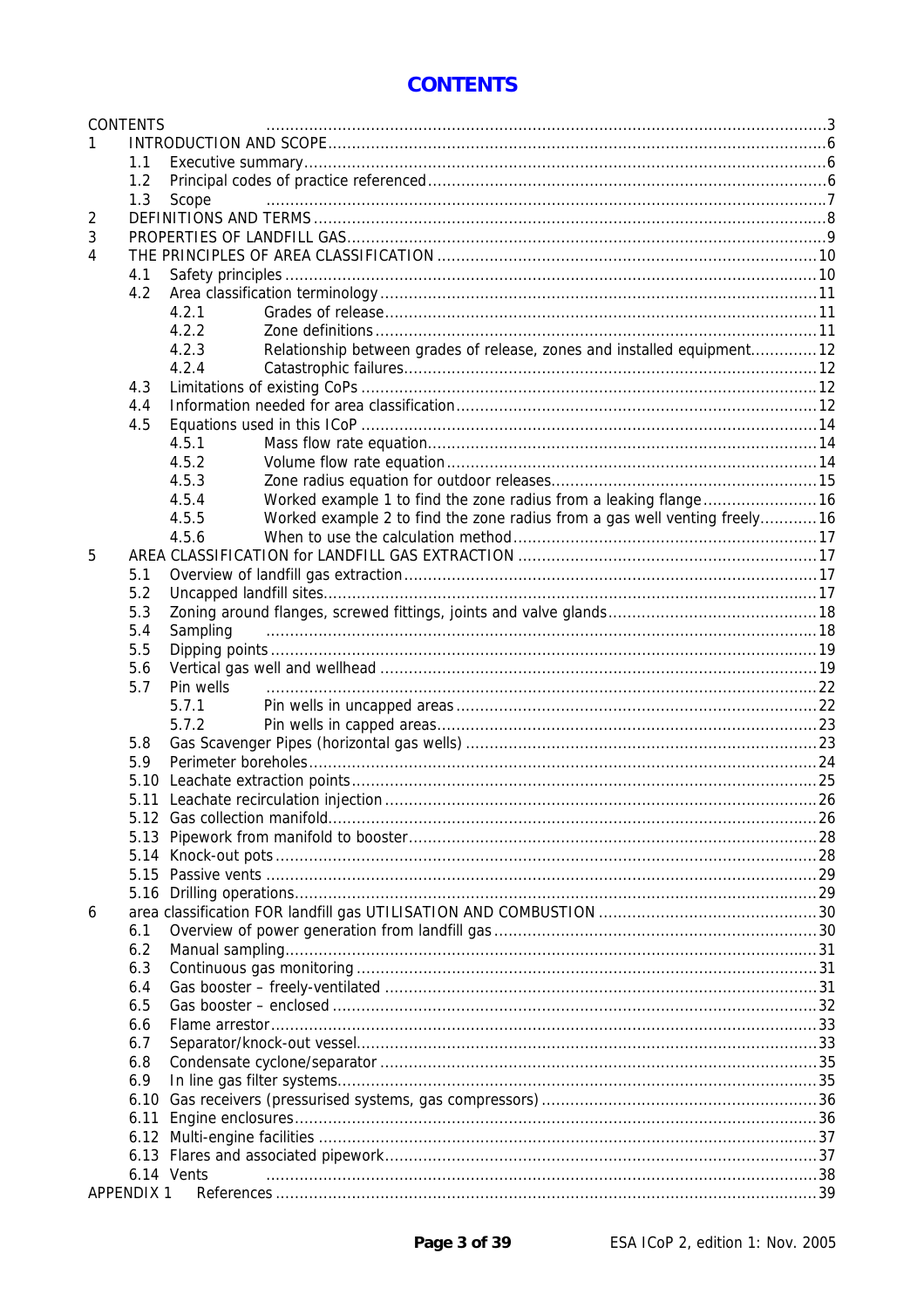#### **LIST OF FIGURES**

#### **LIST OF TABLES**

| Table 9: downward dispersion of potentially explosive atmospheres from outdoor venting 38 |  |
|-------------------------------------------------------------------------------------------|--|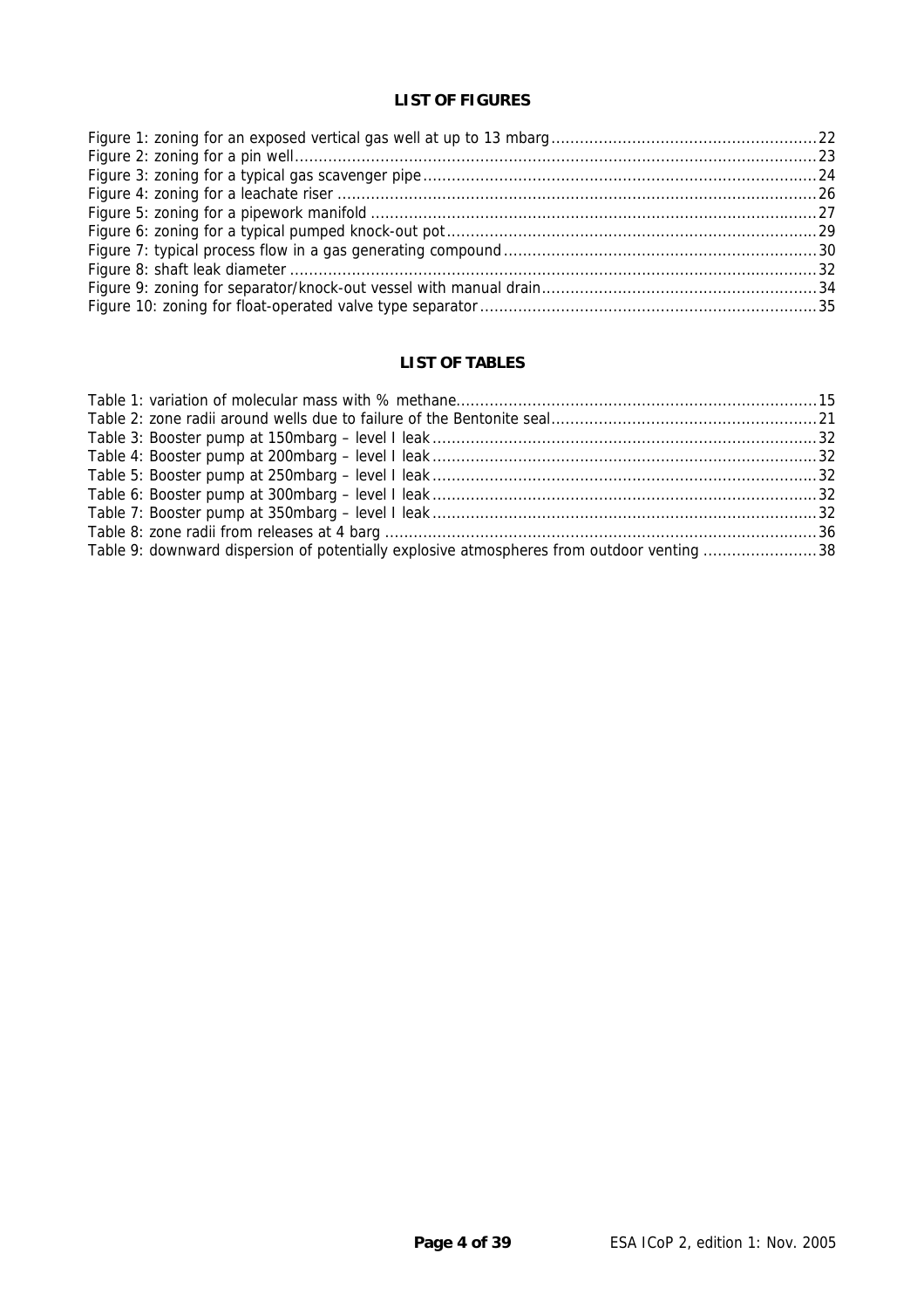#### **FOREWORD**

James Barrett, Head of the Manufacturing Sector of the Health and Safety Executive

This code has been prepared by the Environmental Services Association in consultation with the Health and Safety Executive and has been endorsed by the Waste Industry Safety and Health (WISH) Forum which represents the interests of the industry.

This Code should not be regarded as an authoritative interpretation of the law, but if you follow the advice set out in it you will normally be doing enough to comply with health and safety law in respect of those specific issues on which the Code gives advice. Similarly, Health and Safety Inspectors seeking to secure compliance with the law may refer to this Guidance as illustrating good practice.

The HSE believes that the contents of this Code demonstrate good practice in the landfill industry and commends its use.

#### **ACKNOWLEDGEMENTS**

This Landfill Industry Code of Practice was prepared by the following members of the Steering Group representing the landfill industry and external consultants:

| Andrew Cox    | EnerG Natural Power Limited, EnerG House, Daniel Adamson Road, Salford,<br>Manchester M50 1DT |
|---------------|-----------------------------------------------------------------------------------------------|
| David Holton  | Sira Certification, Eccleston, Chester CH4 9JN                                                |
| Peter Murdoch | Sira Certification, Eccleston, Chester CH4 9JN                                                |
| Paul Rogers   | for Biffa Waste Services Limited, Cressex Head Office, Coronation Road, Cressex               |
|               | Business Park, High Wycombe, HP12 3TZ                                                         |
| Neil Taylor   | Viridor Waste Management, Great Western House, Station Approach, Taunton,                     |
|               | <b>TA1 10W</b>                                                                                |
| Ian Walker    | Technical Manager, Sita Power, Sita UK, Packington House, Packington Lane,                    |
|               | Little Packington, Meriden, Coventry CV7 7HN                                                  |

Contributions from the following persons and/or bodies are gratefully acknowledged:

|                       | <b>ESA Executive Committee</b>                                    |
|-----------------------|-------------------------------------------------------------------|
|                       | <b>ESA Landfill, Pre-Treatment and Logistics Committee</b>        |
|                       | Health and Safety Executive                                       |
|                       | Summerleaze Re-Generation Limited                                 |
| Julie Brown           | Regional EQHS Auditor/Advisor, Biffa Waste Services               |
| Peter Brown           | Safety Implementation Manager, Biffa Waste Services               |
| Michelle Conway       | Development Manager, Biffa Waste Services                         |
| Sergi Cuadrat         | <b>Biogas Technology Limited</b>                                  |
| Paul Ellis            | Environmental Control Advisor, Biffa Waste Services               |
| Andrew Goode          | Novera Energy                                                     |
| Paul Gough            | General Manager, Roxby Landfill Site, Biffa Waste Services        |
| Tim Gunn              | Engineer, Environmental Technology, Biffa Waste Services          |
| Stuart Hayward-Higham | Sita UK Limited; Chair of ESA Working Group                       |
| Ian Hill              | Clarke Energy                                                     |
| Marian Kelly          | <b>ESA Working Group</b>                                          |
| Rafal Lewicki         | <b>Biogas Technology Limited</b>                                  |
| <b>Chris Males</b>    | Development Assistant, Biffa Waste Services                       |
| Paul McParland        | Cleanaway                                                         |
| Tim Otley             | Sita UK Limited; ESA Working Group                                |
| Chris Parry           | Biffa waste Services Limited; ESA Working Group                   |
| Dick Turner           | Viridor Waste Management; ESA Working Group                       |
| <b>Graham Wilkins</b> | Technical Manager, Environmental Technology, Biffa Waste Services |
| <b>Geoff Winckles</b> | Institution of Gas Engineers and Managers                         |

In this document, footnotes are indicated with number  $(1)$  and endnotes (references to documents used) with a letter  $(^{A})$ .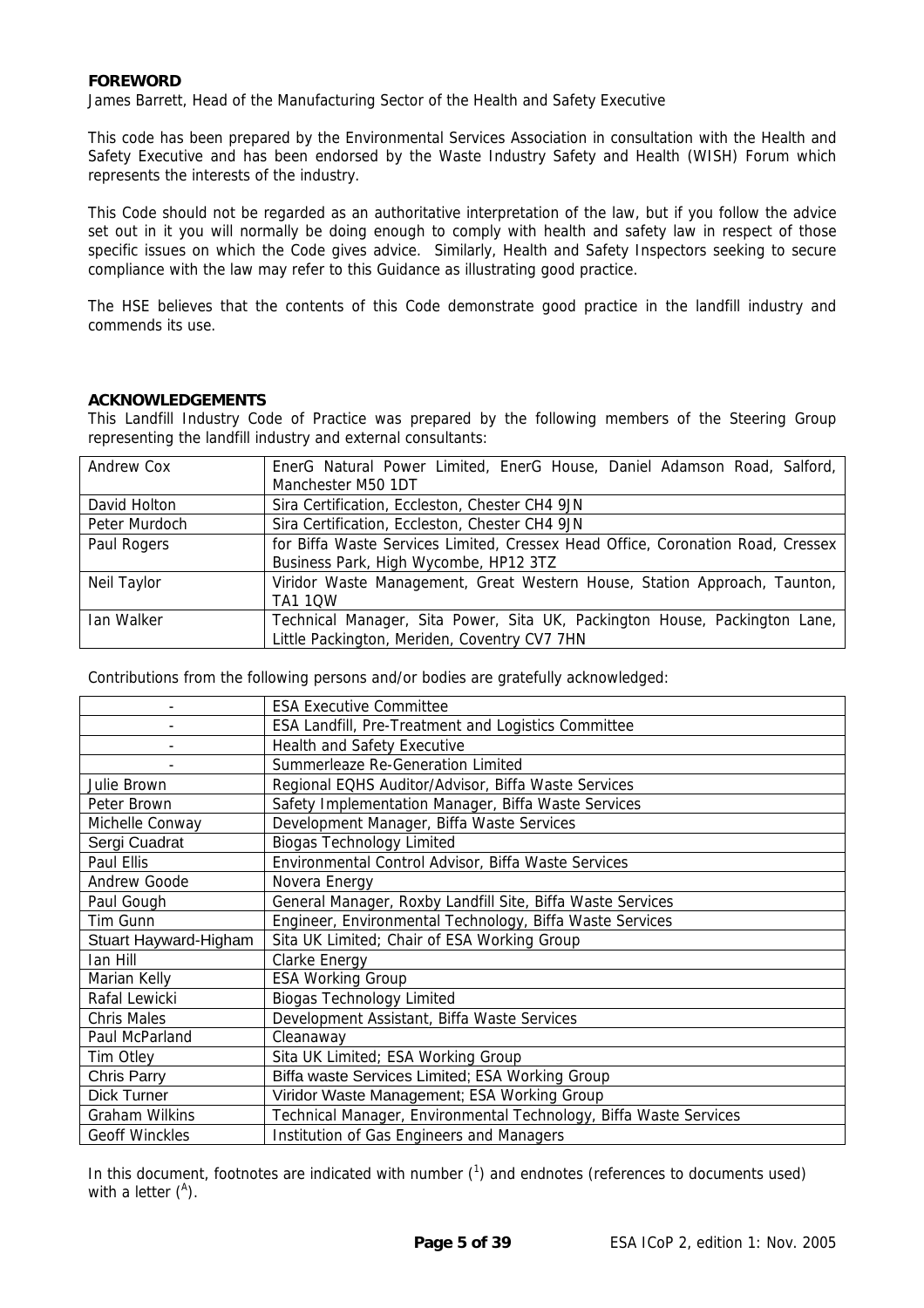#### <span id="page-5-0"></span>**1 INTRODUCTION AND SCOPE**

#### **1.1 Executive summary**

This document (ESA ICoP 2) is one of a number called up by the primary document (ESA ICoP 1) that, together, advise on how to fulfil the requirements of the Dangerous Substances Explosive Atmospheres Regulations:2002 ('DSE[A](#page-38-1)R')<sup>A</sup> for the waste management industry. ICoP 2 is concerned only with landfill gas; this contains a high proportion of methane and when released into the atmosphere, it mixes with the air and forms a potentially explosive atmosphere. As a result, DSEAR requires that the process of area classification be carried out to identify where such potentially explosive atmospheres could form.

This Landfill Industry Code of Practice for area classification (referred to throughout this document as the Landfill 'ICoP') attempts to apply existing codes of practice (CoPs) to the specific situations found in landfill gas collection and power generation. Although the experience of the industry has been incorporated into this document, very little additional research relating to area classification is available, so this Landfill ICoP aims to apply established area classification methodology to the problem of landfill gas. This ICoP comprises a set of recommendations only and is not mandatory, but is intended to represent good practice. This ICoP is mainly concerned with a site that is up-and-running and not at its start-up phase nor its running-down phase. Site-specific factors should always be considered when applying this ICoP, e.g.

- $\bullet$  landfill gas with methane concentrations above 60% v/v<sup>1</sup>,
- $\bullet$  significant generation of hydrogen or hydrogen sulphide<sup>2</sup>,
- ♦ parts of the site where a mixture within the flammable range might be present for extended periods within the collection system,
- overpressures above 80 mbarg and 350 mbarg in the collection and generation respectively.

Throughout the ICoP, there are situations covered that may require additional verification of the validity of the assumptions.

It is envisaged that this Edition will be reviewed and re-issued by the end of 2006. Comments from the industry are welcomed and should be sent to ESA [\(m-kelly@esauk.org](mailto:m-kelly@esauk.org)) before 1 July 2006.

#### **1.2 Principal codes of practice referenced**

The European code of practice on area classification is EN 60079-10:2003<sup>[B](#page-38-2)</sup>, which is technically identical to IEC 60079-10:2002. Section 1 of EN 60079-10:2003 contains the following statement:

"For detailed recommendations regarding the extent of the hazardous areas in specific industries or applications, reference may be made to the codes relating to those industries or applications".

A number of industry CoPs are available that supplement the information in EN 60079-10:2003 and give more specific guidance for certain industries but no CoP exists for the waste management industry. This Landfill ICoP therefore aims to provide a standardised approach to the classification of hazardous areas in the landfill industry, based on the principles of EN 60079-10 but also using guidance from other published CoPs where appropriate. The intention is that as many as possible of the standard situations will be included in this Landfill ICoP to allow the area classification of landfill facilities to be performed in a consistent manner across the industry by suitably-qualified persons.

The main CoP referenced in addition to EN 60079-10 is the Institute of Gas Engineers IGE/SR/25 code<sup>C</sup>, since this applies to natural gas, which is similar to landfill gas. However, IGE/SR/25 does not deal specifically with the low pressures encountered in the waste industry, so, although the mass release equations have been adapted from this code, zone extents have been obtained by calculation.

Article 7(1) of the ATEX 94/9/EC [D](#page-38-4)irective<sup>D</sup> (enacted in the UK by means of DSEAR Regulation 7) makes area classification a legal requirement throughout Europe and, on a particular site, it is the Site/Facility Manager who holds the final responsibility to ensure it is complied with. The primary purpose of area classification of hazardous areas is to allow the selection of suitable electrical and non-electrical apparatus as well as

<span id="page-5-1"></span><sup>|&</sup>lt;br>1 Higher methane concentrations will not affect the zone number, but will slightly increase the zone extents for releases into the surrounding air

<span id="page-5-2"></span> $\overline{2}$  Hydrogen sulphide is flammable but it is also highly toxic. It is highly unlikely that sufficient hydrogen sulphide can be produced to give a flammable risk – the LEL is 4.3%, which equates to 43,000ppm, so its toxic nature is far more important than its flammable nature.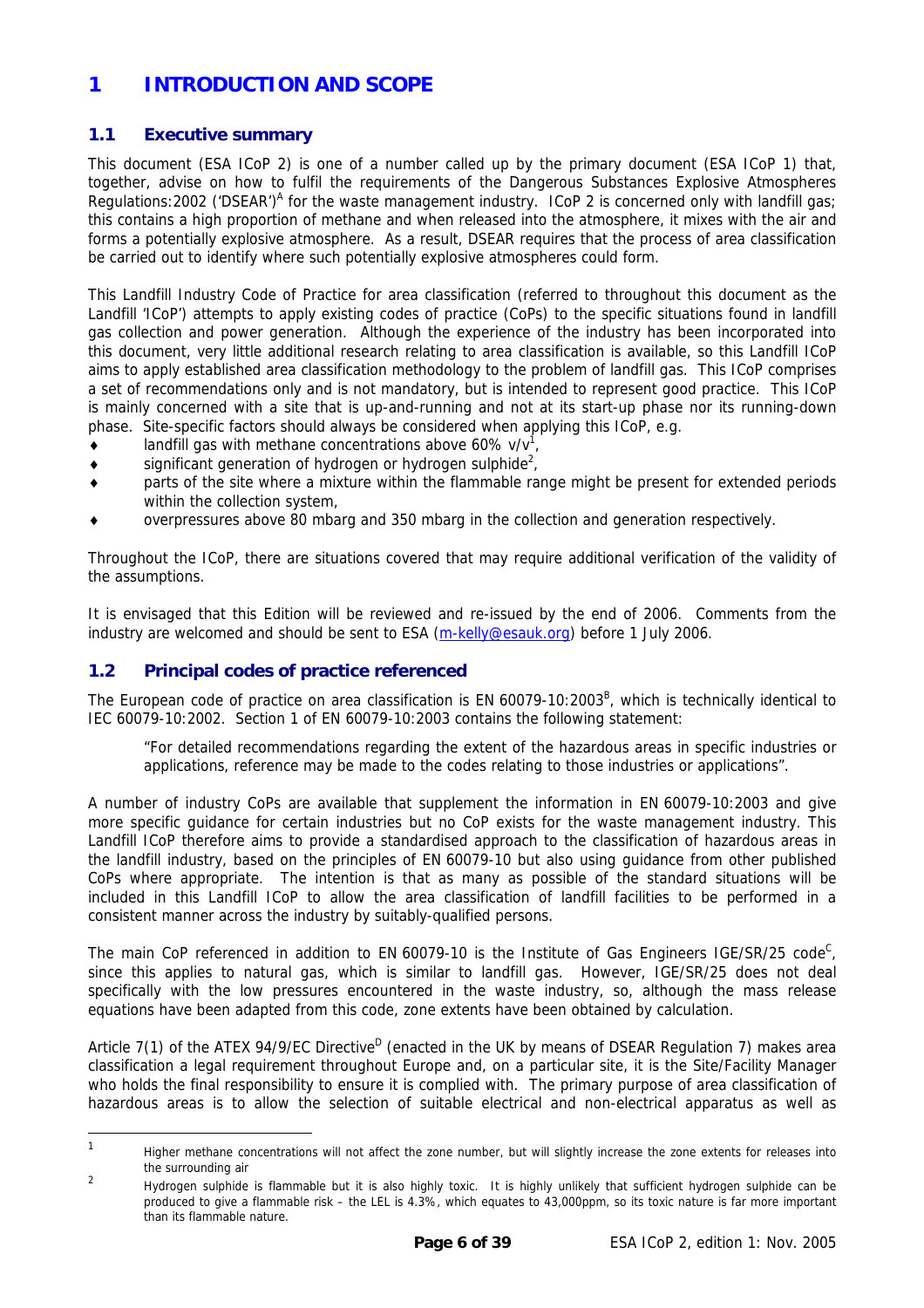<span id="page-6-0"></span>identifying areas where additional precautions are required as a result of the explosion risk. Within this Landfill ICoP, a 'hazardous area' is one in which a flammable gas/air mixture is, or could be, present.

#### **1.3 Scope**

This Landfill ICoP should be applied in the design of new works, the refurbishment of existing works and where no area classification currently exists. This document does **not** consider

- ♦ drilling operations, for which a safe system of work is currently being developed in association with the relevant bodies;
- ♦ maintenance operations, for which a safe system of work should be applied;
- $\bullet$  catastrophic failures, within the meaning EN 60079-10:2003 (see section [4.2.4\)](#page-11-1);
- ♦ safety issues associated with toxic, asphyxiant or other hazards associated with landfill gas;
- ♦ utilisation systems with a delivery pressure above 350 mbarg;
- landfill site activities concerned with flammable materials other than landfill gas. In some cases, standard guidance is available apart from that already referenced in this Landfill ICoP [E](#page-38-5)[F](#page-38-6)[G](#page-38-7)[H](#page-38-8)[I](#page-38-9)[J](#page-38-10)[K](#page-38-11). However, further work may be required for situations specific to the waste management industry. Such activities include:
	- Leachate storage, treatment and disposal (ESA ICoP 3)
	- Drilling (ESA ICoP 4)
	- □ Operations (landfill) (ESA ICoP 5)
	- Operations (treatment) (ESA ICoP 6) including liquid treatments/solidification, advanced conversion technologies, aerosol destruction facilities
	- Solid waste non-destructive facilities (ESA ICoP 7), including civic amenity (CA) sites, transfer stations and materials recycling facility (MRF)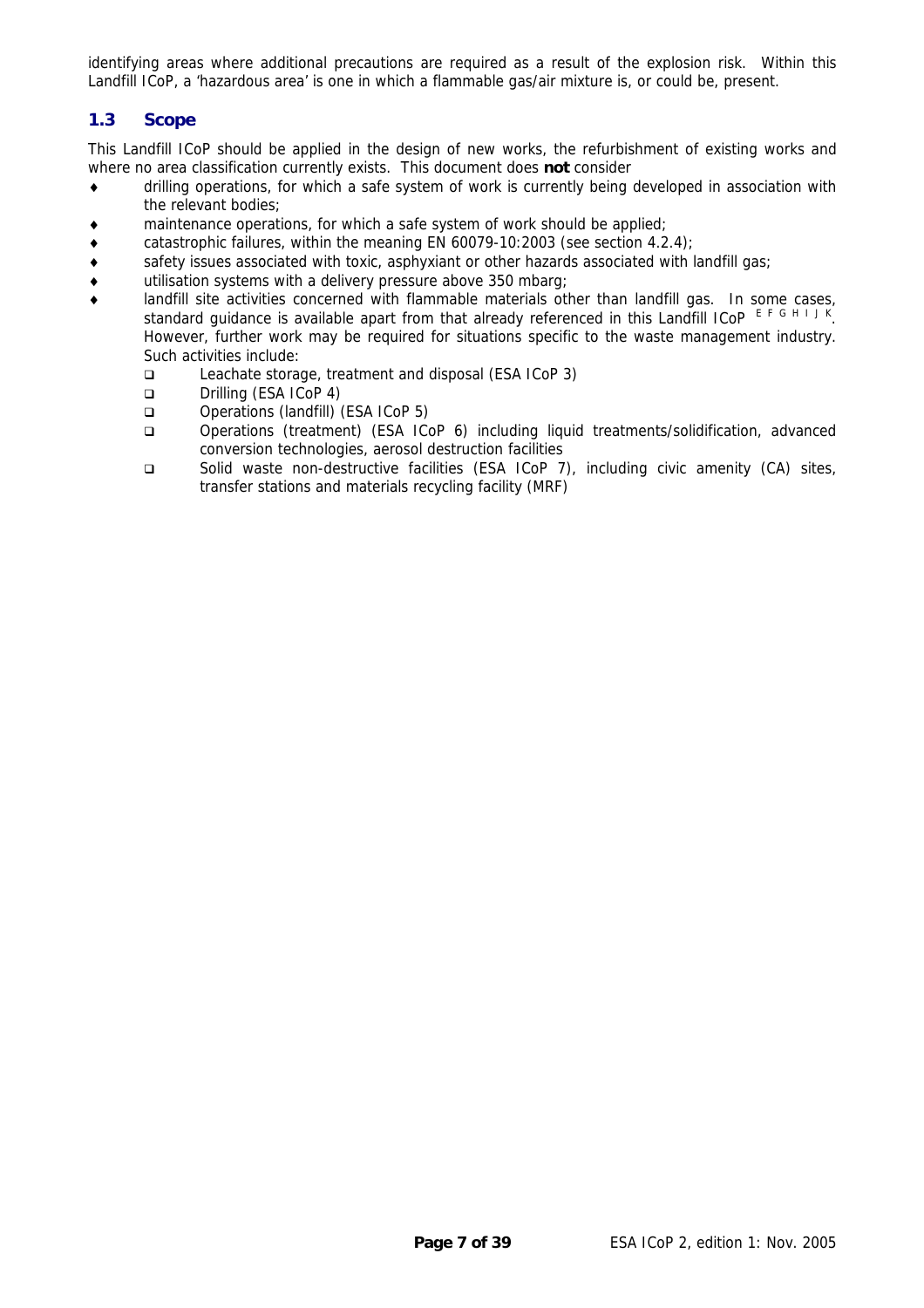#### <span id="page-7-0"></span>**2 DEFINITIONS AND TERMS**

Some of the definitions below are specific to landfill gas extraction.

| <b>Term</b>                               | <b>Explanation</b>                                                                                                                                                                                                                                                                                                                                                       |
|-------------------------------------------|--------------------------------------------------------------------------------------------------------------------------------------------------------------------------------------------------------------------------------------------------------------------------------------------------------------------------------------------------------------------------|
| apparatus group                           | the part of the certification code (IIA, IIB, IIC or II) that indicates the range of<br>gases and vapours for which the equipment is suitable. Equipment marked IIC<br>or II is suitable for all gases and vapours (provided the temperature class is<br>appropriate). IIB equipment is suitable for IIA and IIB gases. IIA equipment<br>is suitable only for IIA gases. |
| area classification                       | the process of zoning the site to delineate between hazardous areas and non-<br>hazardous areas                                                                                                                                                                                                                                                                          |
| basal seal                                | clay liner, plastic membrane or other impermeable material underneath the<br>waste, primarily engineered to prevent leachate from seeping into the ground<br>below the landfill.                                                                                                                                                                                         |
| category 1G equipment                     | equipment with a very high level of protection, suitable for installation in zone<br>$0^3$ ; it may equally be used in zones 1 and 2. Most Category 1G electrical<br>equipment is protected by intrinsic safety.                                                                                                                                                         |
| category 2G equipment                     | equipment with a high level of protection, suitable for installation in zone 1; it<br>may equally be used in a zone 2.                                                                                                                                                                                                                                                   |
| category 3G equipment                     | equipment with a standard level of protection, suitable for installation in zone<br>2.                                                                                                                                                                                                                                                                                   |
| condensate                                | the liquid that forms as the landfill gas cools                                                                                                                                                                                                                                                                                                                          |
| grades of release                         | see section 4.2.1                                                                                                                                                                                                                                                                                                                                                        |
| hazardous area                            | an area where there is a reasonable probability of finding a potentially<br>explosive atmosphere                                                                                                                                                                                                                                                                         |
| leachate                                  | water-based liquid that collects in a landfill site, containing numerous<br>contaminants depending on the constituents in the landfill mass                                                                                                                                                                                                                              |
| lower explosive limit (LEL)               | the minimum amount of flammable gas that, mixed with air, will produce a<br>potentially explosive atmosphere; it is usually expressed as a percentage by<br>volume                                                                                                                                                                                                       |
| negligible extent                         | where the estimated volume of a potentially explosive atmosphere is small<br>(less than 0.1 m <sup>3</sup> , equivalent to a sphere of radius 0.3 m) <sup>4</sup> , it is defined as<br>having 'negligible extent' and no zoning applies.                                                                                                                                |
| non-hazardous area                        | an area where there is a negligible or extremely low probability of a potentially<br>explosive atmosphere being present; such an atmosphere may be present<br>under catastrophic <sup>5</sup> failure conditions                                                                                                                                                         |
| potentially explosive<br>atmosphere (PEA) | a mixture of gas and air that is within the flammable range, i.e. between the<br>LEL and UEL                                                                                                                                                                                                                                                                             |
| temperature class                         | Equipment is designated with a temperature class, T1 to T6; T6 equipment is<br>the coolest (below 85°C), whereas T1 equipment is the hottest (below 450°C).<br>Gases and vapours are also assigned temperature classes T1 to T6 to allow<br>suitable equipment to be chosen.                                                                                             |
| upper explosive limit (UEL)               | the maximum amount of flammable gas that, mixed with air, will produce a<br>potentially explosive atmosphere; it is usually expressed as a percentage by<br>volume                                                                                                                                                                                                       |
| zones (0, 1, 2)                           | see section 4.2.2                                                                                                                                                                                                                                                                                                                                                        |

<span id="page-7-1"></span><sup>&</sup>lt;u>-</u> Note that equipment should ideally be installed in the non-hazardous area or, if in a hazardous area, in the zone of least risk

<span id="page-7-2"></span><sup>4</sup> Strictly speaking, a 'hypothetical volume' (V<sub>z</sub>) of less than 0.1 m<sup>3</sup> rather than a zone volume is the criterion for being "of negligible extent". EN 60079-10:2003 calculation 4 (conclusion) states that a  $V_z < 0.1$  m<sup>3</sup> allows the ventilation to be assessed as degree 'high'. From the definition of degree 'high' in clause B.3.1, a zone of negligible extent results. 5

<span id="page-7-3"></span>See section 4.2.4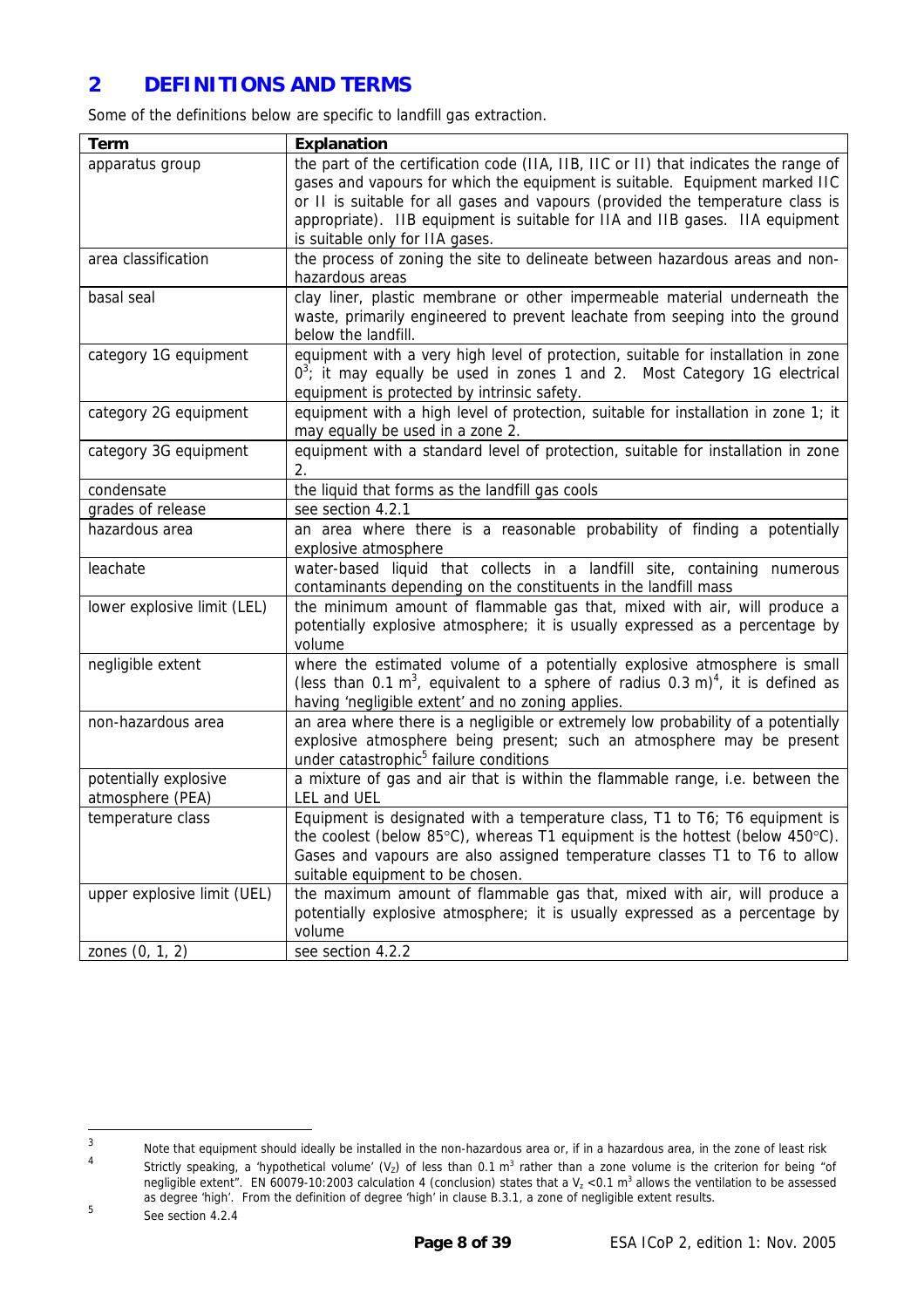#### <span id="page-8-0"></span>**3 PROPERTIES OF LANDFILL GAS**

The only flammable material addressed in this ICoP is landfill gas, which is produced by the anaerobic decomposition of organic matter. It is a mixture predominantly of methane  $(CH_4)$  and carbon dioxide  $(CO_2)$ . The following description is for area classification only and is not intended to be a COSHH assessment.

Landfill gas is produced by the microbial degradation of biodegradable organic material present within the landfill. The degradation process takes place in five stages. The transition from one stage to the next being dependent upon many characteristics and therefore the time for which each stage is present is difficult to pre-determine. It is however, possible to have different stages of the degradation process taking place at any one time within a landfill site.

The factors that affect the production of landfill gas are typically:

- Waste composition (in particular the amount of readily degradable organic material)
- Density of the emplaced waste
- Moisture content and its distribution through the waste mass
- Acidity/alkalinity (pH) and nutrient availability (to feed the microbes).
- Temperature
- Presence of toxic agents and chemical inhibitors.

**Stage 1** of the process, which is aerobic in nature, involves the consumption of any oxygen present within the waste, primarily by aerobic microbial activity. This process results in the main in the evolution of carbon dioxide gas, water and heat. Providing there are no sources of air ingress to the waste to replenish those consumed at this stage, then the concentration of oxygen will reduce. Nitrogen will decay as the gases produced purge it out from the waste mass.

**Stage 2** of the degradation process involves the conversion from aerobic to anaerobic conditions within the waste mass, the results of this process being the production of ethanoic acid (acetic acid), ethanoates (acetates), ethanol, ammonia, carbon dioxide, hydrogen, water and heat. The hydrogen and carbon dioxide produced during this process continues to purge the remaining nitrogen from the atmosphere within the body of the waste.

**Stage 3** of the degradation process is that where the methanogenesis process commences with methane and carbon dioxide being produced.

**Stage 4** is where a period of equilibrium is reached in the degradation process. The conditions present in the body of waste provide a steady state condition during which methane and carbon dioxide are evolved in a ratio of typically 3:2 (60:40%) by volume.

**Stage 5** represents the final stage of the degradation process during which the gas composition within the body of waste gradually assumes that of atmospheric air.

The composition of the landfill gas varies from one landfill site to another and within a landfill site, from one cell to another. The make up of the gas composition will change with time, the changes of which can be attributed to<sup>[L](#page-38-12)</sup>

- Differences in waste composition, pre-treatment and storage;
- Changes in the rate and predominant form of microbial activity e.g. aerobic/anaerobic;
- The age of the emplaced waste;
- Gas management regime;
- The hydraulic characteristics of the site:
- The physiochemical properties of waste components;
- The differing properties of the components of landfill gas e.g. solubility;
- Landfill temperature.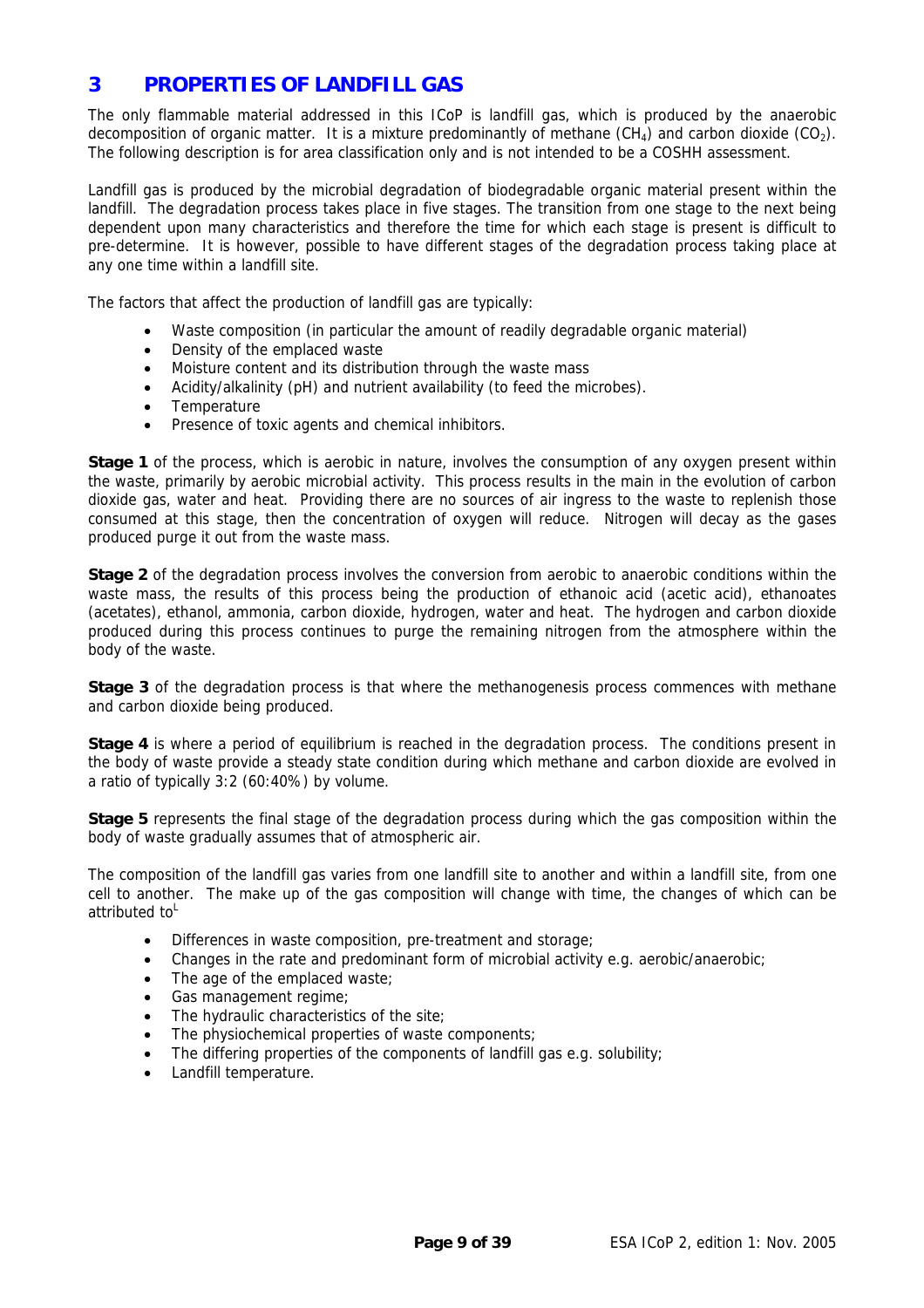<span id="page-9-0"></span>Landfill gas has the following properties:

| Property                      | Value                               | <b>Comments</b>                                      |
|-------------------------------|-------------------------------------|------------------------------------------------------|
| Constituents                  | Methane $(CH_4)$ – 60% v/v          | Proportions may vary but these values will be        |
|                               | Carbon dioxide $(CO2) - 40\%$ v/v   | used for calculation purposes (see table             |
|                               | 35.3% CH <sub>4</sub> by mass       | below). $CO2$ is not flammable.                      |
| Molecular mass (M)            | 27.2 kg/kmol (60% CH <sub>4</sub> ) | Methane has a molecular mass of 16;                  |
|                               |                                     | carbon dioxide has a molecular mass of 44.           |
|                               |                                     | Therefore, landfill gas containing 60%               |
|                               |                                     | methane will have a molecular mass as                |
|                               |                                     | follows: $M = [(60 \times 16) + (40 \times 44)]/100$ |
| Explosive limits <sup>M</sup> | $4.4 - 16.5\%$ v/v <sup>6</sup>     | Assumed as for pure methane <sup>7</sup> in air      |
| Relative density (air $= 1$ ) | 0.94                                | Air has an average molecular mass of                 |
|                               |                                     | 29 kg/kmol                                           |
| Minimum temperature of        | $10^{\circ}$ C                      | From LFTGN 03 <sup>N</sup>                           |
| landfill gas (for             |                                     |                                                      |
| calculation purposes)         |                                     |                                                      |
| Apparatus group               | 11A                                 | As for methane                                       |
| Auto-ignition temperature     | 537°C                               | As for methane                                       |
| Temperature class             | T1                                  | As for methane                                       |

Since landfill gas has the least onerous apparatus group and temperature class, all hazardous area equipment is suitable for use with landfill gas provided it has been correctly selected against other criteria, notably the zone.

In preparing this ICoP, the presence of hydrogen as a gas produced in the microbial decomposition of waste has not been considered. In general, as hydrogen is associated with the early stages of the degradation process, it is unlikely that gas extraction for power generation or utilisation (combustion) within a landfill gas flare would be initiated. However, it may be the case where some form of odour control involving gas collection from waste in stages 1 to 3 of the decomposition process is required. Also, monitoring may take place, releasing hydrogen. If this is the case, then a specific risk assessment based on actual measurements and conditions present should be undertaken to identify any risk of a potential explosive atmosphere being present with, where required, suitable and sufficient mitigating measures put in place. Hydrogen is a IIC/T1 gas.

There are many other components associated with the decomposition of waste – refer to LFTGN 04 $^{\circ}$  which addresses the health and environmental aspects, but not primarily the flammable risk.

### **4 THE PRINCIPLES OF AREA CLASSIFICATION**

#### **4.1 Safety principles**

This sub-section is reproduced unchanged from EN 60079-10:2003 section 3.1.

Installations in which flammable materials are handled or stored should be designed, operated and maintained so that any releases of flammable material, and consequently the extent of hazardous areas, are kept to a minimum, whether in normal operation or otherwise, with regard to frequency, duration and quantity.

It is important to examine those parts of process equipment and systems from which release of flammable material may arise and to consider modifying the design to minimise the likelihood and frequency of such releases and the quantity and rate of release of material.

These fundamental considerations should be examined at an early stage of the design development of any process plant and should also receive prime attention in carrying out the area classification study. In the case of maintenance activities other than those of normal operation, the extent of the

-

<span id="page-9-1"></span><sup>6</sup> BS EN 61779-1:2000 quotes 4.4% – 17% 7

<span id="page-9-2"></span>It is likely that the LEL for landfill gas is higher than that of pure methane, on account of the CO<sub>2</sub> content, but the LEL for pure methane has been used where applicable in calculations.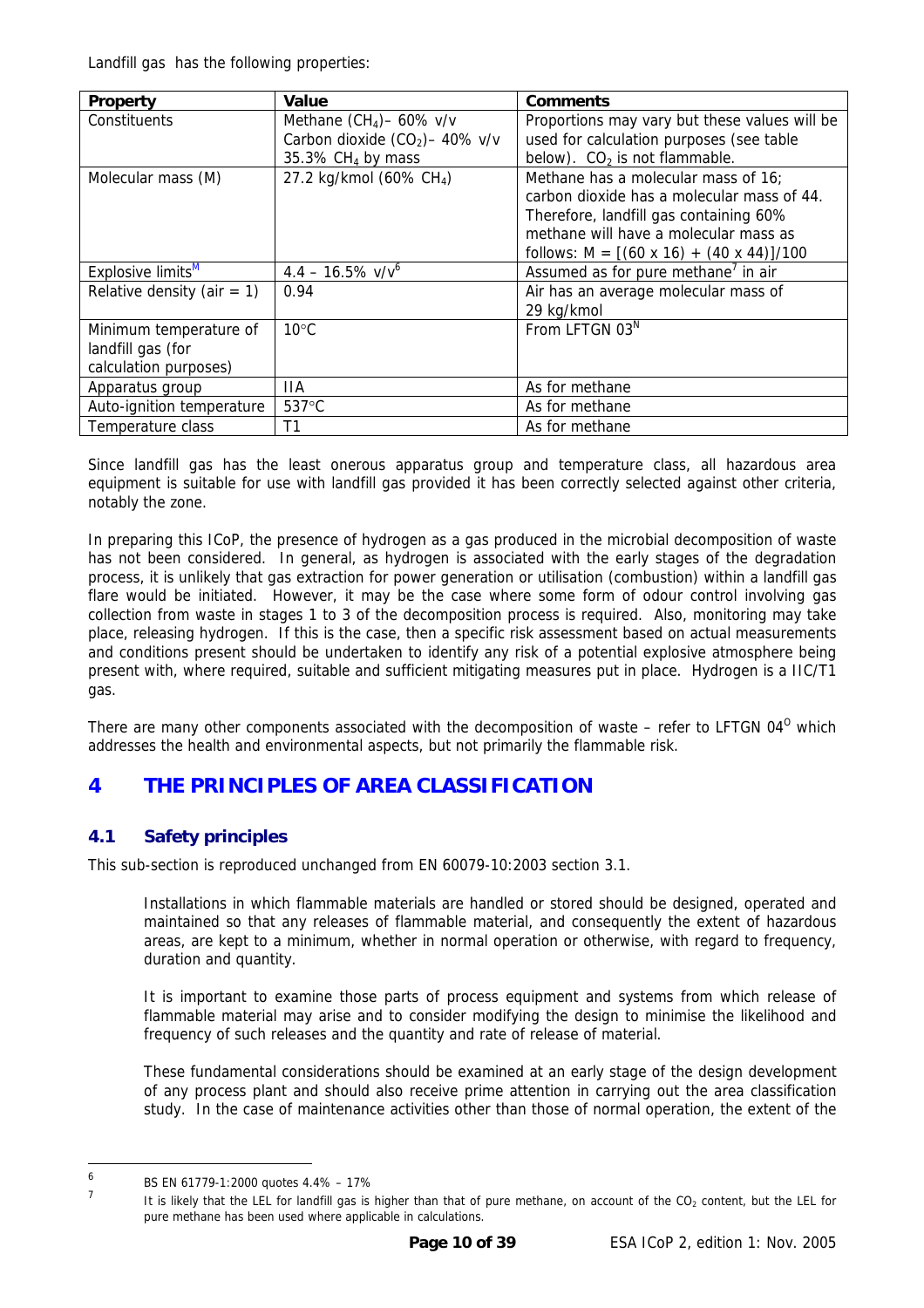<span id="page-10-0"></span>zone may be affected but it is expected that this would be dealt with by a permit-to-work system<sup>[8](#page-10-3)</sup>. In a situation in which there may be an explosive gas atmosphere, the following steps should be taken:

a) eliminate the likelihood of an explosive gas atmosphere occurring around the source of ignition, or

b) eliminate the source of ignition.

Where this is not possible, protective measures, process equipment, systems and procedures should be selected and prepared so the likelihood of the coincidence of a) and b) is so small as to be acceptable. Such measures may be used singly, if they are recognised as being highly reliable, or in combination to achieve an equivalent level of safety.  $EN 1127-1:1998^P$  may be a useful reference.

#### **4.2 Area classification terminology**

#### <span id="page-10-1"></span>**4.2.1 Grades of release**

Potential releases of flammable materials are assigned 'grades of release', which are defined as follows in EN 60079-10:2003 section 2.7:

| Grade of<br>release | <b>Definition</b>                                                                                                                                                                                                       |
|---------------------|-------------------------------------------------------------------------------------------------------------------------------------------------------------------------------------------------------------------------|
| Continuous:         | a release which is continuous or is expected to occur frequently or for long periods<br>(typically >1000 hours/year)                                                                                                    |
| Primary:            | a release which can be expected to occur periodically or occasionally during normal operation<br>(typically between 10 and 1000 hours/year)                                                                             |
| Secondary:          | a release which is not expected to occur during normal operation and, if it does occur, is<br>likely to do so only infrequently and for short periods<br>(typically less than 10 hours/year and for short periods only) |

The text in *italics* is not part of the definitions in EN 60079-10 but is additional quidance found in IP15<sup> $O$ </sup> section 1.6.4. There is no clear definition of 'short periods' as applied to secondary grade releases, but EN 60079-10 Calculation No. 7 implies that a persistence time of less than one hour is consistent with the definition of a secondary grade release.

#### <span id="page-10-2"></span>**4.2.2 Zone definitions**

The zone number assigned is based solely on the probability of an explosive atmosphere being present in a given location. Three probabilities are recognised:

#### **High probability**  Zone 0 A place in which an explosive atmosphere consisting of a mixture with air of flammable substances in the form of gas, vapour or mist is present continuously or for long periods or frequently.

#### **Medium probability**

Zone 1 A place in which an explosive atmosphere consisting of a mixture with air or flammable substances in the form of gas, vapour or mist is likely to occur in normal operation occasionally.

#### **Low probability**

Zone 2 A place in which an explosive atmosphere consisting of a mixture with air of flammable substances in the form of gas, vapour or mist is not likely to occur in normal operation but, if it does occur, will persist for a short period only.

Areas where there is an even lower probability of an explosive atmosphere being present can be classified as non-hazardous but possible catastrophic events<sup>[9](#page-10-4)</sup> leading to the formation of an explosive atmosphere in such areas are subject to a risk assessment.

-

<span id="page-10-3"></span><sup>8</sup> The permit-to-work will include a risk assessment and will also consider procedures for safe systems of work

<span id="page-10-4"></span> $\overline{Q}$ See section 4.2.4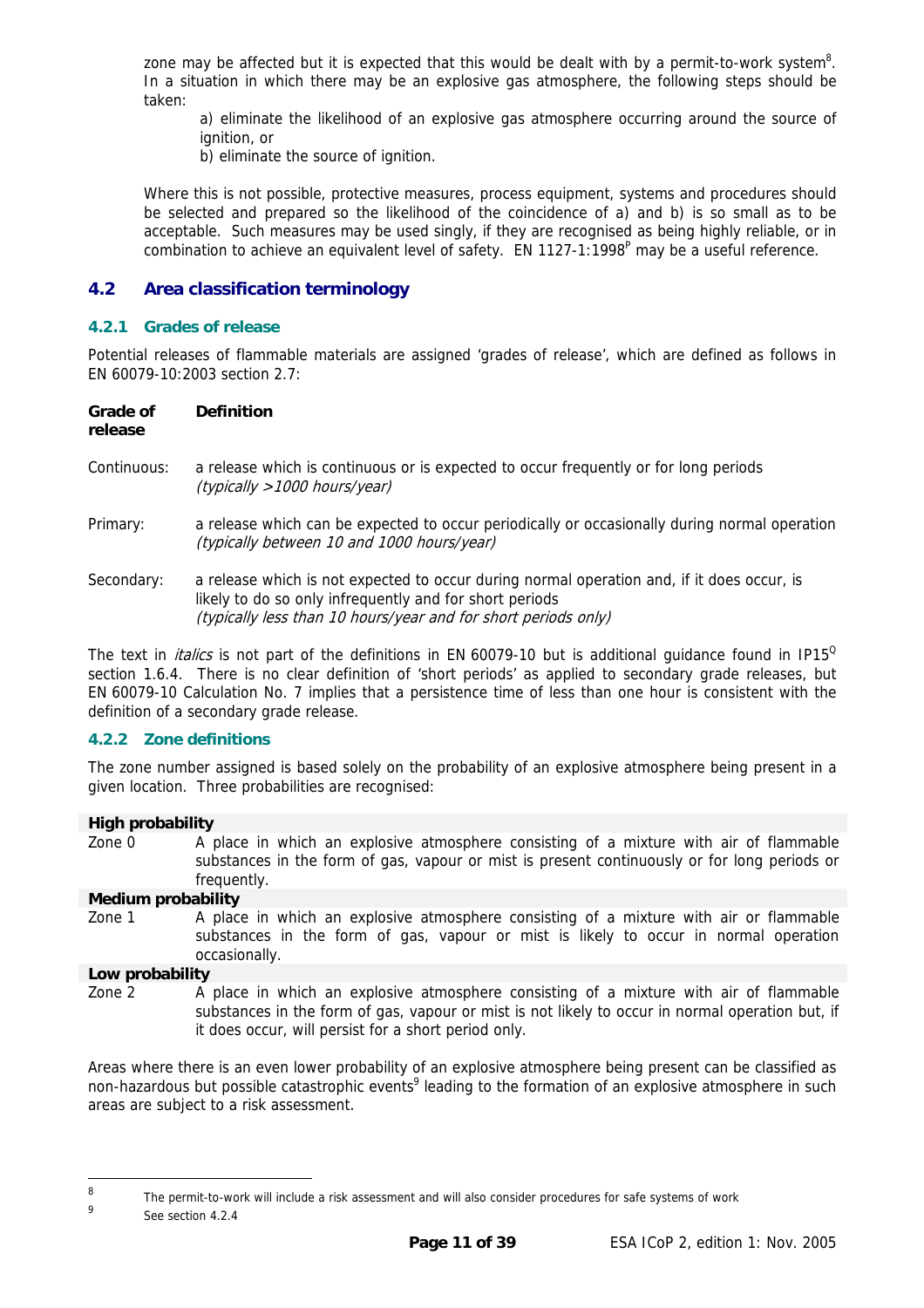#### <span id="page-11-0"></span>**4.2.3 Relationship between grades of release, zones and installed equipment**

In unrestricted open-air locations, the following generally apply:

| <b>Grade of release</b>  | Corresponding<br>gas/vapour zone | Zone designation |  |  |
|--------------------------|----------------------------------|------------------|--|--|
| Continuous grade release | zone 0                           |                  |  |  |
| Primary grade release    | zone 1                           |                  |  |  |
| Secondary grade release  | zone 2                           |                  |  |  |

Equipment manufactured against the ATEX Product Directive is marked to indicate its 'Category'. The category is used to select the zone or zones in which it may be used.

| <b>ATEX Category</b> | Permitted zones of use | <b>Design requirements</b>                    |
|----------------------|------------------------|-----------------------------------------------|
| 1G                   | 0, 1, 2                | safe with two independent faults or safe even |
|                      | 20, 21, 22             | when rare malfunctions are considered         |
| 2G                   |                        | safe when foreseeable malfunctions are        |
| 2D                   | 21, 22                 | considered                                    |
| 3G                   |                        | safe in normal operation                      |
|                      |                        |                                               |

A fuller treatment of DSEAR compliance is covered in ESA ICoP 1.

The grade of release and zone are not synonymous. Poor ventilation may result in a more stringent zone (typical of pits, trenches and indoor situations where ventilation is limited). High levels of ventilation (e.g. local extract ventilation) may be used to allow a less stringent zone classification to be defined.

#### <span id="page-11-1"></span>**4.2.4 Catastrophic failures**

It is important to note that area classification only deals with reasonably foreseeable events and does not consider highly improbable ('catastrophic') events. EN 60079-10 section 1.1(d) defines 'catastrophic' failures as "beyond the concept of abnormality dealt with in the standard" and lists "the rupture of a process vessel or pipeline and events that are not predictable" as examples. Thus, a 'catastrophic' failure may cause an explosive atmosphere to be present in an area defined by area classification as 'non-hazardous' and such situations are subject to a risk assessment by the operator under other legislation. Catastrophic failures are outside the scope of this ICoP.

The *extent* of the zone is dependent on a number of factors, e.g. the properties of the flammable materials, process pressure, leak aperture, ventilation, safety factors applied etc..

The process of area classification, therefore, involves the identification of all flammable materials, the identification and grading of all releases of flammable material, the assessment of the level of ventilation and/or housekeeping and the determination of the resulting types and extents of the zones. The allocation of zones enables the correct equipment, practices and procedures to be applied to protect the health and safety of the workers concerned with the facility.

#### **4.3 Limitations of existing CoPs**

The typical pressures involved in the landfill gas industry are very low and, indeed, much of the extraction side is at an underpressure. Where an overpressure is assumed, it is very modest by comparison with the pressures encountered in the process industry in general. Of the CoPs with national coverage, only IGE/SR/25 considers low pressures (down to 0.1 barg = 100 mbarg) and, in the absence of specific guidance for landfill gas, this CoP will be used as the primary source of guidance for mass release rates and zone extents.

#### **4.4 Information needed for area classification**

Area classification should be carried out by those who have knowledge of the properties of landfill gas, the process and the equipment, in consultation, as appropriate, with safety, electrical, mechanical and other engineering personnel.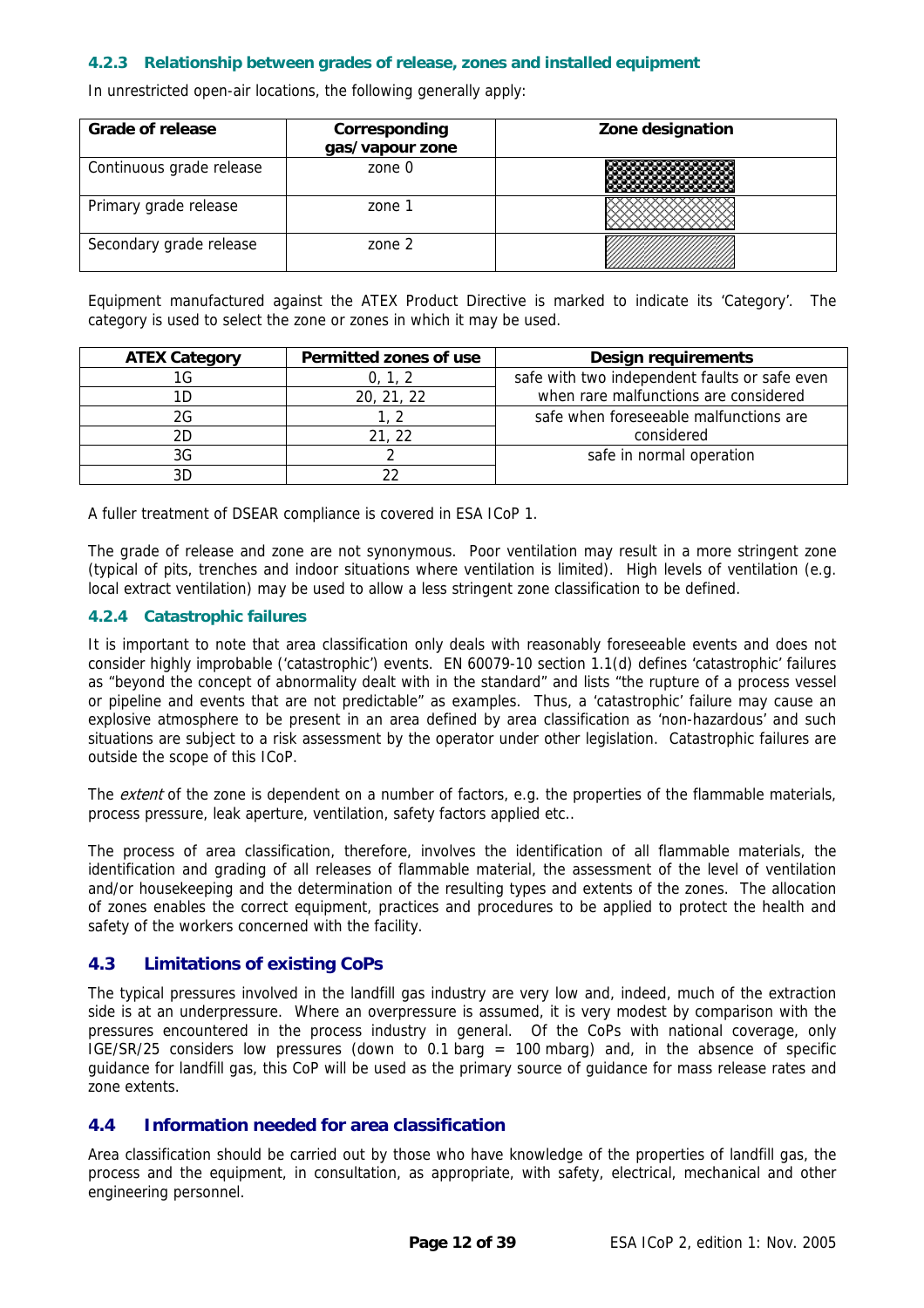This ICoP gives guidance on the procedure for classifying areas in which there may be an explosive gas atmosphere and on the extent of zones 0, 1 and 2. The area classification should be carried out when the initial process and instrumentation line diagrams and initial layout plans are available and confirmed before plant start-up. Reviews should be carried out during the life of the plant.

An example of a method for recording the area classification is given below. Its use is not mandatory but it may be useful where more unusual situations occur.

| Plant:    |            |              | Drawing:         |              |                             |                    | Flammable material: landfill gas |             |               |                |       |               |
|-----------|------------|--------------|------------------|--------------|-----------------------------|--------------------|----------------------------------|-------------|---------------|----------------|-------|---------------|
|           | Release    |              |                  |              | Operating<br>temp. & press. |                    | Ventilation                      |             |               | Hazardous area |       |               |
|           | Plant item | $^{\circ}$ C |                  | Availability | Zone no.                    | Zone radius<br>(m) |                                  | See<br>note |               |                |       |               |
| <b>No</b> |            | Location     | Grade            |              | mbar                        | Type               | Degree                           |             |               | Vert.          | Horiz | #             |
|           | see note A | see note B   | see<br>note<br>C |              | see note D                  | note<br>E          | note<br>F                        | note<br>G   | see note<br>Н | see note I     |       | see<br>note J |
| 2         |            |              |                  |              |                             |                    |                                  |             |               |                |       |               |

#### **Notes on the use of this table**

<span id="page-12-0"></span>-

- A Plant item: this means an item, such as a pin well, manifold, etc. and should include the relevant part of the item, for example "interior", "exterior around hatch". A single plant item may have two or more lines.
- B Location: where the item is physically located, e.g. "gas compound", "various locations on gas field", etc.
- C Grade: this refers to the grade of release, i.e. continuous, primary or secondary
- D Operating temperature and pressure: the temperature is likely to be "ambient"<sup>10</sup> and the pressure either a modest over- or under-pressure. In this ICoP, landfill gas is assumed to be between 150 mbarg underpressure and 80 mbarg overpressure on the extraction side and typically up to 350 mbar on the delivery side of the gas booster system. The temperature is taken as 10°C.
- E Ventilation type: this is natural, artificial or both.
- F Ventilation degree: this is high, medium or low. Outdoors, ventilation is 'medium' degree, whereas indoors it will be 'low' if there is very little ventilation, 'medium' with, say, 12 air changes/hour and only 'high' where the air flow is so strong as to effectively dilute any release almost immediately to below its LEL, giving rise to a dilution zone of negligible size.
- G Ventilation availability: this can be 'good', 'fair' or 'poor'. Outdoors, availability is 'good'; indoors, where forced ventilation is used, it will generally only be 'good' if there is a standby fan that starts automatically of the duty fan fails.
- H Zone number: this can be 0, 1 or 2, as detailed in this ICoP
- I Zone extent: the size of the zone, as detailed in this ICoP
- J See note #: it is important that this is filled in to give a reference to the part of this (or another) document from which the zoning has been derived; also include any non-standard features and/or reasons for deviations from the ICoP.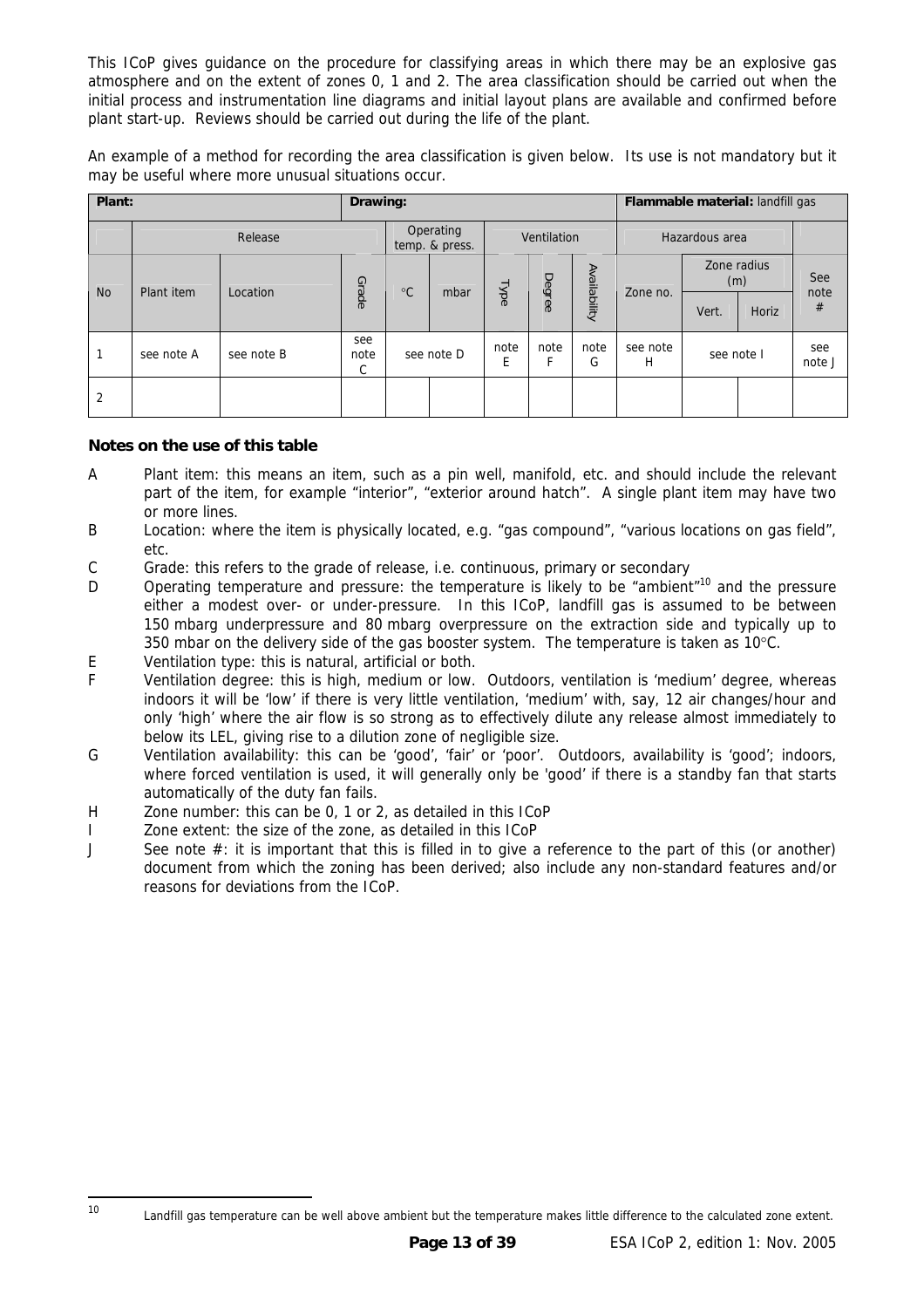#### <span id="page-13-1"></span><span id="page-13-0"></span>**4.5 Equations used in this ICoP**

#### **4.5.1 Mass flow rate equation**

IGE/SR/25 section 5.2.3.2 gives an equation that may be used to calculate the flow rate through an orifice for natural gas. Although this is not the same as landfill gas, it does allow the actual molecular mass to be inputted into the equation and gives a sufficiently accurate value of mass flow rate from a leak for the purposes of area classification. For pressures below 850 mbarg:

|         | g       | $=$ | 1500 $C_d$ A (MP/T) <sup>0.5</sup>                                                                  | <b>Equation 1</b> |
|---------|---------|-----|-----------------------------------------------------------------------------------------------------|-------------------|
| where q |         | $=$ | mass flow rate of landfill gas in kg/s though a leak                                                |                   |
|         | $C_{d}$ | $=$ | coefficient of discharge of orifice = $0.8$ (0.97 for relief valves)                                |                   |
|         | A       |     | cross-sectional area of the orifice in $m^2$ (1 mm <sup>2</sup> = 10 <sup>-6</sup> m <sup>2</sup> ) |                   |
|         | M       |     | molecular mass = $27.2$ kg/kmol for landfill gas containing 60% v/v methane                         |                   |
|         | D.      | $=$ | gas pressure in bar gauge (barg)                                                                    |                   |
|         |         |     | absolute temperature of gas upstream of orifice in K ( $10^{\circ}$ C = 283 K <sup>R</sup> assumed) |                   |

For simplicity, the temperature of release of landfill gas and the ambient temperature of the gas once release have both been taken as 10°C.

The cross-sectional area assumed in this ICoP for a leak from a flange, screwed fitting, joint or valve gland is based on guidance in IGE/SR/25 section 5.2.1.1, i.e. 0.25 mm<sup>2</sup>. This applies to 'normal' conditions and is generally applicable because pressures are low and temperature changes are modest. IGE/SR/25 recommends 2.5 mm<sup>2</sup> for an 'adverse' environment, but this value has not been used. If required, the equations in section [4.5](#page-13-1) can be used to calculate the zone extent from this larger leak aperture where 'adverse' environments exist.

IGE/SR/25 Table 1 gives a zone radius of 0.5 m for pressures up to 2 barg ('normal' conditions). Since this table does not differentiate between the zone radii at 2 barg and 0.1 barg, the zone radii have been calculated from first principles using the equations in section [4.5,](#page-13-1) leading to zone extents smaller than those quoted in IGE/SR/25 Table 1.

#### **4.5.2 Volume flow rate equation**

EN 60079-10, IGE/SR/25 and IP15 do not give any equations for calculating the zone extent from a release of gas in a freely-ventilated outdoor location. An equation used by Sira Safety Compliance, based on empirical modelling of release rates to zone extents can be used to directly convert a volume release rate to a zone extent.

First, it is necessary to convert the mass release rate calculated from equation 1 to a volume release rate. This can be done using the Ideal Gas Equation found in standard physics text books; landfill gas is at sufficiently low pressure to approximate to ideal behaviour.

|         | pV |                           | nRT                                                                           |
|---------|----|---------------------------|-------------------------------------------------------------------------------|
| where p |    | $\mathbf{r} = \mathbf{r}$ | absolute pressure of the gas in Pa $= 101325$ Pa at atmospheric pressure      |
|         |    |                           | volume of the gas in $m3$                                                     |
|         | n  |                           | number of moles <sup>11</sup> = (mass in kg)/(molecular mass in kmol) = $g/M$ |
|         | R  | $=$                       | gas constant = $8314.4$ J/kmol/K                                              |
|         |    |                           | absolute temperature in K                                                     |

Note that standard atmospheric pressure (101325 Pa) will be assumed: variations in atmospheric pressure have a very small effect on the calculations.

| Thus: V |  | $nRT/p = gRT/Mp$ |  |
|---------|--|------------------|--|
|         |  |                  |  |

- $=$  (g x 8314.4 x T)/(M x 101325)
- $V = 0.0821qT/M$

 $11$ 

<span id="page-13-2"></span>A mole is the molecular mass of a substance expressed in g. Thus, for methane, 1 mole is 16g. The molecular mass is therefore expressed in g/mol, which is numerically the same with units of kg/kmol.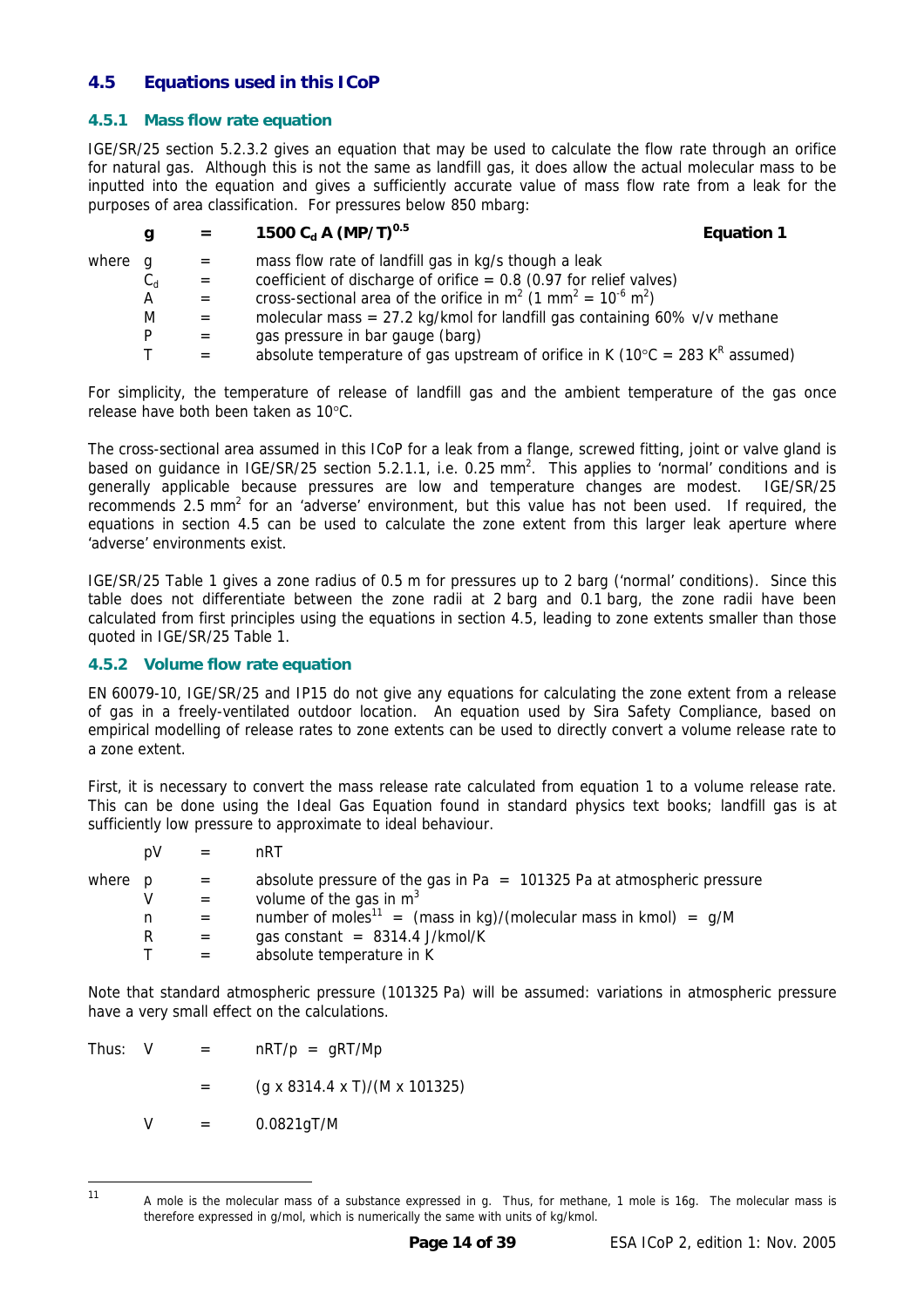<span id="page-14-0"></span>Converting to volume/s and mass/s gives

| $Q_{LG}$ | 0.0821gT/M |
|----------|------------|
|----------|------------|

| where Q |   | $\mathbf{r} = \mathbf{r}$ | volume flow rate of landfill gas in $m^3/s$                    |
|---------|---|---------------------------|----------------------------------------------------------------|
|         | u | $=$                       | mass flow rate in kg/s                                         |
|         |   | $\equiv$                  | absolute temperature of gas in K                               |
|         | м | $\equiv$                  | molecular mass = $27.2$ kg/kmol for landfill gas (60% methane) |

The constant in this equation (0.0821) has units and is derived by combining the individual constants for known parameters.

Since this ICoP assumes that landfill gas has a maximum of 60% methane by volume, the volume release rate of methane only is:

#### $Q_{CH4}$  = 0.0493gT/M **Equation 2**

where  $Q_{CH4}$  = volume flow rate of methane in m<sup>3</sup>/s *assuming 60% methane v/v*.

landfill gas, which is then multiplied by 0.6 to convert to a *methane* release rate. Note that the molecular mass of *landfill gas* is used, because the calculation is for the volume release rate of

For percentages of landfill gas other than 60%, the value of  $Q_{LG}$  can be calculated using the values of molecular mass in the table below and then multiplying by the appropriate value to obtain  $Q<sub>CH4</sub>$ .

| Table 1: variation of molecular mass with % methane |                                              |    |    |    |    |    |  |  |  |
|-----------------------------------------------------|----------------------------------------------|----|----|----|----|----|--|--|--|
| % methane                                           | 30                                           | 40 | 50 | 60 | 70 | 80 |  |  |  |
| M (kg/kmol)                                         | 35.6<br>30.0<br>32.8<br>21.6<br>ר דר<br>24.4 |    |    |    |    |    |  |  |  |

#### **4.5.3 Zone radius equation for outdoor releases**

The zone radius can be calculated directly from the following empirical equation:

|       | X                | $=$ | $(1840QCH4/kE%)0.55$                                              | Equation 3 <sup>S</sup> |
|-------|------------------|-----|-------------------------------------------------------------------|-------------------------|
| where | X                | $=$ | zone radius (assumed a sphere) in m                               |                         |
|       | 1840             | $=$ | constant of proportionality derived from the empirical formula    |                         |
|       |                  |     | - this constant is not dimensionless                              |                         |
|       | Q <sub>CH4</sub> | $=$ | volume flow rate of methane in $m^3/s$ calculated from equation 2 |                         |
|       | k                | $=$ | safety factor applied to the LEL                                  |                         |
|       |                  |     | 0.5 for secondary grade releases or                               |                         |
|       |                  |     | 0.25 for primary grade releases                                   |                         |
|       | $E_{\%}$         |     | lower explosive limit in % v/v                                    |                         |

This equation takes account of obstructions caused by proximity to the ground, walls or other objects. It is only applicable to freely-ventilated outdoor locations and assumes a wind-speed sufficient for turbulent diffusion. EN 60079-10 section 4.4.5(a) states that 2 m/s is a minimum for this mechanism, whereas the minimum wind-speed that can be relied upon virtually continuously is only 0.5 m/s. Thus, the wind speed is not always sufficient for equation 3 to be fully applicable, so some 'layering' will occur at low wind-speeds. However, in view of the low pressure assumed (350 mbarg) and with the safety factor (k) included, this equation gives an acceptably conservative result for area classification purposes.

The zone radius is measured from the point of release in all directions, and is thus independent of the density of the release.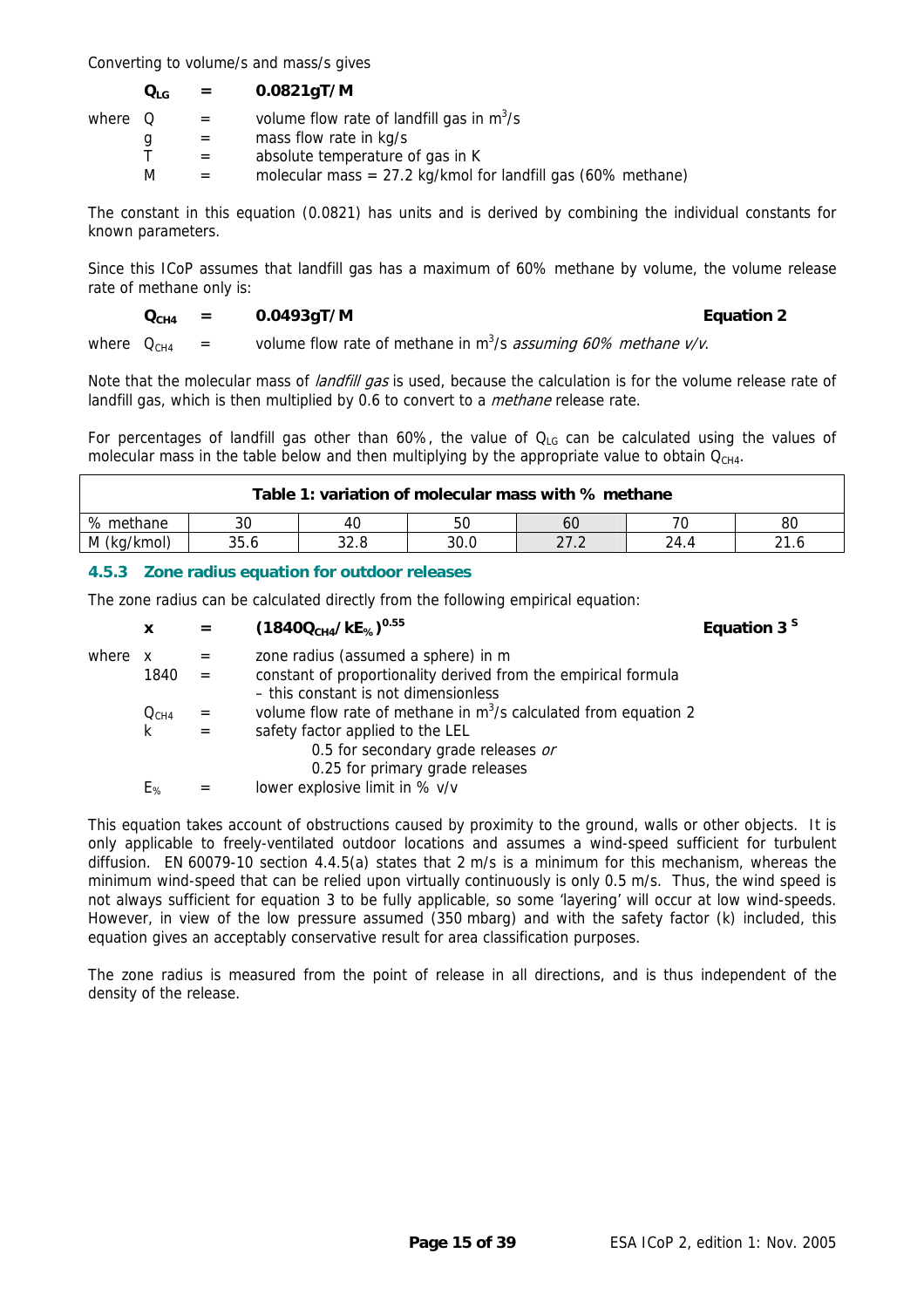#### <span id="page-15-0"></span>**4.5.4 Worked example 1 to find the zone radius from a leaking flange**

This worked example uses equations 1 to 3 to find the zone radius from a leaking flange on pipework containing landfill gas at 350 mbarg and 10°C.

**Step 1:** use equation 1 to calculate the mass release rate, q

|             | g                                     | $=$                                    | 1500 $C_d$ A (MP/T) <sup>0.5</sup>                                                                                                                                                                                                                                                                                                        |
|-------------|---------------------------------------|----------------------------------------|-------------------------------------------------------------------------------------------------------------------------------------------------------------------------------------------------------------------------------------------------------------------------------------------------------------------------------------------|
| where       | g<br>$C_d$<br>A<br>M<br>P<br>T        | $=$<br>$=$<br>$=$<br>$=$<br>$=$<br>$=$ | mass flow rate of landfill gas in kg/s though a leak<br>constant $= 0.8$ for most releases<br>cross-sectional area of the orifice in $m^2 = 0.25$ mm <sup>2</sup><br>molecular mass = $27.2$ kg/kmol for landfill gas<br>gas pressure in bar gauge (barg) = $0.35$ barg<br>absolute temperature of gas upstream of orifice in $K = 283 K$ |
| <b>Thus</b> | g                                     | $=$                                    | 1500 x 0.8 x (0.25 x 10 <sup>-6</sup> ) x (27.2 x 0.35/283) <sup>0.5</sup>                                                                                                                                                                                                                                                                |
|             |                                       | $=$                                    | 5.51 x $10^{-5}$ kg/s (rounding up)                                                                                                                                                                                                                                                                                                       |
|             |                                       |                                        | <b>Step 2:</b> use equation 2 to convert g to a volume release rate, Q                                                                                                                                                                                                                                                                    |
|             | $Q_{CH4}$                             | $=$                                    | $0.0493$ gT/M                                                                                                                                                                                                                                                                                                                             |
|             | where $Q_{CH4}$<br>$\frac{g}{I}$<br>M | $=$<br>$=$<br>$=$<br>$=$               | volume flow rate of methane in $m^3$ /s<br>mass flow rate in kg/s = $1.95 \times 10^{-5}$ kg/s as calculated in step 1<br>absolute temperature of gas in $K = 283 K$<br>molecular mass for landfill gas $= 27.2$ kg/kmol                                                                                                                  |
| <b>Thus</b> | $Q_{CH4}$                             | $=$                                    | $0.0493 \times 5.51 \times 10^{-5} \times 283/27.2 = 2.83 \times 10^{-5} \text{ m}^3/\text{s}$                                                                                                                                                                                                                                            |
|             |                                       |                                        | <b>Step 3:</b> use equation 3 to find the zone radius, x                                                                                                                                                                                                                                                                                  |

|         | x         | $=$ | $(1840QCH4/kE%)0.55$                                                                                     |
|---------|-----------|-----|----------------------------------------------------------------------------------------------------------|
| where x |           | $=$ | zone radius in m                                                                                         |
|         | $Q_{CH4}$ | $=$ | volume flow rate of methane calculated in step $2 = 2.83 \times 10^{-5}$ m <sup>3</sup> /s               |
|         | k.        | $=$ | safety factor applied to the LEL = $0.5$ (for a secondary grade release)                                 |
|         | $E_{\%}$  | $=$ | lower explosive limit in % $v/v = 4.4$                                                                   |
| Thus    |           | $=$ | $(1840 \times 2.83 \times 10^{-5}/[0.5 \times 4.4])^{0.55}$ = 0.127 m, which will be rounded up to 0.2 m |

#### **4.5.5 Worked example 2 to find the zone radius from a gas well venting freely**

This worked example assumes that the gas well is not under pressure but is in a steady-state venting situation whereby the entire production, taken as 30 m<sup>3</sup>/hour, is venting to atmosphere. This gives the zone radius around a Bentonite seal that has completely failed.

Equations 1 and 2 are not required since the volume release rate  $(Q<sub>CH4</sub>)$  is already known. Using equation 3:

|       | $\mathsf{X}$                                   | $\mathcal{L}_{\mathcal{A}}$ and $\mathcal{L}_{\mathcal{A}}$ | $(1840QCH4/kE%)0.55$                                                                                                                                                                                                                                                            |
|-------|------------------------------------------------|-------------------------------------------------------------|---------------------------------------------------------------------------------------------------------------------------------------------------------------------------------------------------------------------------------------------------------------------------------|
| where | $\mathbf{x}$<br>$\rm O_{CH4}$<br>k<br>$E_{\%}$ | $=$<br>$\alpha = 1$<br>$=$<br>$=$<br>$\alpha = \alpha$      | zone radius in m<br>volume flow rate of methane, which is 60% of 30 m <sup>3</sup> /h<br>$18 \text{ m}^3/\text{h} = 18/3600 = 0.005 \text{ m}^3/\text{s}$<br>safety factor applied to the LEL = $0.5$ (for a secondary grade release)<br>lower explosive limit in % $v/v = 4.4$ |
| Thus  | X                                              | $=$                                                         | (1840 x 0.005/[0.5 x 4.4]) <sup>0.55</sup> = 2.197 m, which will be rounded up to 2.2 m                                                                                                                                                                                         |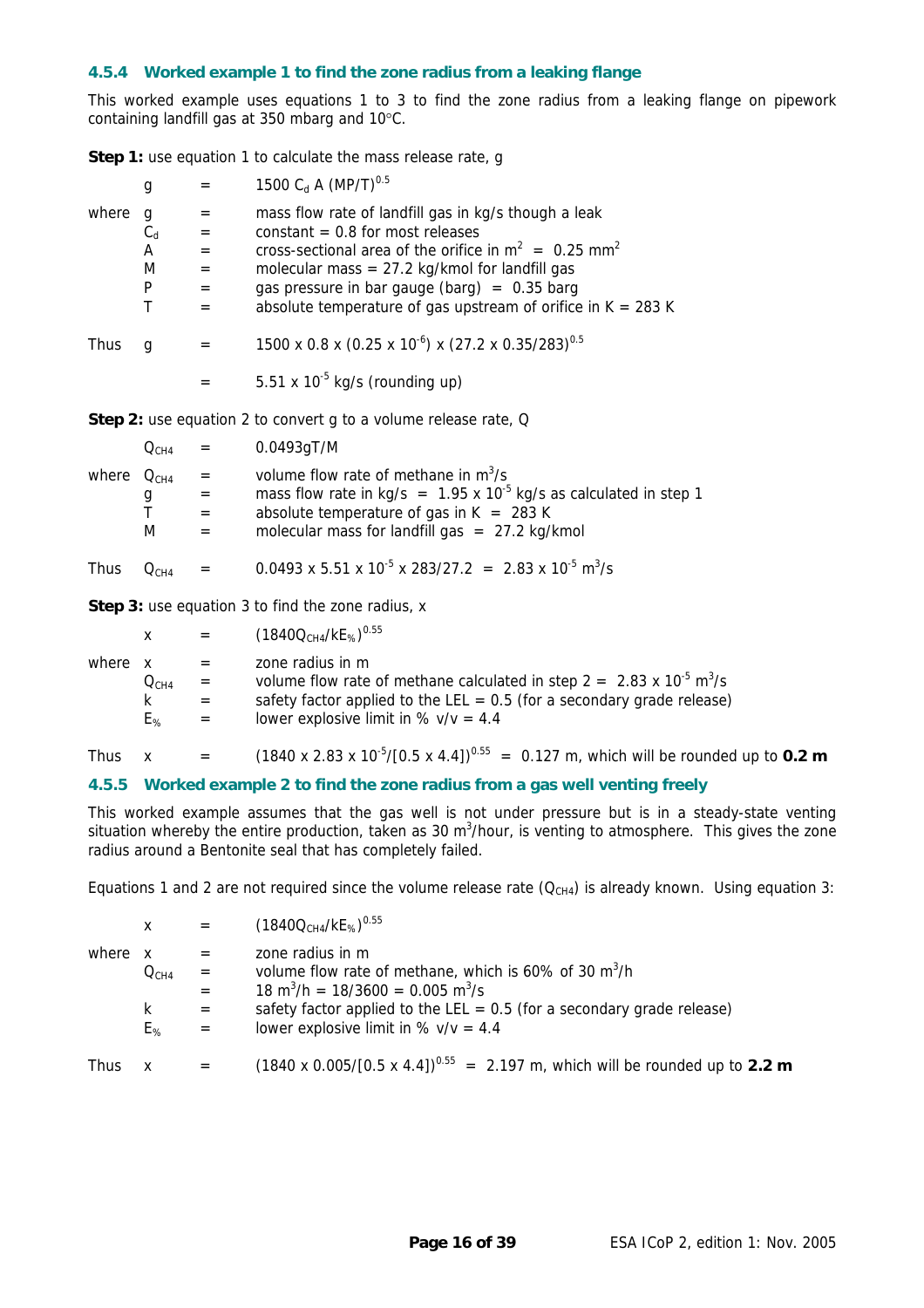#### <span id="page-16-0"></span>**4.5.6 When to use the calculation method**

Zone extents for general situations involving leaks of landfill gas in outdoor locations can most easily be found by combining the equations above in a spreadsheet<sup>12</sup>. Examples where the calculation method is appropriate are:

- sample points
- dipping points
- leaks from Bentonite seals

where the parameters are other than those given in the examples in this ICoP.

Do not use the calculation method for joints and valve glands, since section [5.3](#page-17-1) deals with these.

In line with the precedent in IGE/SR/25, the zone extents calculated have been rounded up to the nearest 0.1 m where the value is less than 10 m. However, this does not imply that the accuracy of the method is such that results to  $\pm 0.1$  m can be obtained.

#### **5 AREA CLASSIFICATION FOR LANDFILL GAS EXTRACTION**

#### **5.1 Overview of landfill gas extraction**

This part of the Landfill ICoP deals with all aspects of the extraction of landfill gas, up to the booster. Drilling is to be covered in ICoP 4. Once wells have been drilled and connected to the main pipework system, landfill gas is extracted at a small underpressure (up to 150 mbarg), although there are a number of situations when this underpressure cannot be assumed, such as when a well is isolated from the collection pipework for maintenance reasons or when a high oxygen content is detected causing the well to be isolated and no longer subject to extraction.

#### <span id="page-16-5"></span>**5.2 Uncapped landfill sites**

In sites or parts of sites that are uncapped, landfill gas generated within the waste will find its way to the surface and escape to atmosphere. The release of landfill gas is not uniform over the whole site, since fissures in the ground, underground obstructions, etc. will force the gas to take the route of least resistance to the surface, resulting in an uneven release distribution over the surface of the site.

This natural gassing process is a continuous grade release and could result in a flammable gas/air mixture on reaching the surface, but it is clearly impractical to assign a zone 0 over the entire uncapped mass. Where the landfill gas is escaping into a well-ventilated open location, as is the case over the vast majority of the site, then there is no risk of explosion and an ignition is highly unlikely to have a serious consequence. Higher release rates may be encountered, for example, close to:

- ♦ exposed drainage blankets
- ♦ exposed protection layers
- ♦ zones around leachate extraction structures
- areas of generally poor compaction

Therefore, although the phenomenon will be recognised, the zone will be assumed to be of negligible extent<sup>13</sup> and will not therefore appear on area classification drawings<sup>14</sup>. Routine FID<sup>15</sup> testing indicates significant concentrations only within a few centimetres of the ground; these are rarely within the flammable range.

The same approach will be used for the disposal of other flammables apart from landfill gas, such as solvents, aerosols, etc. Where these are included in the bulk compacted waste, they can also lead to gas or vapour emissions at the surface, but these will also be considered to give rise to a zone of negligible extent. The environmental issues are outside the scope of this document, which deals exclusively with the area classification implications.

<span id="page-16-1"></span> $12$  $12$  Electronic copies of the spreadsheets may be obtained by contacting ESA.

<span id="page-16-2"></span>It is possible that a significant release rate could occur in some places (hence a zone of significant extent), but these locations are difficult to predict; experience over many years has shown that such higher-rate releases have not caused injury due to accidental ignition, so such an event can be assessed as presenting an acceptably low risk.

<span id="page-16-3"></span><sup>14</sup> Care should be taken, however, to ensure that such gas cannot collect in enclosures on the surface, particularly those with a source of ignition, such as mobile generators (used for electrofusion (EF) welding), lighting, permanent structures.

<span id="page-16-4"></span> $15$  FID = Flame Ionisation Detector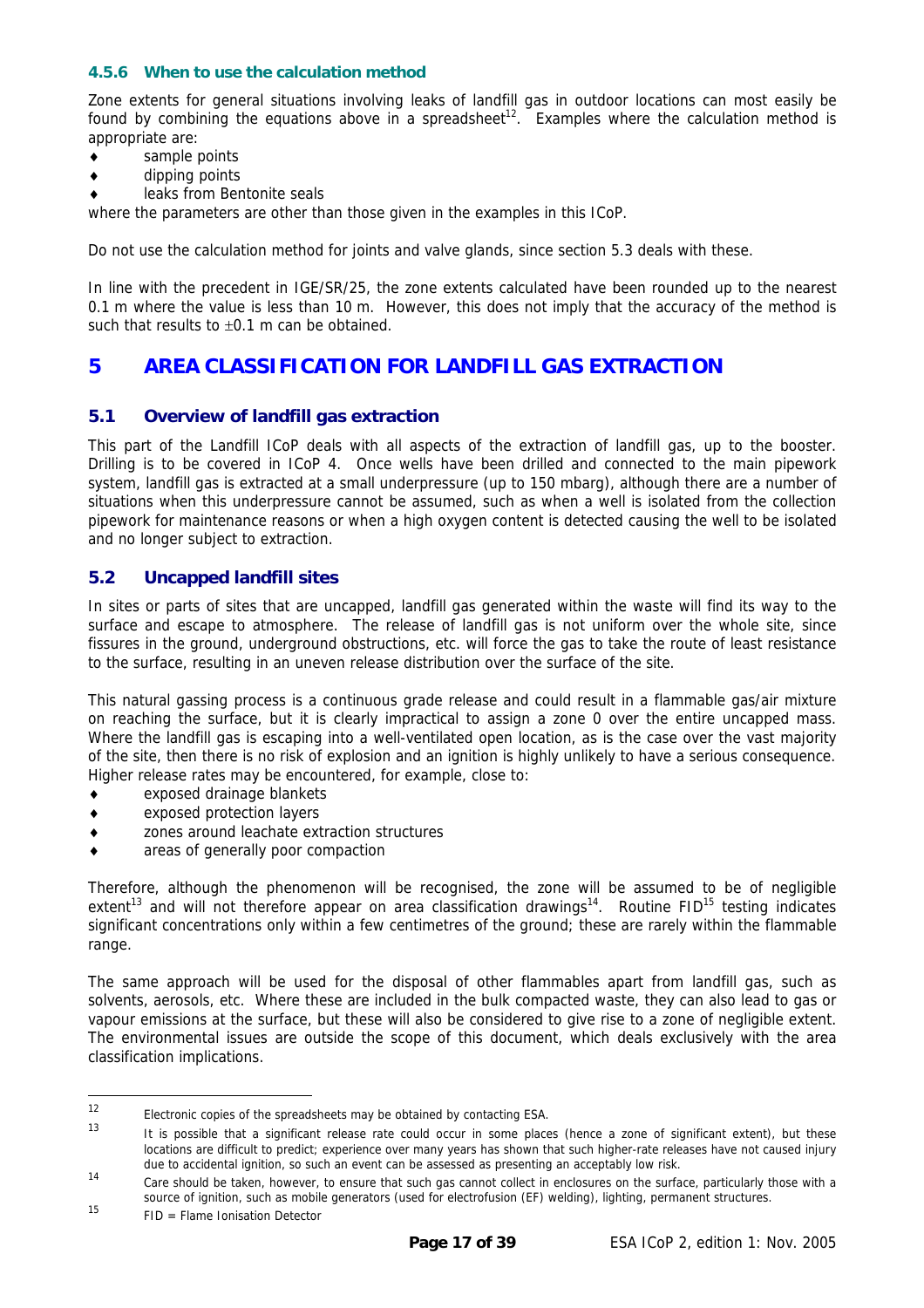#### <span id="page-17-1"></span><span id="page-17-0"></span>**5.3 Zoning around flanges, screwed fittings, joints and valve glands**

Guidance in IGE/SR/25 section 5.2.1.3 indicates that, for pressures up to 2 barg, a 0.5 m zone 2 is applicable around all joints and valves located in a freely-ventilated outdoor location and not subject to adverse conditions such as thermal shock, excessive vibration, etc.. This is to take account of unintentional leaks.

However, the actual maximum pressure of landfill gas is 80 mbarg in the collection side and up to 350 mbarg in the power generation side. Smaller zone radii of 0.1 m for all pressures up to 80 mbarg and 0.2 m up to 350 mbarg can be calculated using the equations in section [4.5](#page-13-1) assuming a leak aperture of 0.25 mm<sup>2</sup> (the typical leak size from IGE/SR/25 section 5.2.1.1).

These zone radii may be applied where pipework is correctly-installed and regularly inspected. Where adverse conditions may apply (e.g. vibration, corrosion) and pipework is *not* regularly inspected, then the zone 2 radius of 1 m from IGE/SR/25 Table 1 should be used.

An inspection interval of not more than 6 months is recommended based on guidance in IGE/SR/25 Appendix 4, Tables 13 and 15.

Note: due to the potentially corrosive nature of landfill gas, metal pipes are more vulnerable to chemical attack from inside than plastic pipes.

Orifice plates (manufactured, for example, by Perflow) can be treated as a pair of flanges for the purpose of area classification.

Electro-fusion (EF) couplings and butt-fusion welded joints are highly reliable and are not considered as a source of release. The installation of pipework using this technique may involve working on 'live' pipes that are blocked using a 'pig<sup>-16</sup> or by squeezing<sup>17</sup> – this and other construction/maintenance activities are outside the scope of this ICoP.

There are some instances where uncertified electrical equipment is already installed within the zone from a flange, e.g. a flow meter or slam-shut valve. The use of uncertified equipment in zoned areas is dealt with more fully in ICoP 1<sup>18</sup>. However, to facilitate the risk assessment of whether uncertified equipment may remain in a zone 2 area, the information below may be useful.

Compared to the IGE/SR/25 code, guidance in IP15 section 5.4.5.1 allows a more relaxed approach to joints and valves in certain circumstances. The relevant extract is quoted below:

 "For both individual flanges and valves, the likelihood of a release from an individual item is very unlikely and may not warrant classification as hazardous. If a risk-based approach is followed, such items may not require a specific hazardous area and only when there are a number of possible leak sources together .... should this area be classified. As a guide, where there are greater than 10 leak sources (from valves and flanges) within close proximity (i.e. where the zone 2 areas overlap), the area should be classified as a zone 2 area."

In the landfill industry, pressures are low and, on the collection side, the gas is usually at an underpressure. Even where the gas is at an overpressure, there are no operations leading to thermal shock or pressure hammer and the pipes are generally well-protected. There is usually low occupancy. Non-classification of joints and valves aligns with the general principle adopted in section [5.2,](#page-16-5) whereby releases from uncapped areas (which could exceed the release rate from a flange or valve in certain cases) are also not classified. These factors may assist in deciding whether an uncertified item of electrical equipment needs replacing or not.

#### <span id="page-17-5"></span>**5.4 Sampling**

-

#### **5.4.1 In-waste gas extraction wells**

Sampling is normally performed by opening the sample point (a 3 mm diameter hole) and attaching a flexible tube that allows a small volume of gas to be drawn through a hand-held gas analyser. The flammable gas is then vented to atmosphere. This will produce a zone 1, but of negligible extent.

<span id="page-17-2"></span><sup>16</sup> A 'pig' is an inflatable bladder that is inserted into the gas main and inflated forming a gas-tight seal

<span id="page-17-3"></span>Refer to the relevant safe operating procedure

<span id="page-17-4"></span><sup>18</sup> Note, however, that new equipment must be ATEX-marked.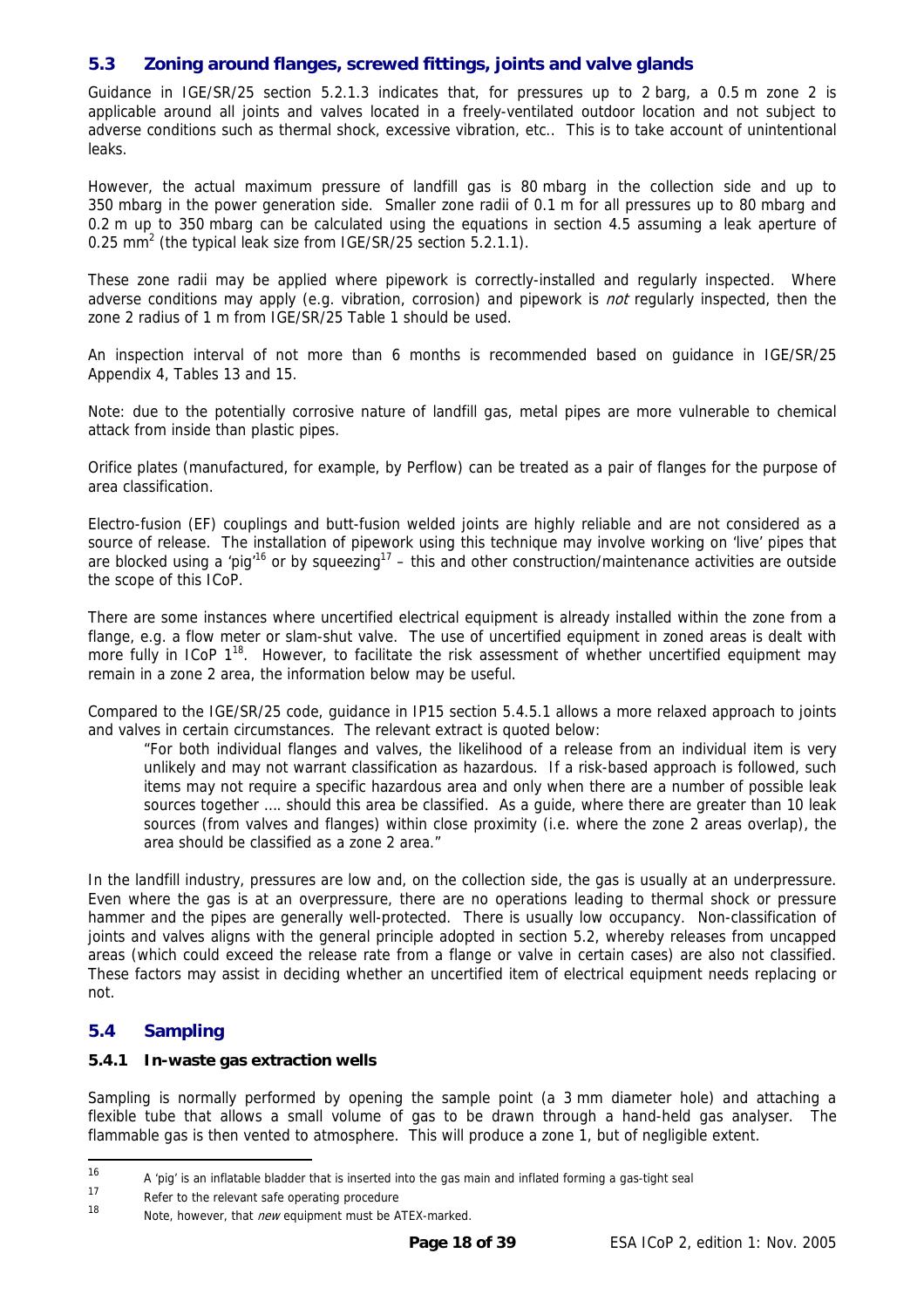<span id="page-18-0"></span>Sampling is a normal operation and opening the sample point would normally be classified as a primary grade release, but the underpressure reduces this to a secondary grade release, since sampling is not normally undertaken when an overpressure exists. The sample point may be left open, in which case landfill gas at up to 80 mbarg overpressure can escape through a hole of diameter 3 mm. Calculations based on the equations in section [4.5](#page-13-1) give a zone 2 radius of 0.6 m for dilution to 0.5 LEL.

Intrinsically safe gas analysers are used on some but not all sites. Consideration should be given to the risk of using an uncertified gas analyser. Although outside the scope of this document, it is noted that the major risk from an ignition (itself a low risk) is a situation when the gas being sampled is within its explosive range, potentially allowing a flame to burn back into the pipe.

#### **5.4.2 Perimeter monitoring boreholes**

Perimeter monitoring boreholes are a special case: see section [5.9.](#page-23-1)

#### <span id="page-18-2"></span>**5.5 Dipping points**

These are located on most gas wells and knock-out pots. Typically, a 1" plug is removed and a dipping probe lowered in. The operation takes a few minutes.

As with sampling, dipping is a normal operation and would normally be classified as a primary grade release, but the underpressure reduces this to a secondary grade release, since sampling is not normally undertaken when an overpressure exists. Landfill gas at up to 80 mbarg overpressure can escape through a hole of outside diameter 25 mm/1" (internal diameter 17 mm). Calculations based on the equations in section [4.5](#page-13-1)  give a zone 2 radius of 3.6 m for dilution to 0.5 LEL for this orifice size. A larger 50 mm/2" plug (internal diameter 34 mm) gives a 5.8 m zone 2.

<span id="page-18-1"></span>This zone radius exceeds that calculated for leaks around the Bentonite seal [\(2.2 m](#page-20-1) - see section [5.6.2\)](#page-19-0) and will be unacceptably large for certain locations. If the [3.6 m](#page-18-1) zone is impractical (e.g. there is fixed uncertified electrical equipment encompassed by the potentially explosive atmosphere), there are a number of possible options, for example:

Option 1: wait until the well is at an underpressure before performing the dipping;

Option 2: isolate the nearby fixed electrical equipment;

Option 3: perform a risk assessment (by a qualified person) to determine whether it is acceptable to allow the nearby fixed electrical equipment to remain energised.

Where dipping does extend the [2.2 m](#page-20-1) zone 2, it can be justified by being performed under a safe operating procedure that ensures potential ignition sources (e.g. vehicles) are excluded from the larger zone while dipping is in progress.

#### <span id="page-18-3"></span>**5.6 Vertical gas well and wellhead**

#### **5.6.1 Description of operation**

The gas well is the primary point of landfill gas extraction from the waste. It consists of two sections:

- 1 a vertical perforated well liner
- 2 the wellhead

as shown in Figure 1 below.

The lower section of the well liner consists of a perforated polyethylene (or similar) pipe surrounded by gravel. The upper section is constructed from solid pipe and is sealed into the landfill cap with an inorganic clay-type material (e.g. 'Bentonite' or similar).

The wellhead consists of an interface fabrication and regulating valve. The valve may be a butterfly type fixed between flanges or a ball or gate type with threaded connections. Flexible joints are usually fitted where the wellhead enters the liner and between the wellhead and the gas collection pipe.

Where 'dipping' is required, the wellhead is terminated in a blank flange that is fitted with a screwed 1" (25 mm) BSP plug – this can be removed for dipping the gas well – see section [5.5.](#page-18-2)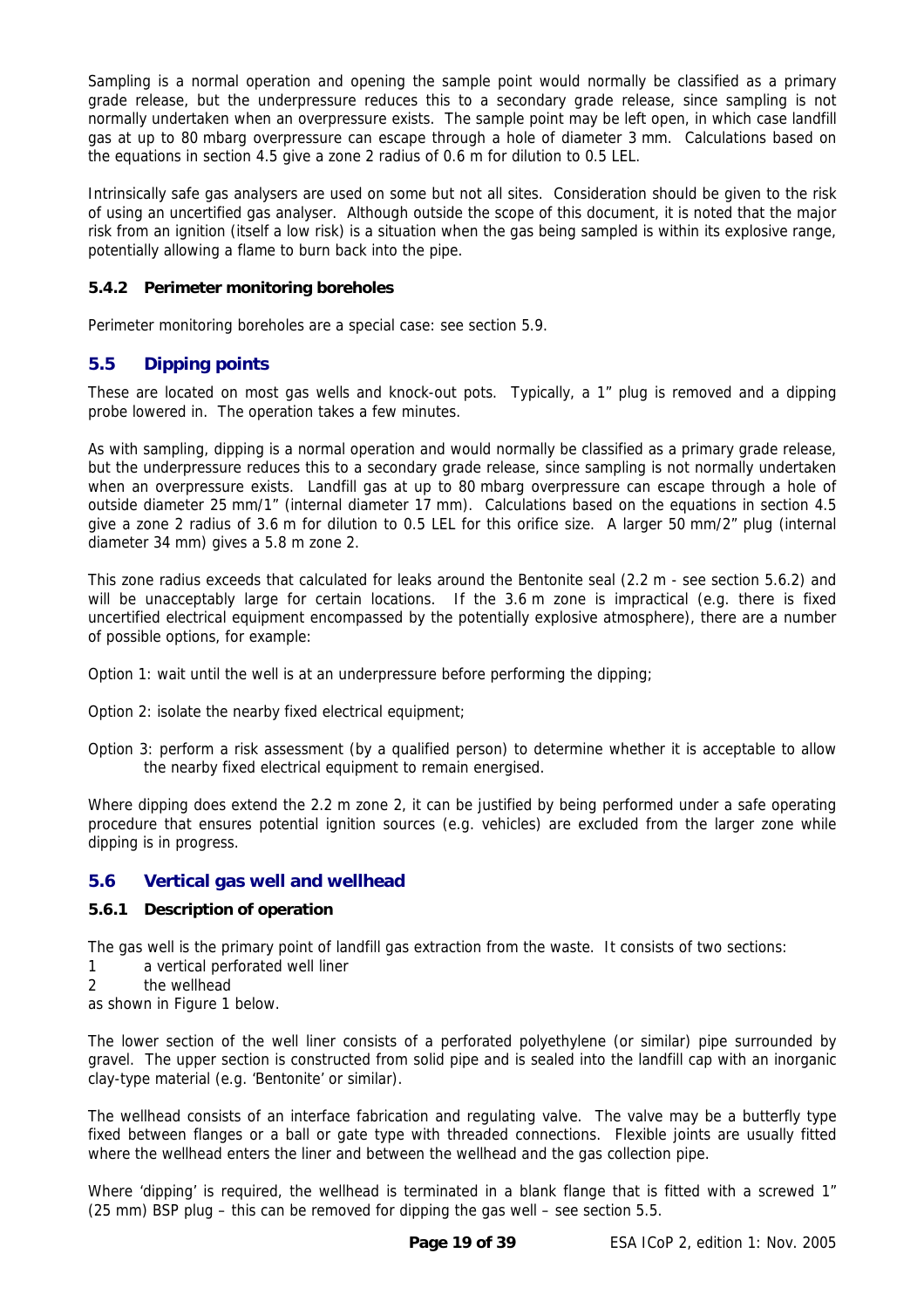In normal operation, the gas well is operated under a suction not exceeding 30 mbar. Air ingress cannot be reliably prevented and the presence of air in the landfill gas must be considered as part of normal operation, even though inadvisable. Air ingress is more likely in older landfill sites or on uncapped areas of active sites. Air ingress may be via the waste, the Bentonite seal, the mechanical joints or the sample taps (which may be damaged or inadvertently left open).

An overpressure is possible under foreseeable abnormal conditions, which may occur relatively frequently. This can be caused by an operator noticing a high oxygen content and closing the valve connecting the gas well to the collection pipework. An overpressure slowly builds up as the landfill gas is generated within the waste. A typical overpressure will not exceed 10 mbarg, with a maximum value of 80 mbarg recorded (excluding 'catastrophic' conditions). 80 mbarg has been used in calculations.

Since an overpressure is a relatively common malfunction, the area classification of the areas surrounding the well will assume that an overpressure exists for more than 10 hours a year.

#### <span id="page-19-0"></span>**5.6.2 Zoning**

The following releases are identified:

Continuous grade releases:

• none

Primary grade releases:

air ingress into the landfill gas<sup>19</sup> via the waste mass or otherwise resulting in a mixture within the flammable range

Secondary grade releases (leak outwards only when an overpressure exists):

- Bentonite seal leaks due to drying out and poor compaction
- sample taps opening for sampling\*\*
- flanged cover leaking gasket\*
- valve flange leaking gasket\*
- $\bullet$  valve stem leaking seal\*
- joints on flexible hose (clips)\*
- threaded pipe connections used on temporary gas collection systems\*
- \*\* For sampling, see section [5.4.](#page-17-5)
- For leaking gaskets, valves and other connections, see section [5.3.](#page-17-1)

A well sunk in new waste is likely to contain a potentially explosive atmosphere. Once in production, the inside of the gas well is designated a hazardous area because ingress of air into the gas well is not uncommon and this could result in a potentially explosive atmosphere. Ingress results from a poor Bentonite seal or air being drawn in via the landfill. In addition, older gas wells may have significantly higher oxygen levels than fully productive wells. For this reason, the interior is designated a zone 1. A zone 2 is not appropriate since an explosive atmosphere could occur for more than 10 h/yr.

The gas well is usually under suction, so emissions of landfill gas will not normally occur even if there is a leak path. However, if the landfill gas is too rich in oxygen, the well may be isolated, in which case the pressure of landfill gas builds up inside and can leak out.

Of the secondary grade releases, leaks from the Bentonite seal or sample points give the largest mass release rates. However, the probabilities of these two events are different.

**Leaks from Bentonite seal:** such a release requires two abnormal conditions: the well being at overpressure and failure of the seal. Area classification does not normally consider two independent abnormal events, but a well at overpressure is unlikely though possible in normal operation. Therefore, leaks from the seal will be considered.

<span id="page-19-1"></span> $19$ 

Normally, a primary grade release implies the fuel gas leaking into the air. However, the landfill gas is at a lower pressure than the air, so leaking of air into the landfill gas is, technically, a "release". It is primary grade because, although unwanted, it occurs relatively frequently.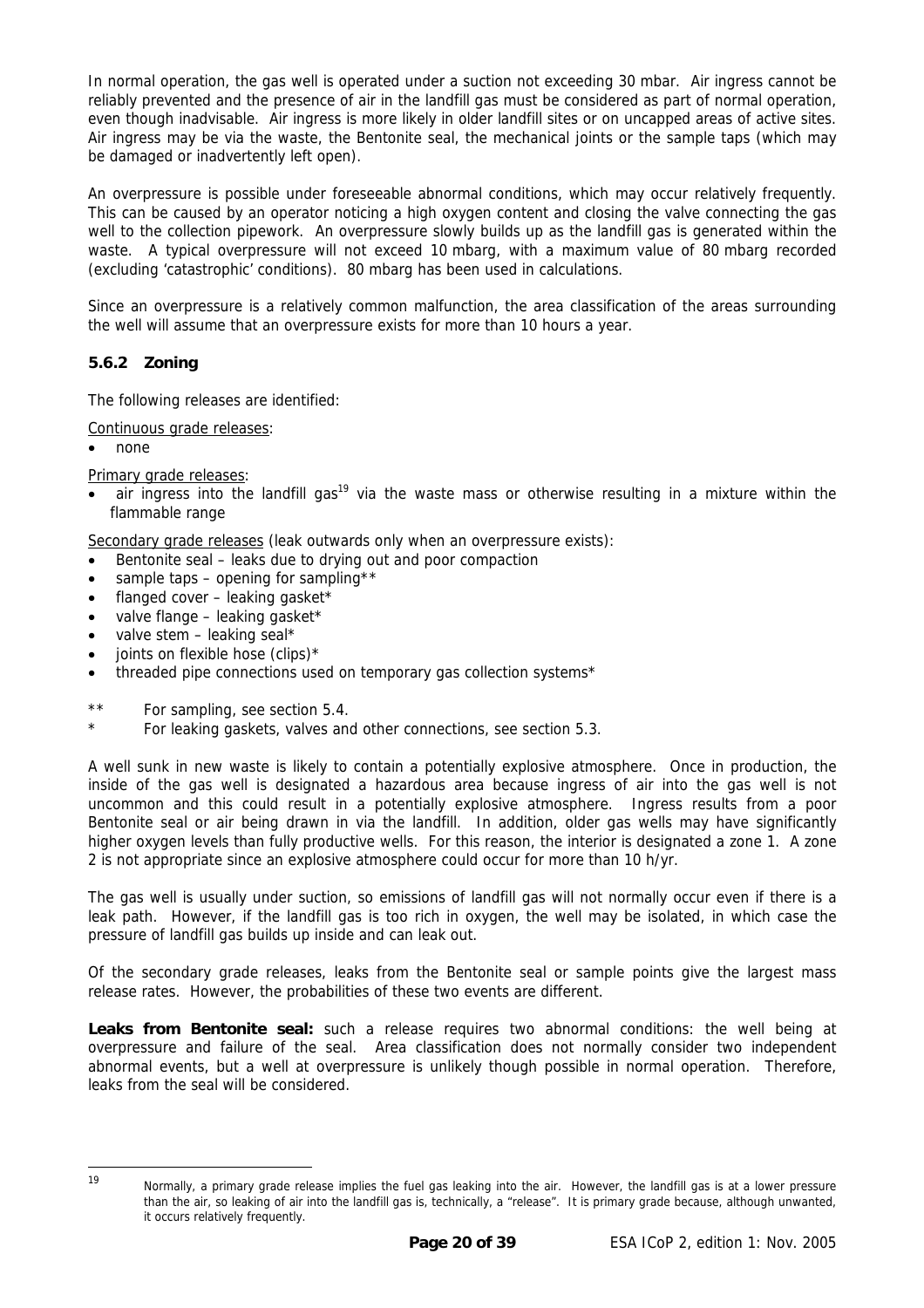<span id="page-20-0"></span>Quantifying the leak aperture is difficult. A foreseeable failure mode would be the opening of a fissure, the size of which cannot be realistically estimated. The worst case would entail the entire well production to be lost via the seal.

<span id="page-20-1"></span>A steady-state situation will be assumed, whereby the entire well production leaks out (estimated at a maximum of 30 m<sup>3</sup>/h). This volume flow rate equates to a mass flow rate of 0.0094 kg/s. A zone radius calculation based on equations in section [4.5](#page-13-1) gives a zone 2 of 2.2 m in all directions from the point of release. This zone 2 encompasses smaller zones from sampling and leaks. [A maximum leak rate of 25 m<sup>3</sup>/h gives a zone radius of 2 m.].

Some gas wells have different maximum yield rates. Provided the worst-case yield can be reliably predicted based on experience and/or measurement, then the zone 2 around the gas well has the radius shown in Table 2 below. Note that the lower values generally apply to pin wells rather than gas wells.

|                                | Table 2: zone radii around wells due to failure of the Bentonite seal |
|--------------------------------|-----------------------------------------------------------------------|
| Release rate of well $(m^3/h)$ | Radius of zone 2 (x metres)<br>(rounded up to 0.1m)                   |
|                                | 0.4                                                                   |
| $\mathfrak{D}$                 | 0.5                                                                   |
| 3                              | 0.7                                                                   |
| 4                              | 0.8                                                                   |
| 5                              | 0.9                                                                   |
| 10                             | 1.3                                                                   |
| 15                             | 1.6                                                                   |
| 20                             | 1.8                                                                   |
| 25                             | 2.0                                                                   |
| 30                             | 2.2                                                                   |
| 40                             | 2.6                                                                   |
| 50                             | 3.0                                                                   |

Note that dipping may increase the zone extent beyond that from the Bentonite seal where smaller values from the above table are taken.

Where the Bentonite seal is assessed as *not* subject to complete failure (e.g. increased depth, stable waste), a smaller zone may be assigned, equal to that of a flange. However, other releases (e.g. sampling, dipping) should still be considered.

Not all gas wells use a Bentonite seal. In some cases, a well is drilled through the plastic membrane (typically medium density polyethylene, MDPE), and the hole 'repaired' by being stitched to a collar on the well itself, providing a gas-tight seal.

Yet another method is using a geosynthetic clay liner (GCL), comprising a hessian-based mat that can seal holes caused by movement of the gas well.

These are relatively new technologies, so it is not possible to determine whether failure of these types of seal should be treated as a secondary grade release (leading to a zone 2, as for Bentonite) or as 'catastrophic' (i.e. highly improbable), leading to a non-hazardous area around the seal.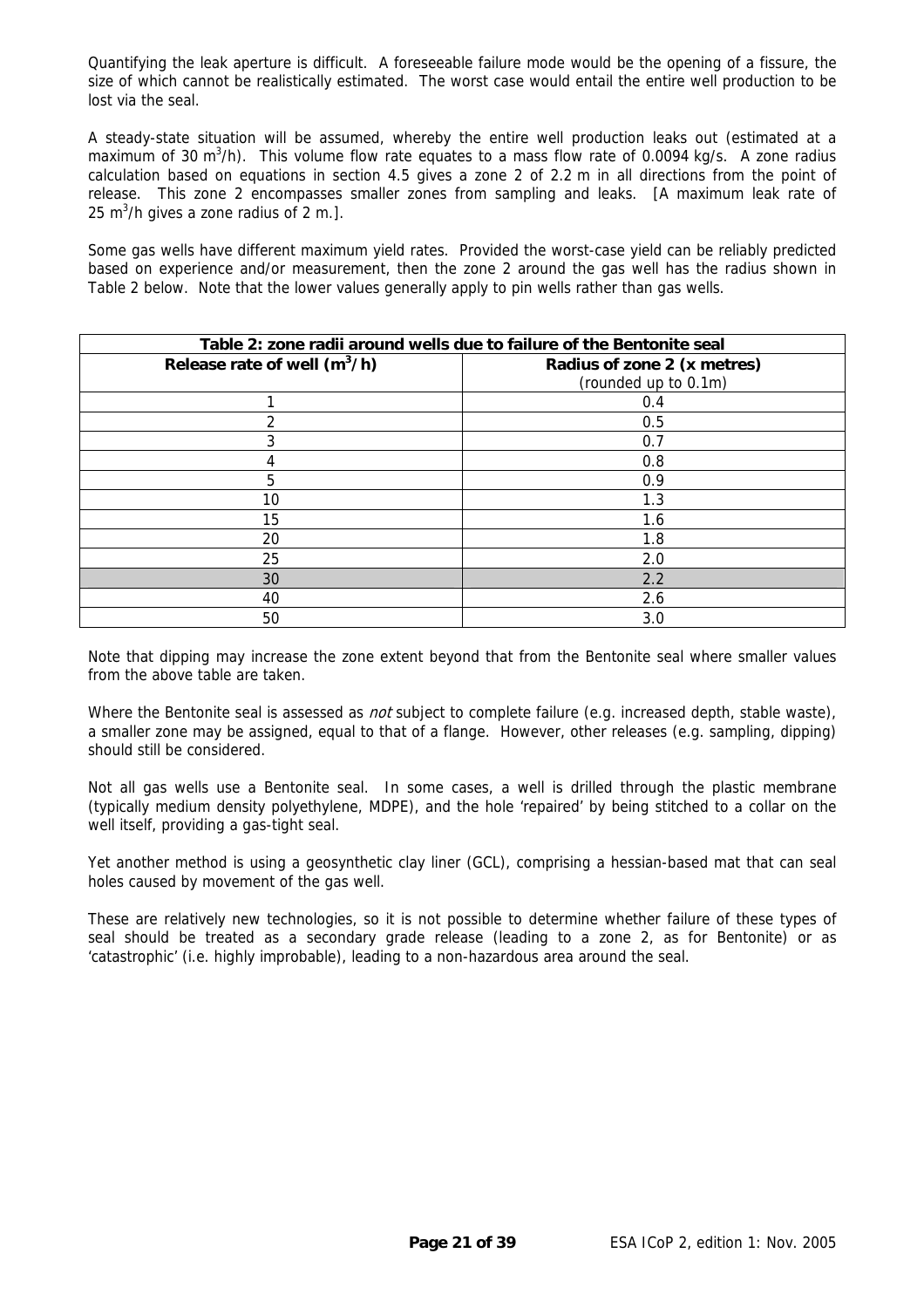**Figure 1: zoning for an exposed vertical gas well at up to 13 mbarg** 

<span id="page-21-0"></span>

#### **5.7 Pin wells**

#### **5.7.1 Pin wells in uncapped areas**

Refer to Figure 2. A pin well is constructed by piling a metal spike (typically 6 m in length) into the waste, then withdrawn and a section of pipe inserted. Bentonite is sometimes used to seal around the hole, or they may be punched through the waste without further sealing. The pipe is slotted or perforated for the bottom 4-5 m and on the surface is connected to a valve. Like the gas well, it should be classified as zone 1 internally. They are generally temporary or sacrificial and may eventually be covered over as the filling depth increases; they are as little as 8 m from each other.

There are no external continuous or primary grade releases. The two secondary grade releases associated with pin wells are:

- valve seal
- leaks through the Bentonite seal

A small zone 2 is required around the valve seal – see section [5.3.](#page-17-1) The yield from a pin well is likely to be much less than from a gas well: a value of 5 m<sup>3</sup>/h is taken as a maximum. If this leaks out around the side of the pipe, the zone radii from Table 2 above can be applied, depending on the release rate of the pin well. Refer to section 3 for a discussion of hydrogen generation.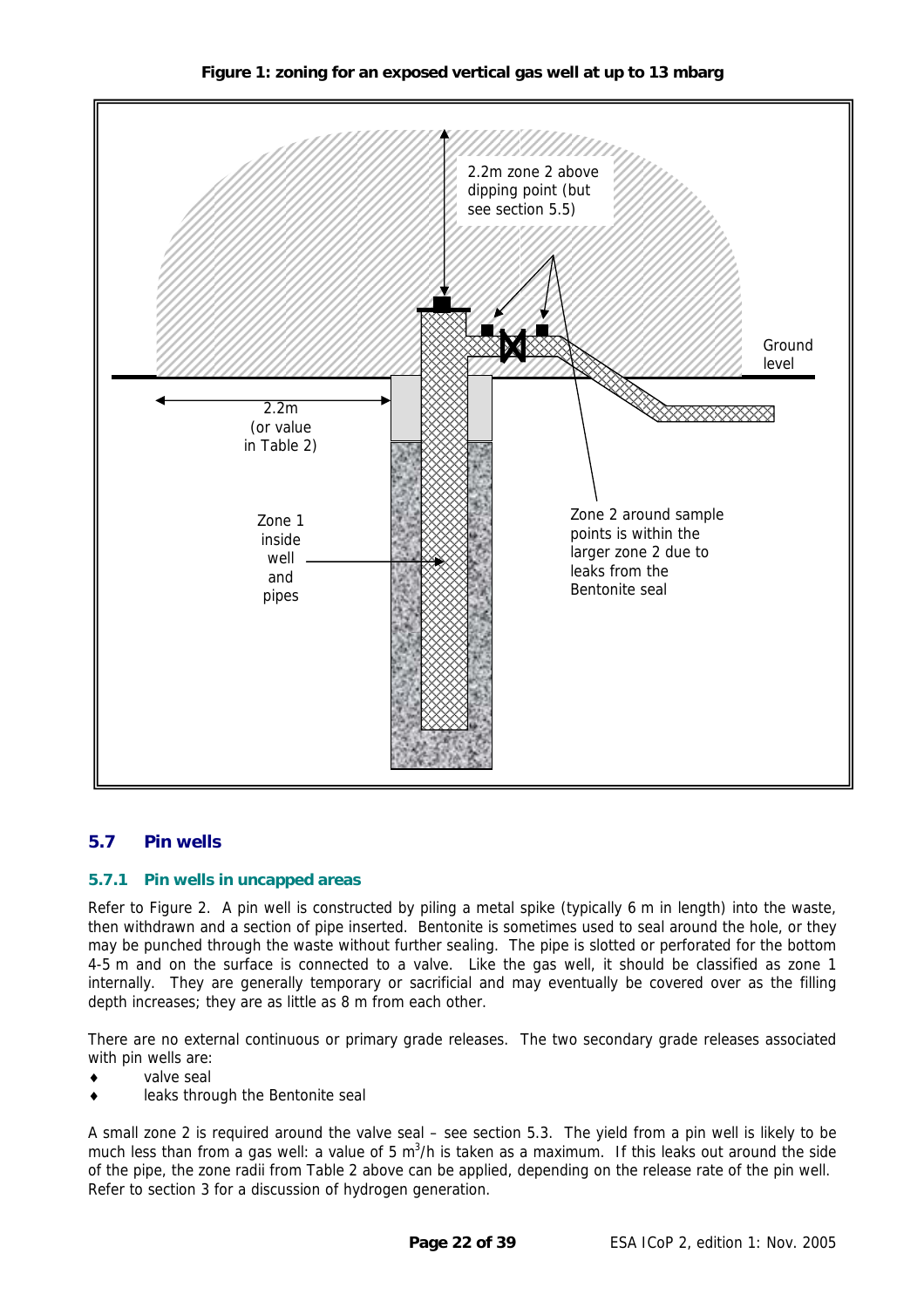<span id="page-22-0"></span>

#### **5.7.2 Pin wells in capped areas**

Pin wells in capped areas are treated as gas wells (see section [5.6\)](#page-18-3), i.e. a zone 2 for [2.2 m](#page-20-1) horizontally and vertically around the seal.

Since pin well installation is usually undertaken by outside contractors, this activity is currently outside the scope of this ICoP but is being dealt with in conjunction with the relevant bodies.

#### **5.8 Gas Scavenger Pipes (horizontal gas wells)**

The area classification of gas scavenger pipes is as for gas wells.

#### **5.8.1 Description**

Gas scavenger pipes are generally used as `sacrificial' or temporary landfill gas collection systems and are the horizontal equivalent of a pin well. They are normally installed in temporary/uncapped active areas of the landfill, or as secondary/back-up landfill gas collection systems.

Scavenger pipes generally consist of fusion-welded pipes laid horizontally and perforated by drilling holes. Scavenger pipes are spaced according to the site-specific conditions – this may be typically from 5 to 20 metres. A length of solid pipe is used at the point where it leaves the waste mass to prevent air being drawn into the pipe. A seal is then formed between the waste mass and the pipework using either Bentonite (or equivalent) or an HDPE (or similar) sleeve-type coupling (known in the industry as a 'top hat').

Scavenger pipes normally terminate in a valved connection in a collection manifold chamber (see section [5.12\)](#page-25-1).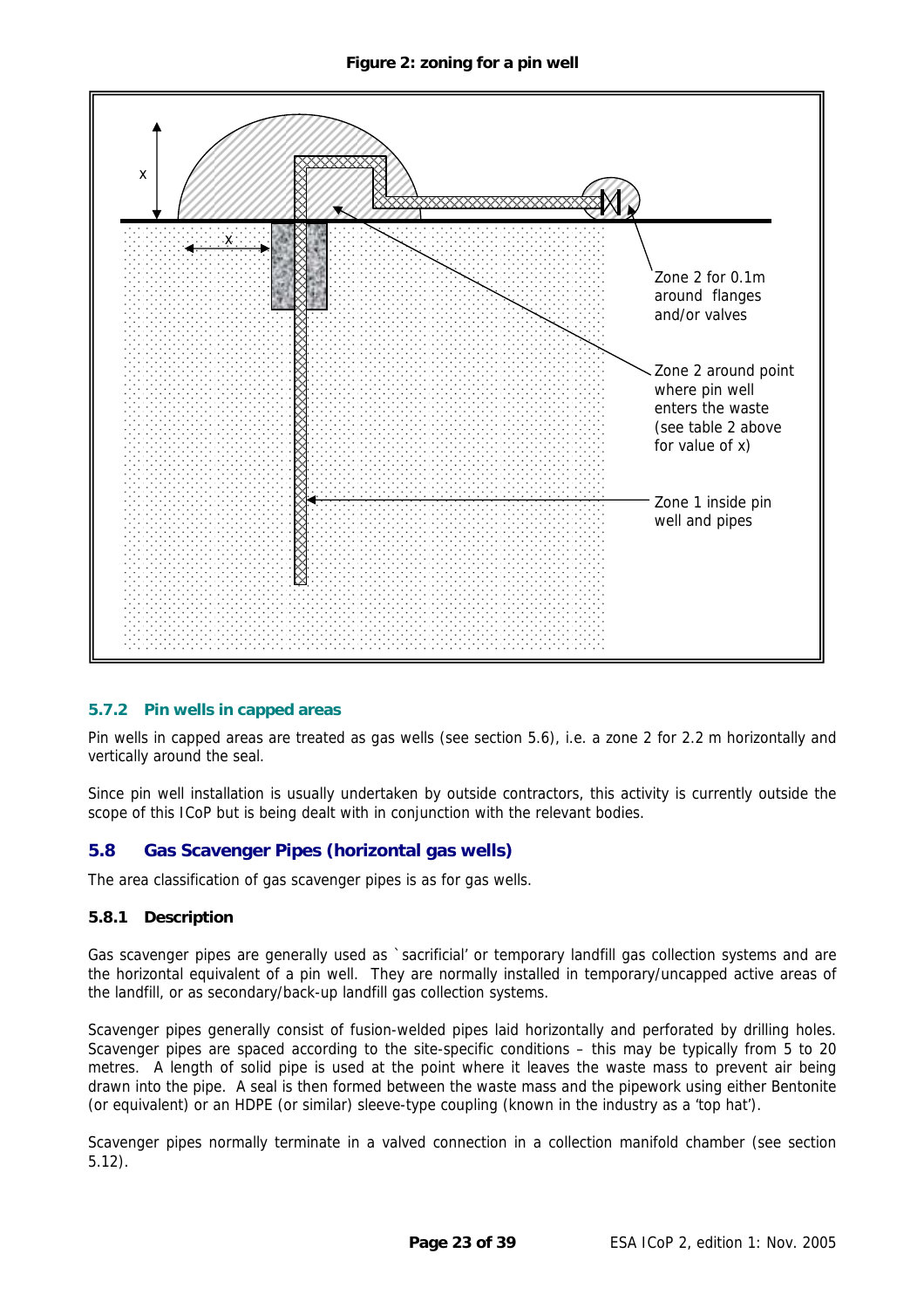<span id="page-23-0"></span>In normal operation, due to the relatively high risk of air ingress through the waste, suction on scavenger pipes is likely to be less than 10 mbarg, although site-specific applications may dictate the use of higher levels of suction. In a fault situation, where gas extraction is lost, pressure within the scavenger pipe may rise typically to 80 mbar above atmospheric. In this situation leakage may occur at the rubber coupling or where the pipe exits the ground. There is also likely to be leakage through the uncapped waste above.

Gas scavenger pipes are normally very low maintenance. Operations may consist of taking gas samples, although this will more often be carried out at the gas collection manifold. Maintenance operations may include the connection and disconnection of scavenger pipes or repairs to any pipework damage.

Note that some scavenger pipes (or wells) are installed then covered with more waste, in which case the situation outside the pipe is similar to an uncapped landfill area – see section [5.2.](#page-16-5)

#### **5.8.2 Zoning**

Internally, the scavenger pipework is zone 1, for the same reason as the gas well. A zone 2 occurs where the scavenger pipe comes through the lining for connection to the main gas collection pipework. The radius of the zone 2 is the same as for the Bentonite seal of a gas well, i.e. [2.2 m](#page-20-1) (see section [5.6\)](#page-18-3).





#### <span id="page-23-1"></span>**5.9 Perimeter boreholes**

These are outside the waste boundary and are used to measure potential landfill gas migration. They are not usually connected to the extraction system but are capped. There are other potential sources of methane apart from that derived from waste, e.g. mines gas, peat gas or marsh gas. On some sites, there may be waste adjoining the controlled area that has been previously tipped.

The landfill gas may be above the LEL but only a small volume is contained in the borehole itself. On older or less well-engineered sites, the pressure within the borehole may be influenced by the gas extraction taking place in the adjacent cell. In this case, the borehole may be at an underpressure. On newer or better-engineered sites, the boreholes are unlikely to be influenced by the extraction of the landfill gas from the waste and hence at a slight overpressure.

Where individual perimeter boreholes are known to have a history of consistent or frequent elevated levels of landfill gas above the LEL, a zone 1 should be applied internally. Otherwise, a zone 2 applies.

A 3 mm orifice is typical for manual sampling. There are also systems with continuous automatic sampling.

The overpressure is much less than the peak of 80 mbarg assumed for gas wells. The external zone caused by opening the sample point are dependant on the overpressure and can be taken as 0.3 m up to 6 mbarg. Perimeter boreholes may also be opened for water sampling or extraction – a different-sized zone applies for this and should be calculated on a site-specific basis.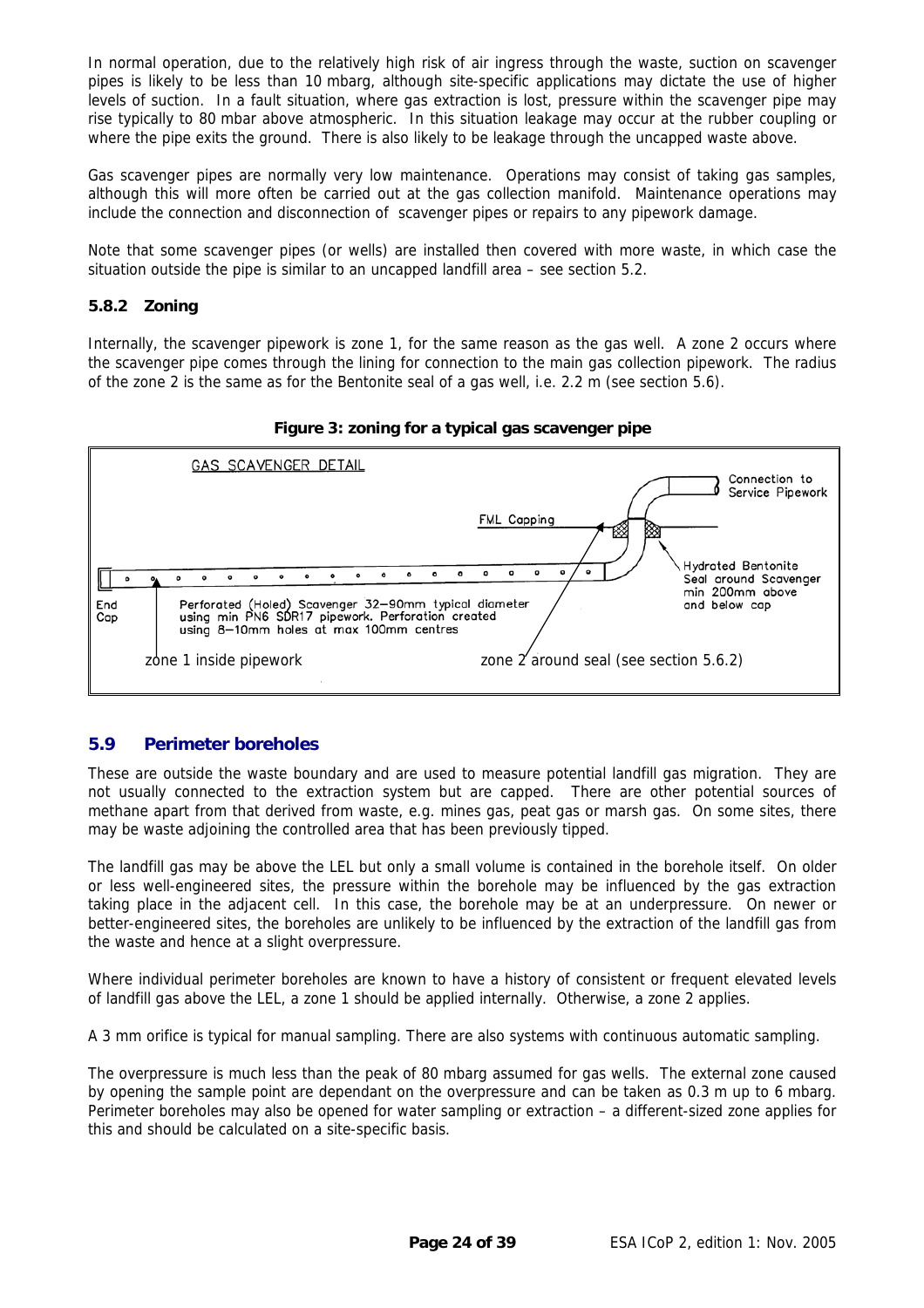#### <span id="page-24-0"></span>**5.10 Leachate extraction points**

#### **5.10.1 Description**

Leachate extraction points are primarily designed to remove liquid (leachate) from the base of the engineered 'cell' (a subsection of the whole landfill void). However, landfill gas is also harvested. They are generally installed along the slope of the wall of the cell or as vertical chambers within the waste mass; they key into the leachate drainage blanket.

There are various orientations: horizontal, side slope risers and vertical. The various types are identical to each other in terms of the area classification, and also similar to gas wells. What follows is a typical example, the principles of which can be applied to other types of leachate extraction systems.

The pipe is commonly a wide-diameter jointed pipe with no flanged joints between the top and the leachate collection chamber, which is a horizontal section of pipe, extending a number of metres, with perforations in the pipe. Inside this is a leachate pumping main.

A pump<sup>20</sup> is located in the leachate chamber, in addition to a trigger device<sup>21</sup>. The trigger device is used to monitor the levels of leachate at that point. An alternative to this method is to have a separate pipe placed next to the side riser pipe in which the trigger device may be located. At a pre-set level, the pump automatically switches on and pumps the leachate up the internal pipe. Once it reaches a pre-determined lower level, the pump will automatically switch off.

The control system for the pump is located above ground, usually in the vicinity of the leachate extraction point.

Internal pressures are variable but in normal operation the system would be under vacuum, typically 40 mbarg. When no gas extraction is taking place, positive pressures up to 80 mbarg could be present.

#### <span id="page-24-6"></span>**5.10.2 Zoning**

Refer to Figure 4. This assembly resembles a gas well and the same area classification generally applies, with a zone 1 above the liquid level and a zone 2 below. There is an external zone 2 of [2.2 m](#page-20-1) around the seal – see section [5.6.](#page-18-3) As for the gas well, removal of the dipping cap when the leachate riser is at an overpressure gives an unacceptably large potentially explosive atmosphere with a radius of tens of metres, so the cap should only be removed under a maintenance procedure. Refer to section [5.5](#page-18-2) for the possible options.

Below the water level is zone 2 by default. However, if the control system<sup>22</sup> to prevent the pump from becoming unsubmerged is considered to be of a high reliability type, then the region below the liquid level may be classified as non-hazardous. Alternatively, if a top-fill pump is used and suitable measures<sup>23</sup> are taken to ensure it does not fall over when lowered into the well and pump itself dry (thereby becoming a potential ignition source), the region below the liquid level may also be classified as non-hazardous.

Leachate is water-based but it is possible it could contain flammable liquids if such liquids have seeped down through the waste. However, compared to the volume of landfill gas evolved, any potentially explosive atmosphere from leachate vapour is likely to be within the zones defined for landfill gas<sup>24</sup>.

<span id="page-24-1"></span><sup>20</sup>  $^{20}$  Electric, air-driven or other pumps may be used.<br>21

<span id="page-24-2"></span> $^{21}$  The trigger device could be a transducer, float switch, etc.

<span id="page-24-3"></span><sup>22</sup> An appropriately-certified transducers or another means (e.g. undercurrent protection.) of detecting the 'pumping dry' situation are also appropriate if assessed as sufficiently reliable.

<span id="page-24-4"></span><sup>23</sup> Such measures might be, for example, securing the pump on a 'sledge' prior to being offered into the opening of the leachate extraction point; the pump is secured in such a way that it cannot turn over when presented and located in the side riser. For vertical wells, the pump could be supported at the top until it reaches the bottom of the well and therefore cannot turn

<span id="page-24-5"></span>over.<br><sup>24</sup> The presence of low flashpoint liquids in the leachate at high ambient temperatures could lead to a vapour/air mixture that exceeds the zone defined for landfill gas. Refer to the relevant ICoP for leachate extraction and treatment.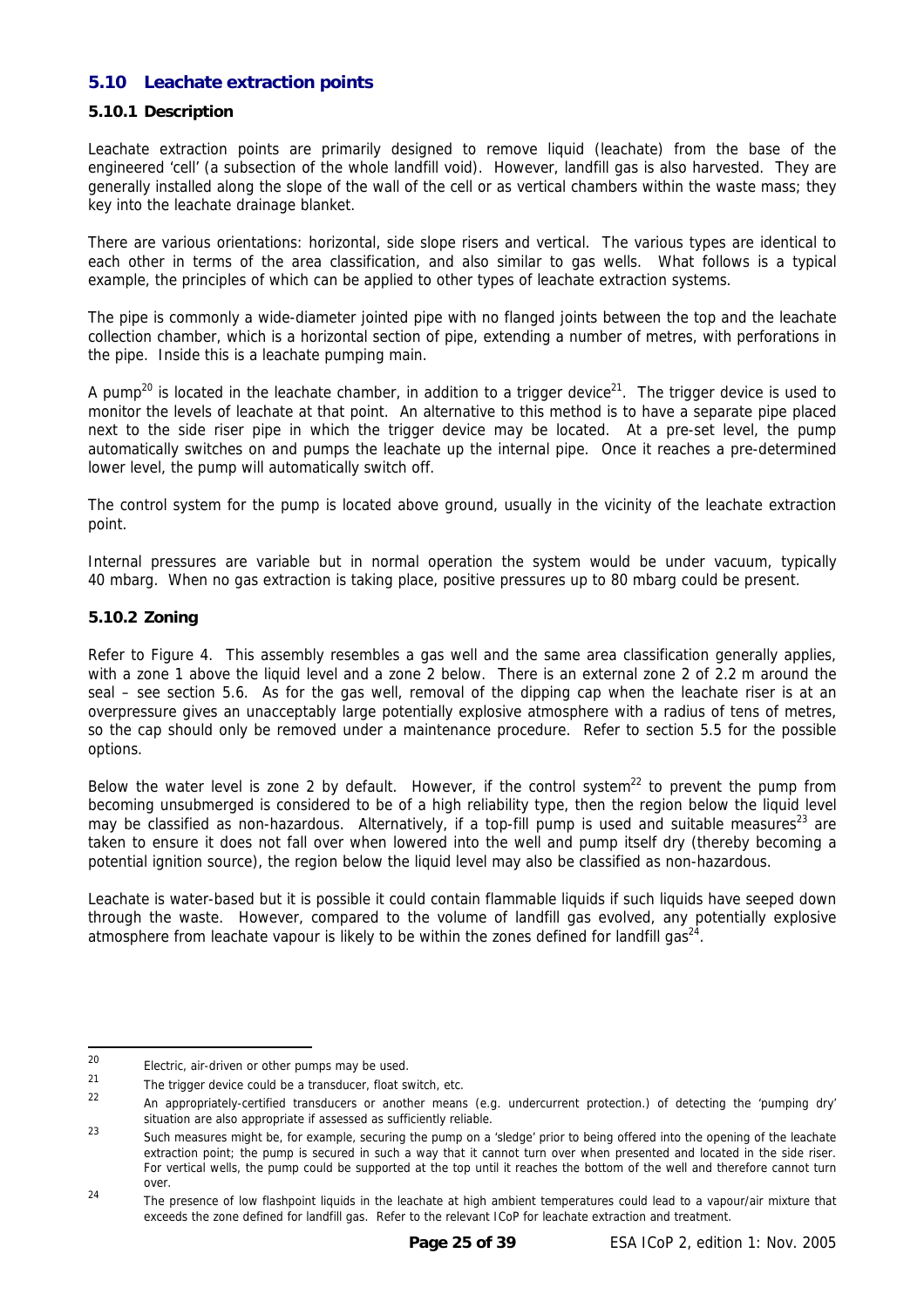<span id="page-25-0"></span>

#### **5.11 Leachate recirculation injection**

This facility involves penetrating the capping so, as in the case of gas wells and leachate extraction wells, there is the possibility of leaks around the seal. A zone 2 typically of radius [2.2 m](#page-20-1) applies – see section [5.6.](#page-18-3)

#### <span id="page-25-1"></span>**5.12 Gas collection manifold**

#### **5.12.1 Description**

The gas collection manifold is of HDPE (or similar) or steel fabrication and is the point where the collection pipes from individual or groups of gas wells are joined together prior to connection to the main gas collector pipeline. Gas quality can be regulated and flow rate adjusted by a valve on each individual pipeline joining the collection manifold. A further regulating valve is located at the exit pipe to the manifold. Generally, sampling valves are fitted to each individual gas pipe entering and exiting the collection manifold.

There are two basic variations:

- 1 open design, used for above-ground manifolds that do not require protection from unauthorised access
- 2 enclosed design used for above-ground manifolds that require protection and also below ground manifolds

The enclosed manifold is located within a chamber constructed of plastic or steel sheet. The chamber is normally fitted with a solid cover or lid. Whilst this type of cover does not offer a good degree of ventilation, open mesh or ventilated covers tend to allow flooding or silting up of the manifold chamber.

In normal operation, the manifold is under suction, up to 150 mbarg. Fault conditions such as damage to a main collection pipe or loss of the gas extraction system may result in the gas pressure within the collection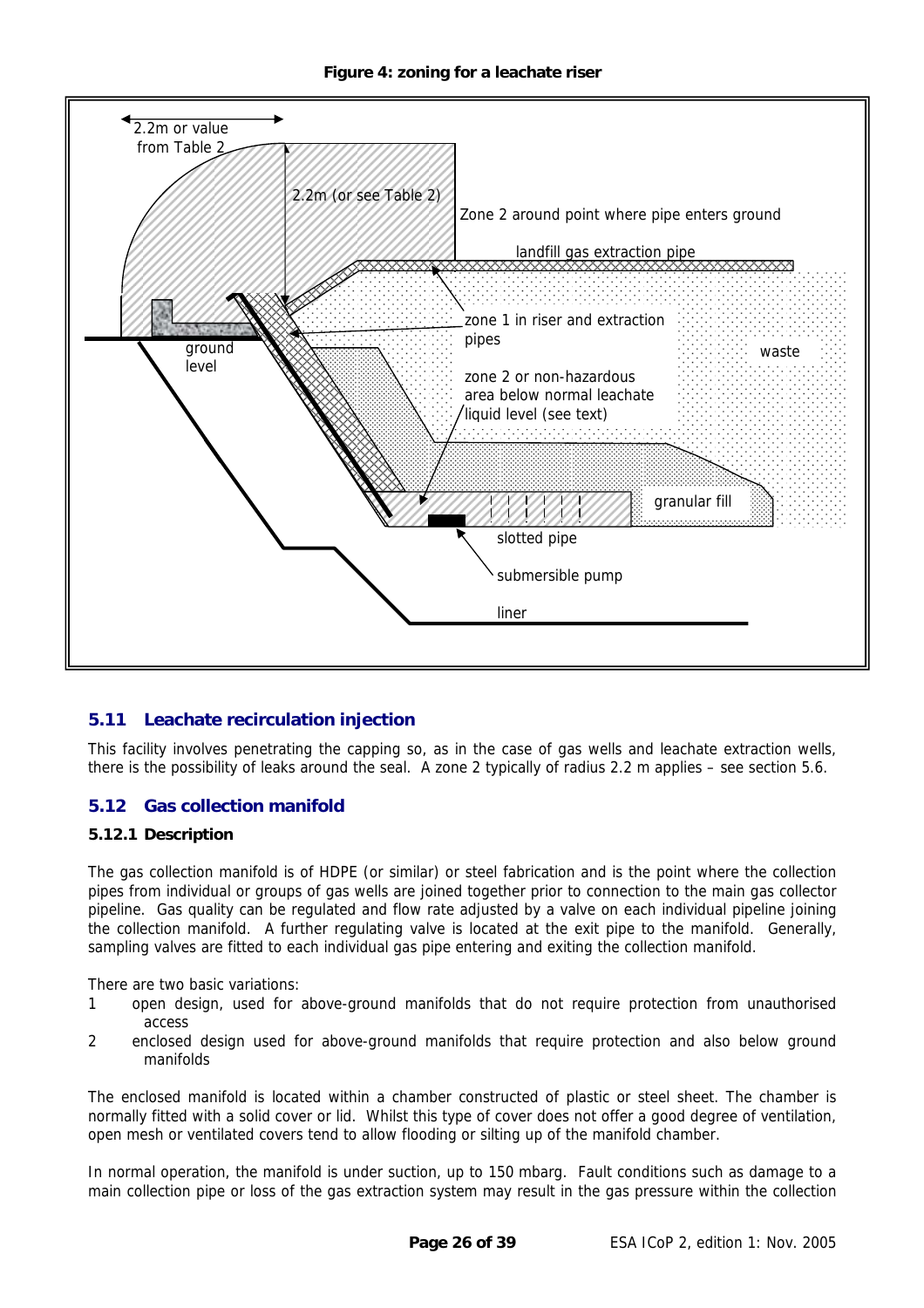<span id="page-26-0"></span>manifold rising to above atmospheric (maximum 80 mbarg). However, an overpressure within the manifold pipework is a much rarer event than in an individual gas well.

#### **5.12.2 Zoning**

Refer to Figure 5. For reasons already explained, the pipework in the gas wells is designated as a zone 1 internally due to the possible ingress of air. However, at each point where the output from two or more wells is combined, the probability of the mixture being within the explosive range falls. At some point in the collection pipework, a less onerous zone is appropriate. It is convenient to designate the manifold as the point at which this change of zone takes place, so the interior of pipework from the manifold valve downstream all the way to the booster should be designated as a zone 2. However, the zone 1 extends from this manifold to the carrier main if the manifold only has one active pipe or because flammable concentrations are detected relatively frequently, e.g. in old sites with lean gas.

Externally, the potential releases are secondary grade:

- flanges
- gas sampling valve stems
- condensate drainage plugs
- sample points
- flow monitoring points

As stated above, an overpressure within the manifold pipework is a much rarer event than in an individual gas well, and, for a release to occur, a failure of the containment is also required. Therefore, no zone is applicable around flanges and valves. Removal of the drainage plug, opening of the sample point and flow monitoring point should not be done if the system is at an overpressure, so, again, no external zone is required. In spite of this, the enclosure, if it exists, will be designated a zone 2, since the ventilation is poor and any release would dissipate very slowly $2^5$ .





<span id="page-26-1"></span><sup>&</sup>lt;sup>25</sup> Due to the possibility of a dangerous level of landfill gas in the enclosure, there should be limited personnel access, which should only by under a permit-to-work.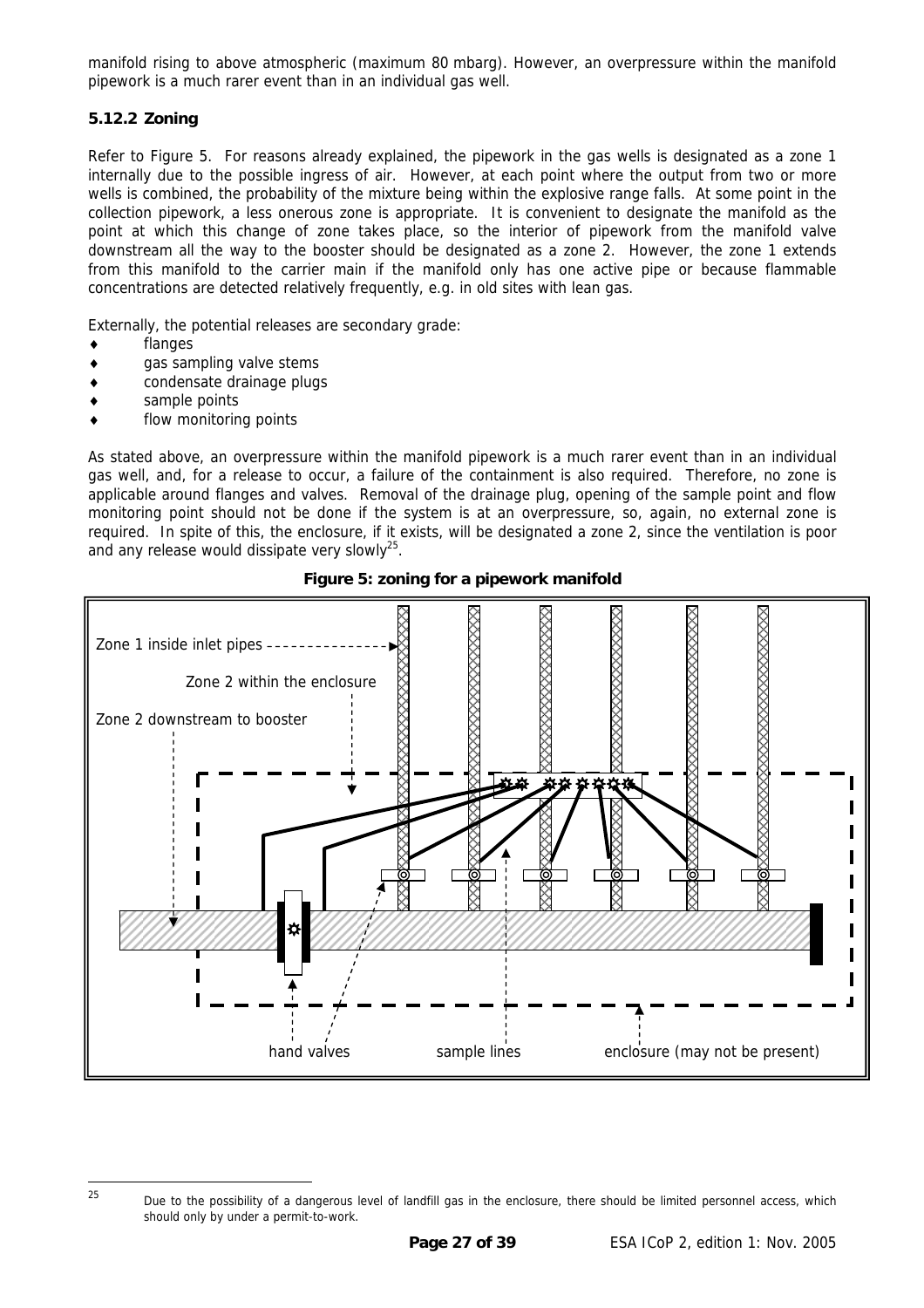#### <span id="page-27-1"></span><span id="page-27-0"></span>**5.13 Pipework from manifold to booster**

The pipework internally from the manifold (typically) to the booster is classified as zone 2. There are, however, situations on a small number of plants (typically just after a shut-down) in which it is not possible to state with certainty that an explosive mixture within the pipe does not exceed 10 hours a year. Therefore, in a limited number of cases, it will be necessary for the operator to confirm (for example by means of methane monitoring) that instances of feed gas within the explosive range are sufficiently rare to justify a zone 2 designation internally.

It should be noted that, once the booster is switched on, the time during which it is exposed to a 'slug' of explosive gas/air is relatively short, even though this mixture could have been resident in the pipe for a much longer time. Therefore, it is unlikely that the booster will need to be rated for better than a zone 2 application.

#### **5.14 Knock-out pots**

#### **Description**

The pot is constructed from polyethylene (or similar) and acts as an in-line condensate collection vessel, which is located typically at low points within the main gas service carrier. During normal operation, the pot will be under suction ranging from 40 – 150 mbarg. An overpressure up to 80 mbarg is possible under abnormal conditions.

There are three basic variations, which are identical from an area classification perspective:

- 1 pumped KO pot
- 2 vacuumless KO pot
- 3 barometric drain KO pot

The condensate is not considered to be a source of release due to the low solubility of methane in water. It is collected in the pot and is pumped out. Typically, the pump is automatically-activated when the condensate level reaches a certain level and switches off when the liquid is at the required low level. The pump remains submerged except under abnormal conditions. There may be control systems in the KO pot.

Dependant upon the design, there may be a balance pipe between the main body and the inner sleeve to maintain equal pressures in both areas.

The top of the knock out pot is housed within an enclosure with an opening lid.

#### **Zoning**

Refer to Figure 6. For reasons explained in section [5.13,](#page-27-1) the pipework at this part of the system is a zone 2. Therefore the main chamber of the knock-out pot is also zone 2. The zoning of a typical knock-out pot is shown below.

The inner sleeve (if it exists) usually contains air. However, if the condensate is pumped out to below the level of the perforations, then landfill gas can enter the inner sleeve and, if the level of condensate rises again, it will be trapped along with the air. This mixture could be within the explosive range and cannot readily dissipate, so will persist. Thus, a zone 1 rather than a zone 2 applies for the inner sleeve above the liquid level, zone 2 below. However, if a top-fill (as opposed to a bottom-fill) pump is installed below the liquid level and there is further protection against the pump becoming unsubmerged by means of a level transducer, then the area below the liquid level is a non-hazardous area. Refer to section [5.10.2](#page-24-6) for further information.

Leaks into the outer enclosure over the knock-out pot (via imperfectly-sealed cable entries or other routes) are unlikely because the gas underneath is normally at an underpressure (main section) or ambient pressure (inner sleeve). Two faults are required (gas pipe at an overpressure and failure of the seal) for this enclosure to have an explosive atmosphere in it but the ventilation is poor and, as a precaution, a zone 2 will be designated, with a further zone 2 of negligible extent around the hatch.

Note that some knock-out pots are sunk into waste, in which case there is a zone around the Bentonite seal – see section [5.6.2.](#page-19-0)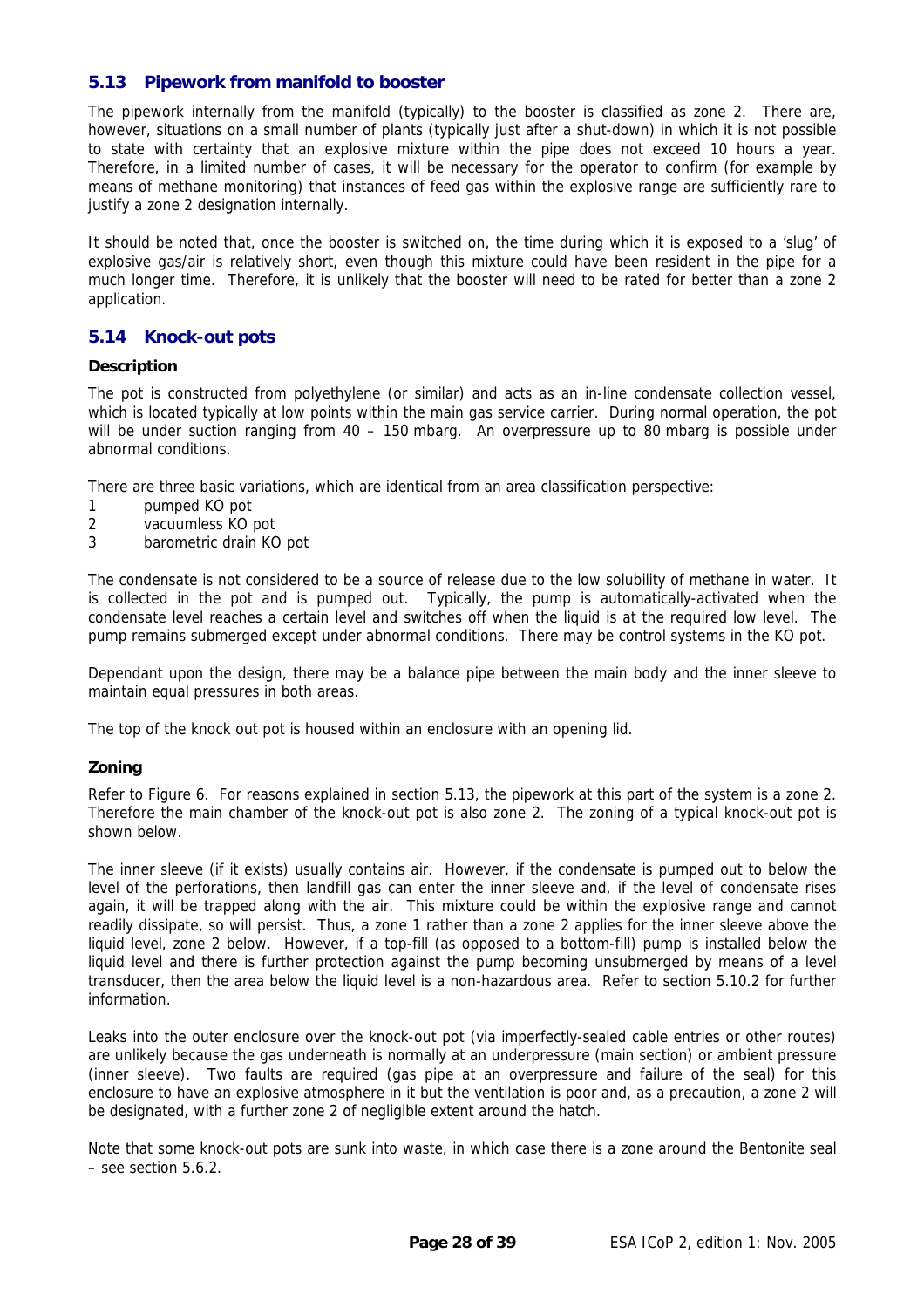<span id="page-28-0"></span>

#### **Figure 6: zoning for a typical pumped knock-out pot**

#### **5.15 Passive vents**

Modern installations do not include vents but some existing sites have these, typically using 150 mm (6") pipe. The vent is a static or aspiromatic (rotating) cowl and normally has a flame arrestor fitted. The discharge height is typically between 1 m and 3 m. Vents are only installed in relatively unproductive areas where the gas quality is low, so flow rates are low and pressure is limited. The flow rate is unlikely to exceed 5 m<sup>3</sup>/h. Based on this value and the equations in section [4.5,](#page-13-1) a zone of extent 1.3 m radius is applicable for dilution to 0.25 LEL. This will be a zone 0, since gas emission is a continuous grade release.

#### **5.16 Drilling operations**

Since drilling operations are usually undertaken by outside contactors, this activity is currently outside the scope of this ICoP but is being dealt with in conjunction with the relevant bodies. An ICoP covering this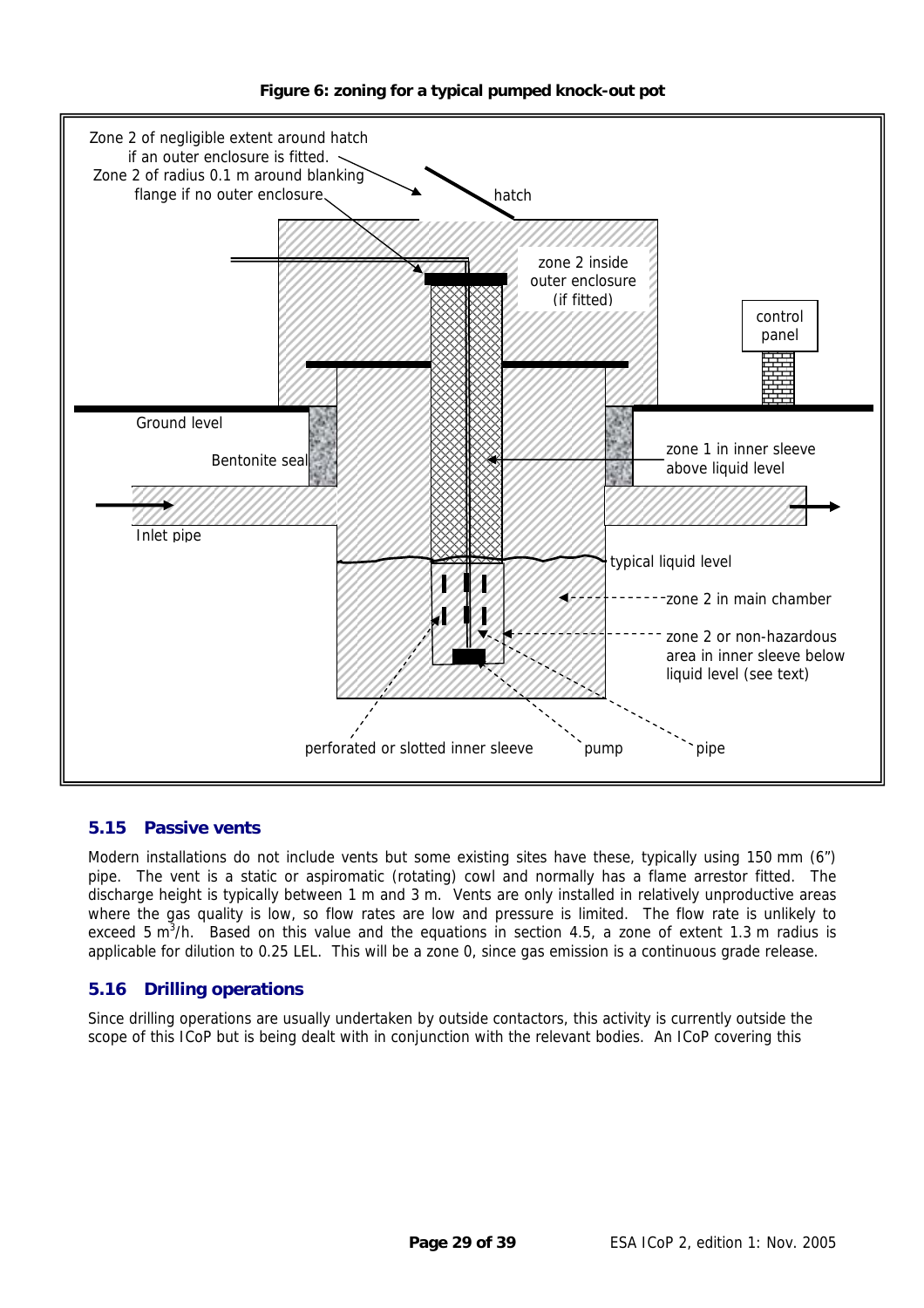#### <span id="page-29-0"></span>**6 AREA CLASSIFICATION FOR LANDFILL GAS UTILISATION AND COMBUSTION**

#### **6.1 Overview of power generation from landfill gas**

The following section of this Landfill ICoP deals with all aspects of the landfill gas from the booster onwards. Landfill gas is extracted at a small underpressure (up to 150 mbarg) supplied by the booster, which then generates an overpressure (up to 350 mbarg) for reciprocating engines. Reference section [6.10](#page-35-1) for higher pressure systems. This may be regulated to a lower pressure (typically 150 mbarg) for the Landfill Gas Generation Sets (LFGs) used to generate electricity. Power generation from landfill gas typically takes place in a fenced 'Gas Management Compound'. A typical process flow is as follows.



#### **Figure 7: typical process flow in a gas generating compound**

If the feedstock becomes contaminated with oxygen up to a pre-determined level (or the level of methane falls too low for whatever reason), the mix to the engine becomes too lean and generation stops<sup>26</sup>, usually diverting the feedstock to a flare. Due to the large number of feeder wells to a particular booster, it is highly improbable that the feedstock will actually contain enough oxygen to be within the flammable range, but, for the reasons given in section [5.13,](#page-27-1) the interior of the pipe to the booster is classified as a zone 2. For this reason, flame arrestors are fitted.

This is a relatively new industry and the majority of plants have been installed since the mid-nineties. Consequently, the equipment is modern and generally follows the latest thinking with regard to ventilation and the installation of explosion-protected equipment where necessary. Older plant may need to be upgraded.

<span id="page-29-1"></span>

<sup>&</sup>lt;sup>26</sup> The gas below certain calorific value cannot be utilised in the engine, so either low methane or high oxygen (air) content could trigger sending landfill gas to the flare or vent it if it is not possible to flare it safely (<25% CH4)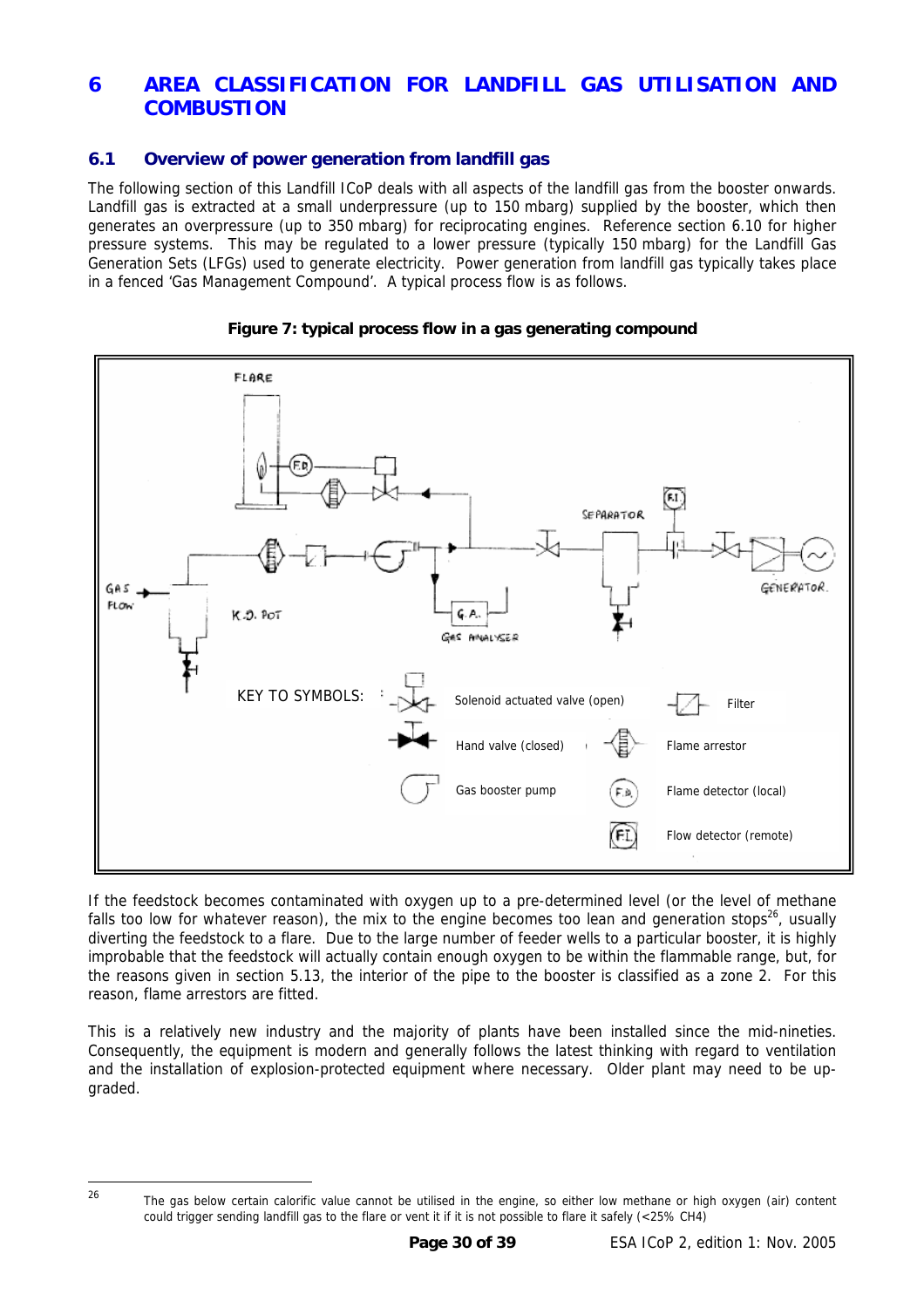<span id="page-30-0"></span>Consideration should be given to gas generating compounds built on former landfill sites since the possibility of landfill gas migrating into areas classified as non-hazardous (e.g. switch rooms) has been known to cause an ignition in at least one case.

#### **6.2 Manual sampling**

Manual sampling is normally performed by opening the sample point (a 3 mm diameter hole) and connecting a flexible tube that allows a small volume of gas to be drawn through a hand-held gas analyser. The flammable gas is then vented to atmosphere.

Sampling is a normal operation and is classified as a primary grade release, leading to a zone 1. The sample point may be left open, in which case landfill gas at up to 350 mbarg overpressure can escape through a hole of diameter 3 mm. IP15 Table C9(a) gives a 1 m zone for a 4 barg release of gas from a 5 mm hole – the release of landfill gas will be less than this so this value is conservative.

#### **6.3 Continuous gas monitoring**

Continuous Gas Monitoring Analysers, where installed, typically have a permanent connection of a 3 mm pipe to the gas main. The analyser is usually located in a small GRP enclosure in the open air. A pump on the analyser pulls through the gas to be sampled, which is then vented to atmosphere via a high-level vent, typically via a flame trap. The inside of the analyser compartment should be classified as a zone 2, with a zone 0 of radius 1.2 m around the vent. To take account of different types of analyser, this zone radius is based on the worst-case assumption of a 350 mbarg pressure via a 3 mm diameter outlet and dilution to 0.25 LEL).

Note: the gas analyser should not be located in an non-hazardous area, such as the control compartment of the engine enclosure. If it is, leakage from the pipework needs to be assessed and a zone extent estimated based on the available ventilation.

#### <span id="page-30-3"></span>**6.4 Gas booster – freely-ventilated**

The inlet pipe is at an underpressure, so leaks of landfill gas are not considered, thus there is no external zone. Internally, the composition of the gas is such that it is above its upper explosive limit. Very occasionally, it is possible that air can be drawn into the pipe from the waste site, so, to take account of this possibility, the pipework is classified as zone 2 internally. Flame arrestors<sup>27</sup> are typically fitted immediately downstream of the booster.

The only potential releases from the booster itself are flanges (see section [5.3\)](#page-17-1) and shaft seals, both potential secondary grade releases. Shaft seal leaks are especially difficult to quantify, since there are many designs and levels of integrity, ranging from basic to highly sophisticated sealing arrangements. The failure of a 'basic' seal can lead to a significant release of gas whereas, at the other end of the spectrum, a highintegrity seal need not be considered as a source of release. It is therefore recommended that the manufacturer is consulted where necessary to obtain a leak aperture and the zone extent calculated from first principles using the equations in section [4.5.](#page-13-1) In some cases, a decision can be made that the seal is of sufficient integrity such that failure can be considered 'catastrophic' within the definition in EN 60079-10, i.e. a significant leak<sup>28</sup> (i.e. one leading to a zone of larger than 0.3 m) is highly improbable.

IGE/SR/25 does not deal with seals of this type, but IP15 Table C6 quotes leak diameters the commonest ("Level I"), less common ("Level II") and rare ("Level III") failure modes of different types of pump seal. The 'levels' take account of the fact that there is no single failure mode for seals. IP15 should be consulted for fuller details on how these levels relate to the 'risk-based approach'.

The values in IP15 may be used where leak diameter information from the manufacturer is not available. The zone extents calculated for larger shaft diameters are unrealistic. Taking as an example a booster with a single seal with a throttle bush (or an equivalent level of integrity), IP15 gives a leak diameter of 0.1SD for a 'Level I' failure  $(SD = \text{shaff diameter})$ .

 $27$ 

<span id="page-30-1"></span><sup>27</sup> Since these devices are required to halt an incipient explosion, they are classed as 'safety devices' under the ATEX 94/9/EC (Product) Directive; future installations should make use of flame arrestors that are ATEX-marked but retro-fitting of ATEXmarked arrestors is not required for existing facilities (installed before 1 July 2003) provided the existing flame arrestor is fit for purpose, correctly installed and appropriately maintained.

<span id="page-30-2"></span><sup>&</sup>lt;sup>28</sup> EN 60079-10:2003 calculation 4 states that a  $V_z < 0.1$  m<sup>3</sup> (i.e. a sphere of radius 0.3 m) allows the ventilation to be assessed as degree 'high'. From the definition of degree 'high' in clause B.3.1, a zone of negligible extent results.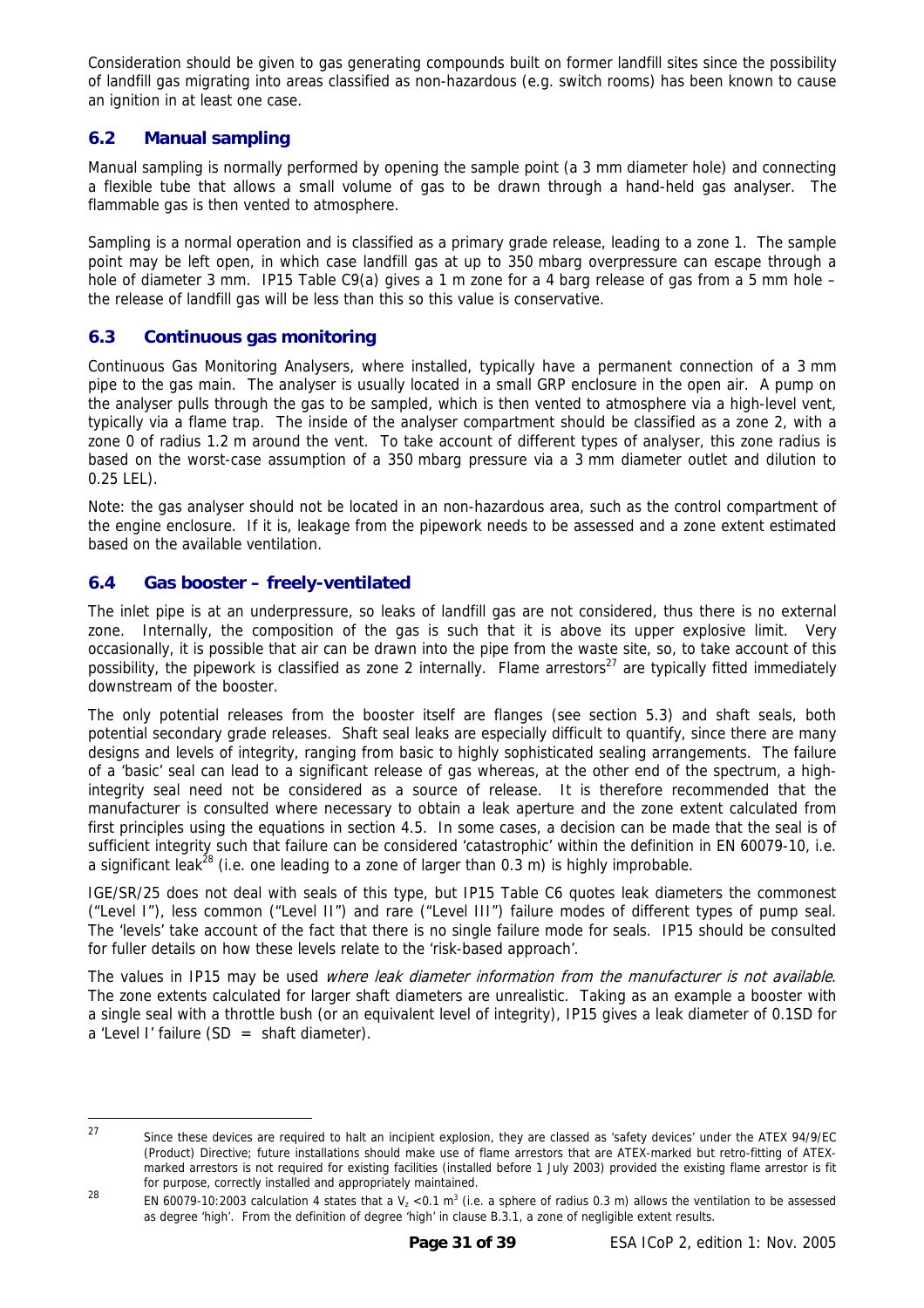**Figure 8: shaft leak diameter** 

<span id="page-31-0"></span>

The mass flow rate (g) from a failed seal requires the value of the cross-sectional area of the leak (A), where

A = 
$$
\pi
$$
 ([SD+d]/2)<sup>2</sup> -  $\pi$  (SD/2)<sup>2</sup>

IP15 does not give zone extents at such low pressures, so the zone extents for dilution to 0.5 LEL are calculated from the equations used in section [4.5](#page-13-1) of this ICoP. It can be seen from the leak area in Table 3 below that these are unrealistically high, particularly for larger shaft diameters, leading to zone radii that are also unrealistically high.

| Table 3: Booster pump at 150mbarg - level I leak<br>(shaft diameters 10 to 100 mm) |                                     |      |     |     |     |      |      |  |
|------------------------------------------------------------------------------------|-------------------------------------|------|-----|-----|-----|------|------|--|
| Shaft diameter (mm)                                                                | 10                                  | 15   | 25  | 40  | 50  | 80   | 100  |  |
| Leak area $(mm^2)$                                                                 | 16.5                                | 37.1 | 103 | 264 | 412 | 1056 | 1649 |  |
| Zone 2 radius (m)                                                                  | 13<br>2.8<br>1.6<br>6.0<br>10<br>4. |      |     |     |     |      |      |  |

| Table 4: Booster pump at 200mbarg - level I leak<br>(shaft diameters 10 to 100 mm) |    |    |    |    |    |    |     |  |
|------------------------------------------------------------------------------------|----|----|----|----|----|----|-----|--|
| Shaft diameter (mm)                                                                | 10 | 15 | 25 | 40 | 50 | 80 | 100 |  |
| Zone 2 radius (m)<br>14<br>1.8<br>3.0<br>6.5                                       |    |    |    |    |    |    |     |  |

| Table 5: Booster pump at 250mbarg – level I leak               |  |  |  |  |  |  |  |
|----------------------------------------------------------------|--|--|--|--|--|--|--|
| (shaft diameters 10 to 100 mm)                                 |  |  |  |  |  |  |  |
| 25<br>Shaft diameter (mm)<br>15<br>100<br>80<br>10<br>50<br>40 |  |  |  |  |  |  |  |
| Zone 2 radius (m)<br>15<br>ົ<br>1 າ<br>1 O<br>5.4<br>6.9       |  |  |  |  |  |  |  |

| Table 6: Booster pump at 300mbarg - level I leak               |  |  |  |  |  |  |  |
|----------------------------------------------------------------|--|--|--|--|--|--|--|
| (shaft diameters 10 to 100 mm)                                 |  |  |  |  |  |  |  |
| Shaft diameter (mm)<br>100<br>25<br>15<br>80<br>10<br>50<br>40 |  |  |  |  |  |  |  |
| Zone 2 radius (m)<br>15<br>າາ<br>2.0<br>. ب                    |  |  |  |  |  |  |  |

| Table 7: Booster pump at 350mbarg – level I leak               |  |  |  |  |  |  |  |  |
|----------------------------------------------------------------|--|--|--|--|--|--|--|--|
| (shaft diameters 10 to 100 mm)                                 |  |  |  |  |  |  |  |  |
| 25<br>100<br>Shaft diameter (mm)<br>15<br>80<br>10<br>50<br>40 |  |  |  |  |  |  |  |  |
| Zone 2 radius (m)<br>12<br>3.5<br>5.9<br>16<br>د…ا             |  |  |  |  |  |  |  |  |

#### **6.5 Gas booster – enclosed**

Where the gas booster is inside an enclosure (typically an acoustic enclosure), there is the additional hazard of an explosion if a gas/air mixture is ignited. This event shall be made sufficiently improbable by supplying a suitable level of ventilation to the enclosure. Releases are secondary grade and therefore, by definition,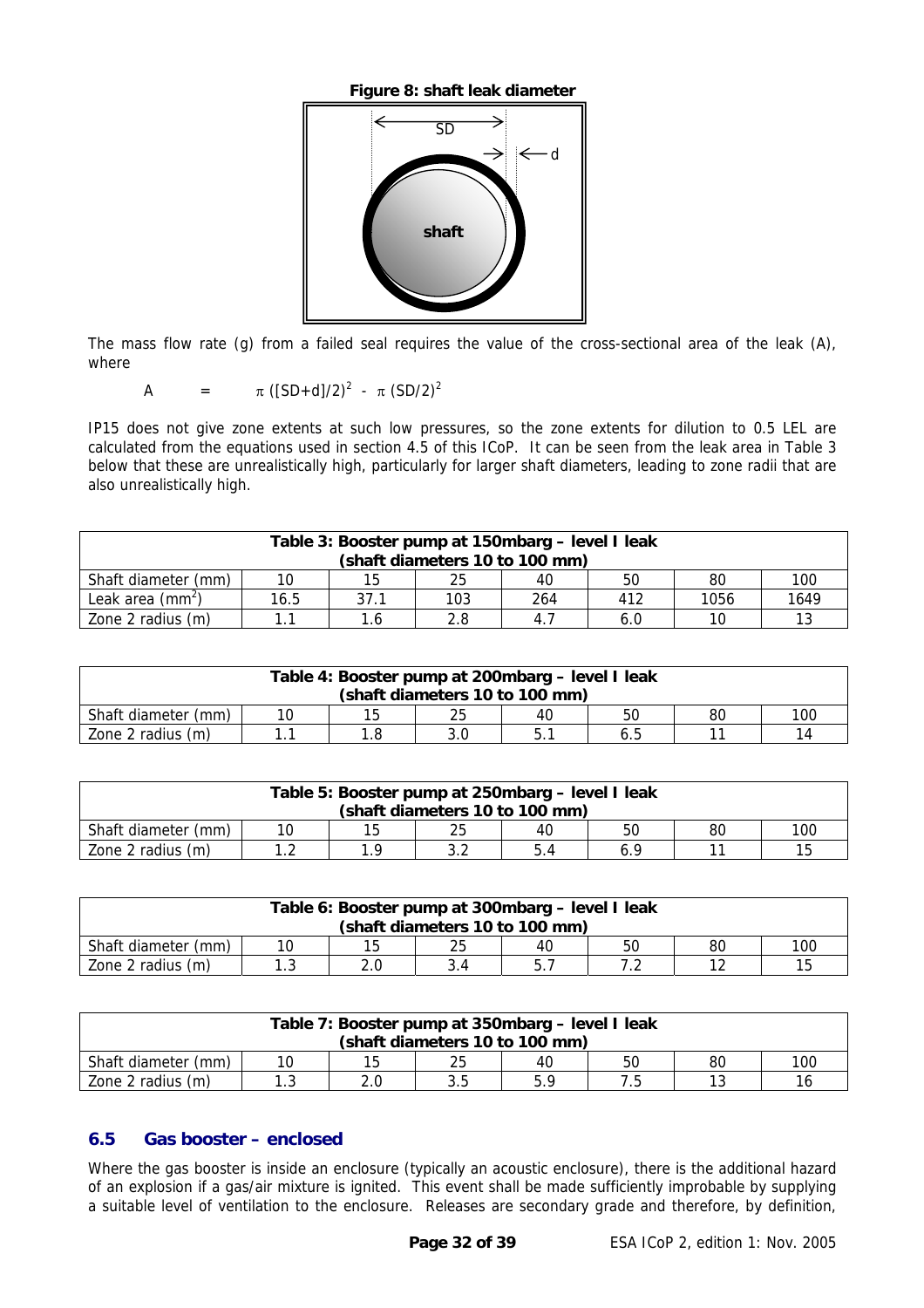<span id="page-32-0"></span>improbable; ventilation failure is also improbable. Area classification does not normally consider two improbable events happening at the same time, so it is not necessary to consider a leak when the ventilation has failed provided the ventilation is reliable.

To ensure that secondary grade releases do not persist in excess of the time allowed for a zone 2 to be appropriate, IP15 section 6.3.1 requires 12 air changes/hour. This may be produced by forced ventilation or by adequate openings in the structure to allow a sufficient air change rate by natural ventilation. Rather than calculate the extent of the zone within the enclosure, it is simplest to designate a zone 2 throughout the enclosure, with no external extent (since forced or outdoor natural ventilation will rapidly dilute landfill gas from a small leak). A more rigorous approach is to use the equations in EN 60079-10:2003 section B.4.2, which may be used to calculate the hypothetical volume  $(V_z)$ ; if this is negligible<sup>29</sup> (less than 0.1 m<sup>3</sup>), then no zone is required.

#### **6.6 Flame arrestor**

Flame arrestors can be considered as flanges for area classification purposes – see section [5.3.](#page-17-1)

#### **6.7 Separator/knock-out vessel**

#### **Description**

This is typically the last vessel prior to entry into the engine compartment. It is designed to remove the last traces of condensate from the feedstock and should be located outdoors. There are various designs. Condensate is removed either by a manual drain or by a float-operated valve.

The manual drain allows liquid to be removed, but this is usually followed by a small release of landfill gas, which tells the operator that the liquid has all been drained. The tap is closed at this point.

The float-operated valve opens to allow condensate out when the liquid level rises to a certain point. It closes again when the liquid level falls.

 $29$ 

<span id="page-32-1"></span><sup>&</sup>lt;sup>29</sup> EN 60079-10:2003 calculation 4, conclusion states that a V<sub>z</sub> <0.1 m<sup>3</sup> (i.e. a sphere of radius 0.3 m) allows the ventilation to be assessed as degree 'high'. From the definition of degree 'high' in clause B.3.1, a zone of negligible extent results.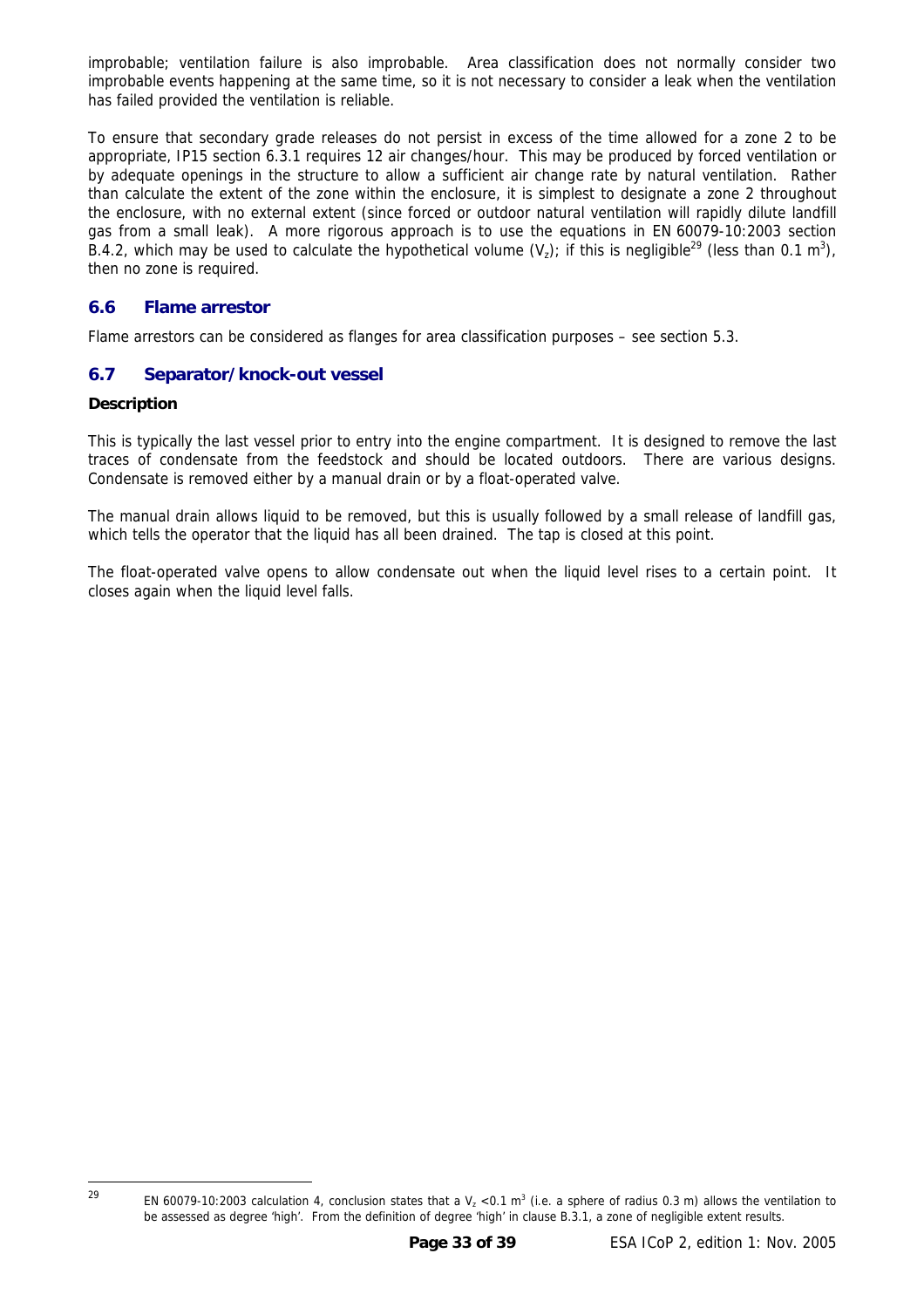#### <span id="page-33-0"></span>**Zoning: manual drain type**

Refer to Figure 9. For reasons explained in section [6.4,](#page-30-3) the pipework at this part of the system is a zone 2. Therefore the main chamber of the separator is also zone 2. A zone 1 radius 1 m is assigned<sup>30</sup> around the drain point to take account of the primary grade release of a small volume of landfill gas. Note that this zone should not impinge on the engine enclosure.





<span id="page-33-1"></span><sup>&</sup>lt;sup>30</sup> IP15 Table C9(a) gives a 1 m zone for a 4 barg release of gas from a 5 mm hole – the release of landfill gas will be less than this so this value is conservative.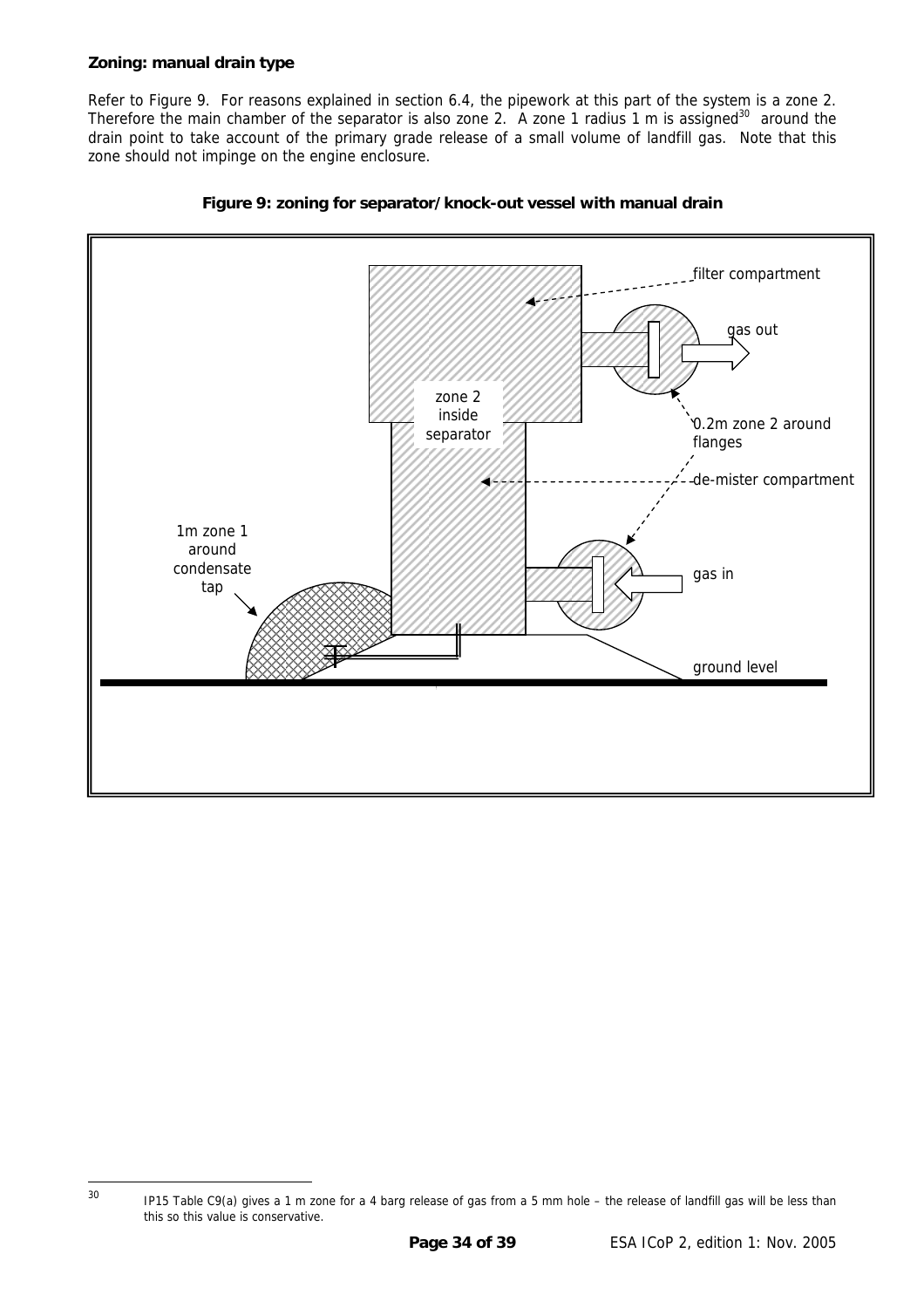#### <span id="page-34-0"></span>**Zoning: float-operated valve type**

Refer to Figure 10. The separator is a zone 2 internally. This is a sealed system and the only releases are secondary grade around flanges, for which a zone radius of 0.2 m applies (see section [5.3\)](#page-17-1).

The usual failure mode is for the valve to jam shut. It is feasible that the valve can jam open, in which case landfill gas will be released when all the liquid has been drained out. This will be treated as a secondary grade release. The seal may fail to bed properly and give a slow release, so will be treated as a primary grade release and assigned a 0.3 m zone 1. However, these releases do not occur around the separator itself, but should be considered where the condensate pipe ends.





#### **6.8 Condensate cyclone/separator**

The area classification is the same as for separators.

#### **6.9 In line gas filter systems**

An in-line filter comprises a fabricated or cast housing, with a lid and a drain point, and flanged connections to the pipe. Internally, the pipework is zone 2 for the reasons given in section [6.4.](#page-30-3) All leaks are secondary grade releases and are dealt with in section [5.3.](#page-17-1)

The lid is removed at intervals (rarely more than annually), but this activity will be performed under a maintenance procedure, so is outside the scope of area classification.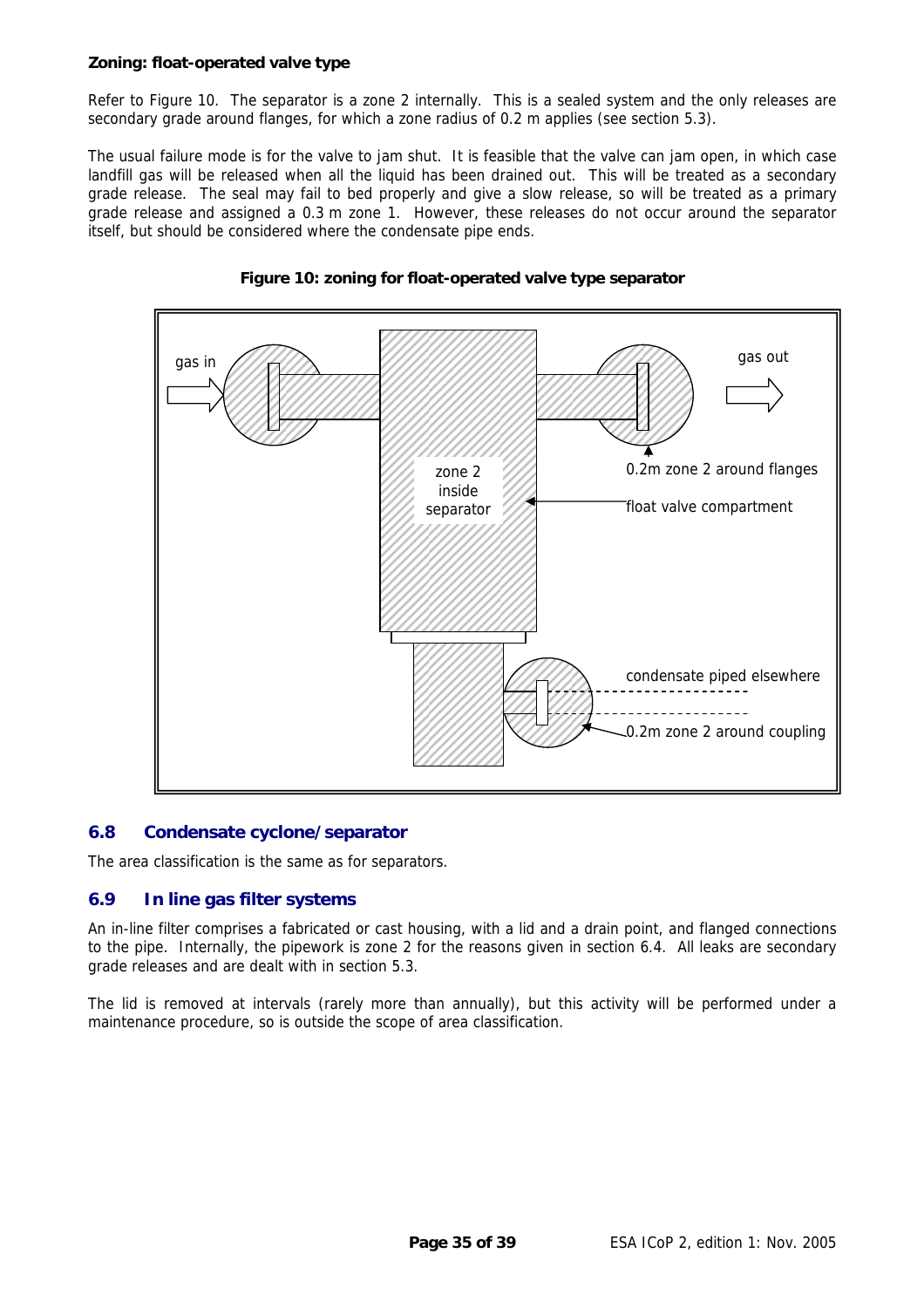#### <span id="page-35-1"></span><span id="page-35-0"></span>**6.10 Gas receivers (pressurised systems, gas compressors)**

These items involve gas pressures up to 4 barg and are outside the scope of this ICoP. However, reference may be made to

- $\bullet$  HSE Guidance Note PM84<sup>[T](#page-38-20)</sup> Gas turbines used for power generation
- $\bullet$  HSE Information document 482/7<sup>[U](#page-38-21)</sup> safety of small gas turbines used for power generation.
- ♦ IGE/UP/6 Gas compressors
- ♦ IGE/SR/23 Venting natural gas
- IGE/SR/25 Hazardous area classification

For general guidance, the zone radii in freely-ventilated outdoor locations for typical leak apertures calculated using the equations in section [4.5](#page-13-1) are given in the table below. A pressure of 4 barg and a temperature of 10°C is assumed.

#### **Table 8: zone radii from releases at 4 barg**

|                                      | Leak aperture $(mm^2)$               |                                         |                                       |  |  |
|--------------------------------------|--------------------------------------|-----------------------------------------|---------------------------------------|--|--|
|                                      | 0.1                                  | 0.25                                    | 2.5                                   |  |  |
|                                      | (leak from high integrity)<br>ioint) | (typical flange or valve-<br>stem leak) | (major flange or valve-<br>stem leak) |  |  |
| zone radius (m) for<br>gas at 4 barg | 0.2                                  | 0.3                                     | በ ዓ                                   |  |  |

#### **6.11 Engine enclosures**

Engine enclosure fall into three categories:

- 1 Engine Containers
- 2 Compartmentalised Engine Halls
- 3 Open Engine Halls

All new gas engine systems should comply with IGE UP/3. This ICoP deals with all three types provided that:

- **Control rooms are separate from the engine compartment and cables passing through dividing walls are** appropriately sealed.
- Connecting doors are normally shut (except for access) when the engines are running and landfill gas may be present in the engine compartment.
- They have forced draft or convection ventilation; care should be taken that the inlet for this ventilation should not be located within a zone 2 created by other sources. This ventilation can also be used to supply engine combustion air or this may be sourced independently from a location external to the container.
- Ventilation for the control room is independent of engine hall ventilation and generally is for electrical cooling and personal comfort purposes.
- **Engine housings are fitted with appropriately installed and maintained explosive gas detection.**

#### **6.11.1 Engine Containers**

Typically, this is a metal container with two compartments, one for the control equipment and a larger compartment housing the engine.

#### **6.11.2 Compartmentalised Engine Halls**

This is a large engine hall with multiple engine sets. Each set is housed within a separate enclosure with no free air movement between them and other areas. Control units are either located in a common passageway connecting the engine compartments or in a separate control room.

#### **6.11.3 Open Engine Hall**

This consists of a large hall containing multiple engine units without any permanent gas tight divisions between engines. Each engine is fed independently with landfill gas, but usually ventilation, air supply and other systems are common. Control rooms and other areas are connected to the engine hall.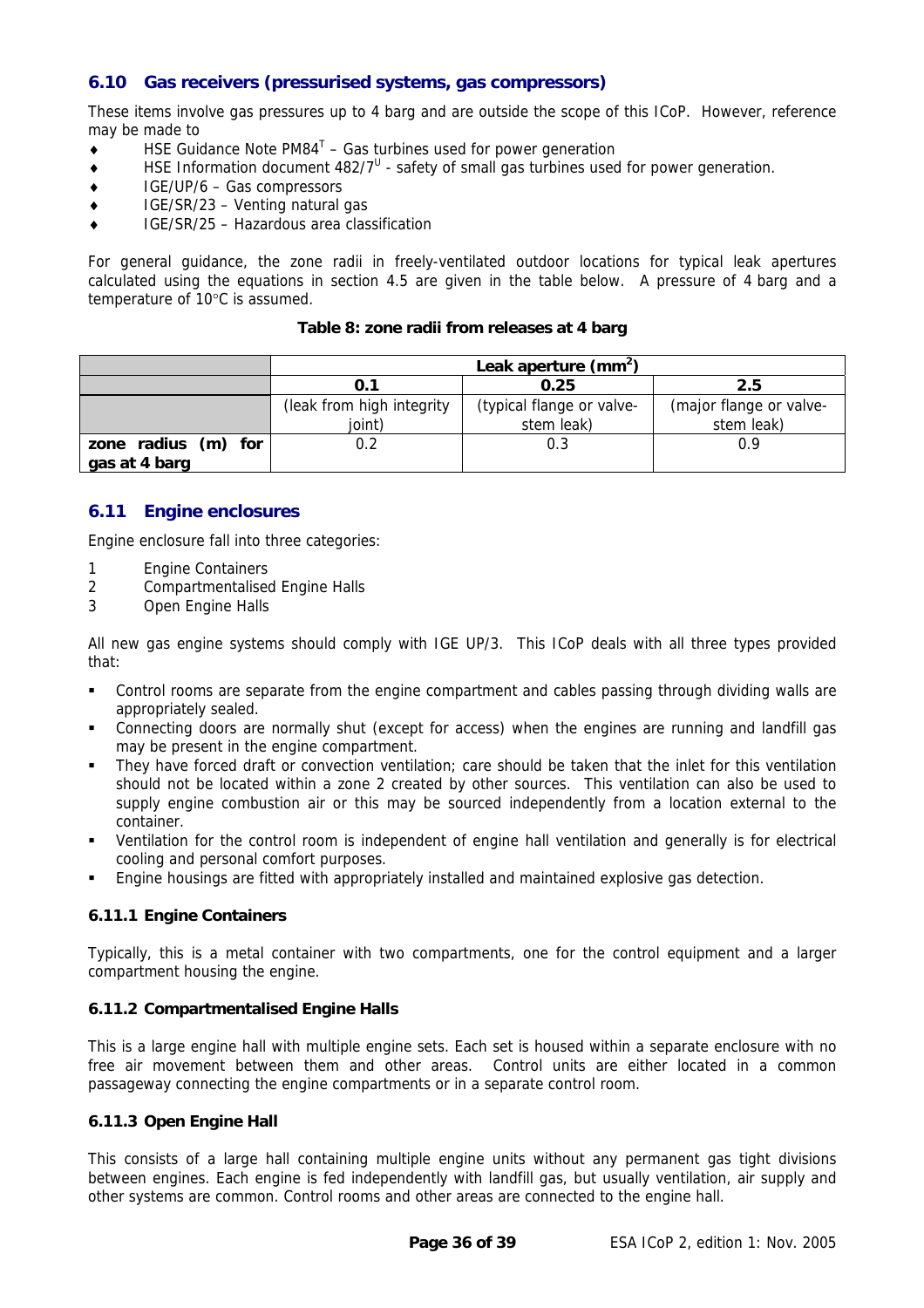#### <span id="page-36-0"></span>**6.11.4 Zoning**

The larger compartment housing the Landfill Gas Generation Set will have numerous secondary grade releases from joints and seals. There should be no primary or continuous grade releases. Although zoning should be considered, boiler rooms (to which this is similar) have historically not been zoned. As a result, uncertified electrical equipment may be installed. The relevant standard in the UK is BS 5885<sup>V</sup>, which states that, "Because of the very low risk of presence of flammable gases in the vicinity of burner pipework and control equipment installed in accordance with this standard and other recognised codes, unless a hazard can exist from some extraneous source then the area may be declared non-hazardous".

#### **6.11.5 Ventilation**

To ensure an adequate degree of ventilation, IP15 section 6.3.1 recommends 12 air changes/hour. Every part of the enclosure that contains potential releases should have this level of ventilation, so the total air change rate may exceed 12/h. This is not usually sufficient to reduce the zones to negligible extent. Therefore, where the integrity of the pipework/equipment is in doubt and a risk assessment shows that there is a significant risk to personnel (e.g. where workers are frequently in or around the enclosure), a mitigating measure might be to install gas detection equipment. However, the number and location of detectors is critical, as is the routine calibration and testing. Excessive reliance should not be placed on a system of gas detection without ensuring that it can reliably detect leaks from all the potential leak sources.

#### **6.11.6 Further guidance**

The following guidance is outside the scope of area classification but is provided for information.

Most engines take their air from inside the compartment, thus improving the ventilation. However, one of the most likely times for a leak to occur is just after a maintenance operation involving breaking a pipe joint. When the pipework is pressurised again, the engine may not be running and the additional ventilation will not be available. Maintenance procedures should rigorously ensure that there is a suitable level of ventilation during all phases of operation, including maintenance.

Many engine compartments contain the slam-shut valve, so it is possible that a leak from a joint upstream of the valve could release landfill gas into the engine compartment even when the supply is apparently isolated. This should be considered when assessing the ventilation. Ideally, such valves should be located outside the compartment where this is practicable.<sup>[31](#page-36-1)</sup>

#### **6.12 Multi-engine facilities**

#### **6.12.1 Open engine halls**

The ventilation characteristics of open engine halls are likely to be less well defined compared to bespoke engine enclosures described in the previous section. They should, however, be treated in the same way, i.e. not zoned provided the ventilation is assessed as adequate.

#### **6.12.2 Individual enclosures**

As for open engine halls.

#### **6.13 Flares and associated pipework**

This section applies to flares without a venting facility. For flares with the facility for venting large volumes of unburnt gas, see section [6.14.](#page-37-1) There are many designs of flare – the information in this section is for guidance only and a site-specific evaluation will always be required.

Joints and valves associated with a flare will be outdoors and are dealt with in section [5.3.](#page-17-1) The area classification implications of the flare itself require consideration of possible fault conditions. The pilot is lit by a spark from the igniter. If this does not occur, the system activates the igniter a further number of

 $31$ 

<span id="page-36-1"></span>Note: on gas engine generating sets with a gas input of 1200 kW (approx. 400 kW electric output), a valve proving system is necessary (IGE UP/3 – Gas Engines). If this check takes place on shut down, the possibility of the upstream valve not fully closing is also protected. Consideration should also be given to items between the proving system and the up stream manual valve. e.g. filters.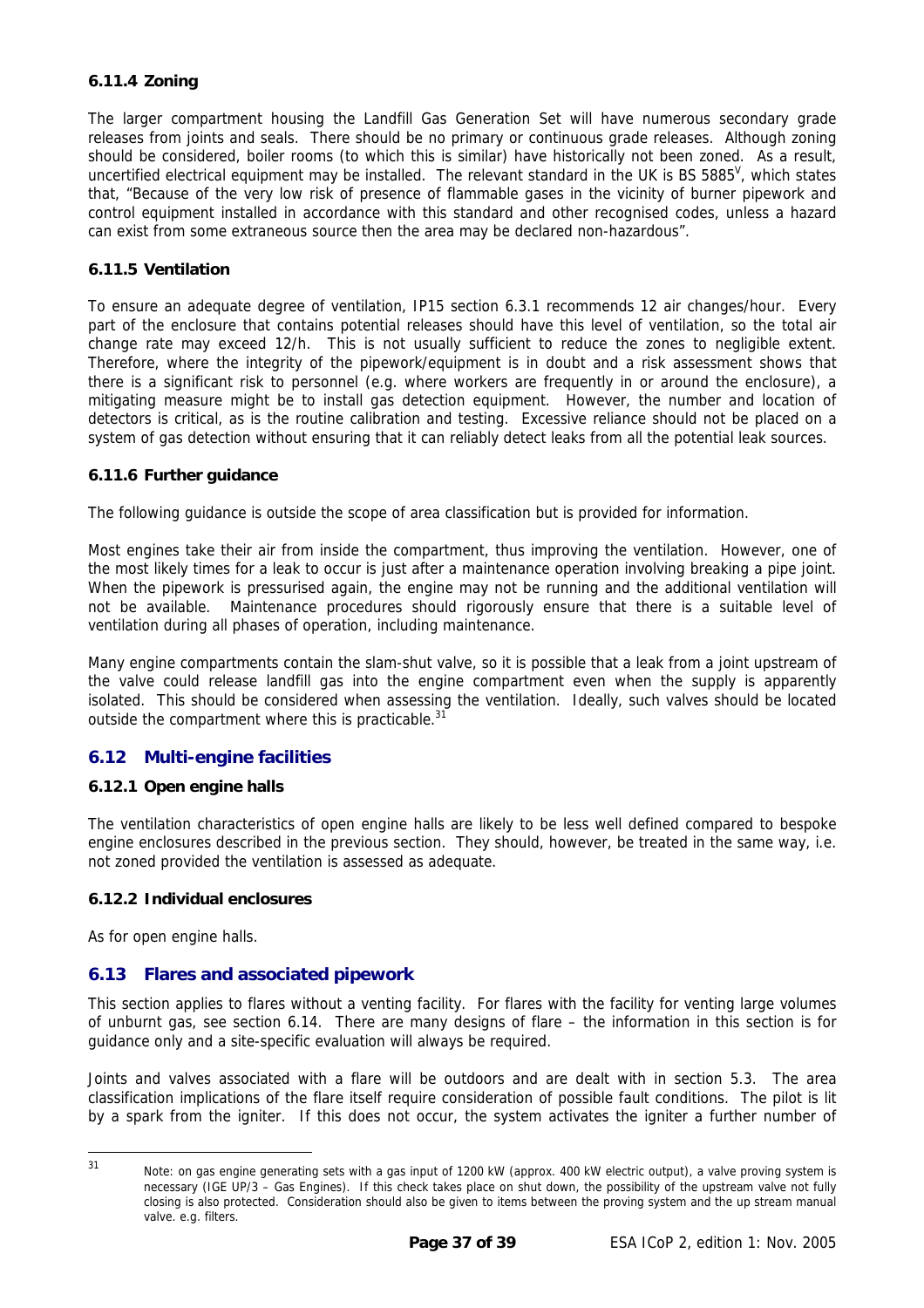<span id="page-37-0"></span>times and then shuts down if the pilot does not light. Some systems use permanently-lit pilots (using landfill gas or propane). The unburnt pilot gas is released inside the flare stack, so no zoning is required for this level of flow, since it is in a region usually containing a flame. Only when the pilot is lit is a large flow of gas possible.

If the flame fails, a slam-shut valve operates. Some systems will then automatically go through further ignition cycles, whereas for others this is manually initiated.

For there to be a significant release of unburnt gas, a number of failures are required, so such a situation will be treated as a 'catastrophic' failure<sup>32</sup> of the flare control system and therefore outside the level of probability dealt with in area classification. A risk assessment, however, is required.

There is, consequently, no zone around the top of the flare stack unless the flare control system is so rudimentary that major releases are considered reasonably foreseeable.

#### <span id="page-37-1"></span>**6.14 Vents**

Various vents occur in landfill gas power generation operations:

- 1 purge points are used to blow the gas down newly-installed pipe.
- 2 relief valve vents associated with pumps that do not vent back into the suction side

Venting of new pipework should be carried out to IGE UP/1<sup>W</sup>. Purge points should be sized to suit the IGE UP/1 procedures. Ideally, all purge points should be valved and capped or plugged, which avoids the hazardous area consideration in normal plant operation.

Venting of new or re-commissioned pipework is an infrequent, controlled procedure and should be carried out with its own risk assessment (sometimes involving with permit to work procedures). If carried out to the IGE procedure, the activity has a short purge time (a few minutes). The extent of the potentially explosive atmosphere should be monitored and therefore there should be no ignition sources present (e.g. by ensuring that engines, boosters and electrical equipment are all switched off).

For a properly-designed vent, the vented gas will be unimpeded and directed upwards. The main consideration is the possible extent of any 'downward dispersion['33,](#page-37-3) since this may affect operations at ground level. IGE/SR/25 quantifies downward dispersion for various pipe diameters and vent heights, but is independent of the maximum release rate, since downward dispersion mainly occurs at low release rates.

Vent pipes with an internal diameter of under 15 mm are not covered in IGE/SR/25.

#### **Table 9: downward dispersion of potentially explosive atmospheres from outdoor venting**

| <b>Internal</b> | Height of vent (m)                     |                 |                     |      |  |
|-----------------|----------------------------------------|-----------------|---------------------|------|--|
| diameter        |                                        |                 | ≥3                  |      |  |
| of pipe         | Downward dispersion below vent tip (m) |                 |                     |      |  |
| (mm)            |                                        | horizontally    |                     |      |  |
|                 |                                        | $(0.4h + 3d)^*$ | (IGE/SR/25 table 7) |      |  |
| 15              | 1.1                                    |                 | 1.3                 | 0.75 |  |
| 25              | 1.1                                    |                 | 1.3                 |      |  |
| 40              | 1.2                                    | 1.2             | 1.4                 |      |  |
| 50              | 1 2                                    | 1 າ             |                     |      |  |

 $h =$  height of vent tip above ground in m; d = internal vent tip diameter in m.

<span id="page-37-2"></span><sup>32</sup> See section 4.2.4

<span id="page-37-3"></span><sup>&</sup>lt;sup>33</sup> 'Downward dispersion' is the extent of the zone below the source of release for a vent pointing vertically upwards.